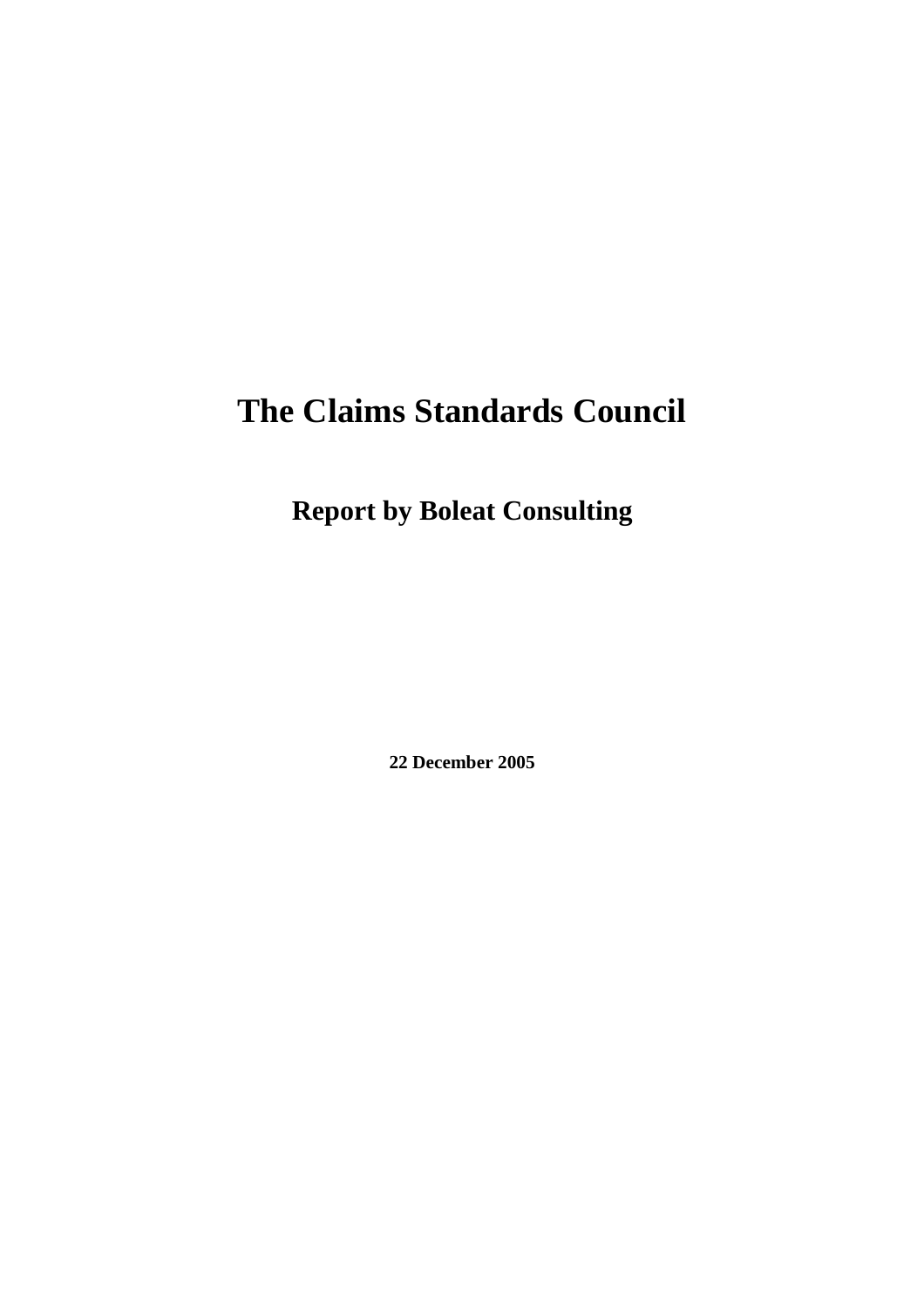### **Contents**

|                   |                                                                            | Page No |
|-------------------|----------------------------------------------------------------------------|---------|
| Foreword          |                                                                            |         |
| Executive summary |                                                                            |         |
| 1.                | Background                                                                 | 3       |
| 2.                | The regulatory framework                                                   | 9       |
| 3.                | Challenges in establishing a regulator for<br>claims management activities | 11      |
| 4.                | The Claims Standards Council today                                         | 13      |
| 5.                | The Claims Standards Council's plans                                       | 18      |
| 6.                | Converting the Claims Standards Council to a regulator                     | 19      |
| 7.                | Code of practice                                                           | 24      |
|                   | Appendix 1 The regulatory framework                                        | 28      |
|                   | Draft Claims Standards Council constitution<br>Appendix 2                  | 34      |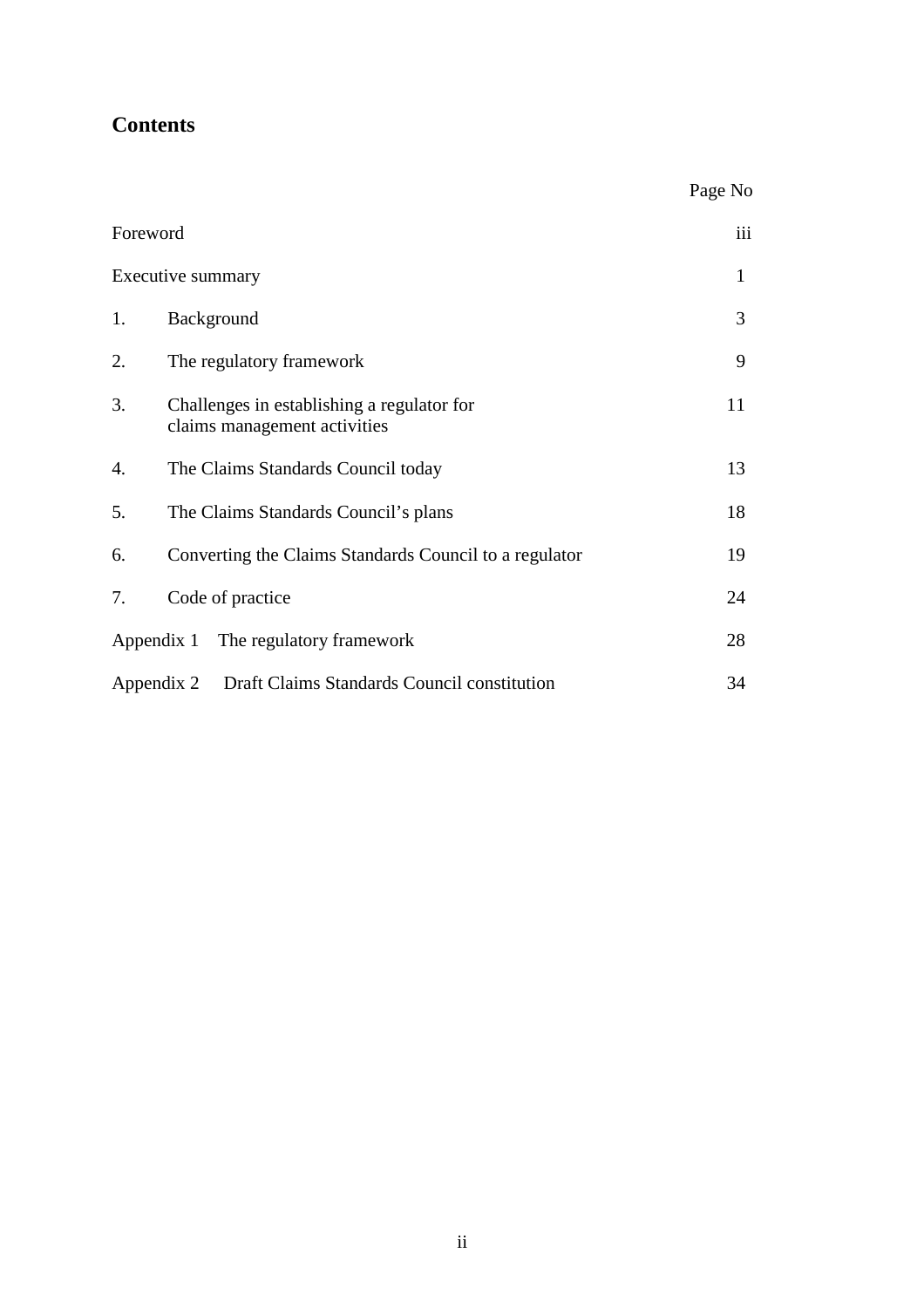### **Foreword**

The government has announced its intention to regulate claims management activities. The necessary legislation has been introduced in the current session of Parliament, and the intention is that the regulator should commence its work at the latest by the end of 2006 and be fully operational by April 2007. The Secretary of State will designate a regulator but will retain substantial oversight powers.

The government does not wish to create a new public regulatory body. The Claims Standards Council (CSC), which has been established to provide self-regulation in the sector, is a candidate to be the regulator.

This report assesses and reports on CSC's current position and plans, and identifies what the CSC needs to do in respect of governance, organisation, resources and policies in order to be in a position to be designated as a regulator. The report puts this firmly in the context of development of claims management services across various sectors (in particular personal injury and endowment mis-selling claims) and the Government's proposed legislation contained in the Compensation Bill. I have included some detail about the regulatory framework to help the reader understand the landscape in which regulation is being introduced.

I have drawn on established best practice in regulation and my own direct experience with a number of regulators and have had discussions with relevant stakeholders.

I am grateful to all those who have contributed information and views, in particular the representatives of the CSC.

Mark Boleat December 2005

Boleat Consulting Tel: 01923 840498 E-mail: mark.boleat@btinternet.com Website: www.boleat.com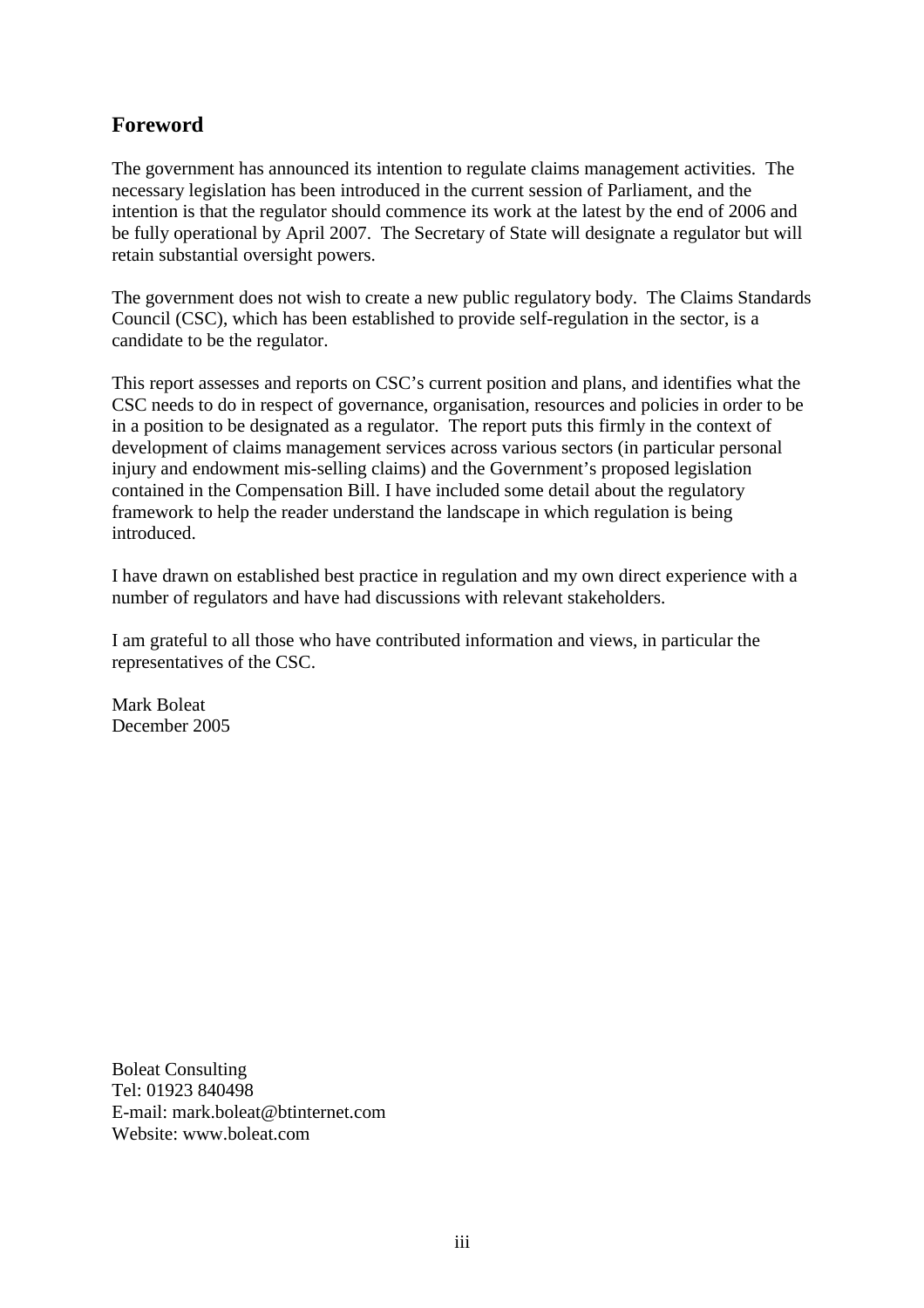### **Executive summary**

#### **Background**

1. The claims management industry has developed in response to the ability of consumers to pursue compensation claims on a "no win no fee" basis. The government has announced its intention to regulate claims management activities.

2. Claims management activities are managed in a number of different ways with different organisations being involved. In respect of personal injury cases, lawyers play a significant role, some soliciting claims in the same way as unregulated claims management companies. In the case of endowment business, lawyers are generally bypassed.

#### **The regulatory framework**

3. Claims management activities are already subject to both some general and specific legislation and regulation.

4. Establishing a new regulatory body is a complex process. The Hampton Review has provided some useful guidelines.

5. The government currently envisages that claims management activities will be regulated through a private sector "frontline regulator", eventually to be supervised by the Legal Services Board which the government proposes to set up by 2008. The Compensation Bill sets out the framework under which the regulator will operate.

#### **Challenges in establishing a regulator for claims management activities**

6. Establishing statutory regulation but delivered on a non government/private body basis will not be easy. This is an innovative approach for which there is no obvious precedent. The diverse and fragmented nature of the industry presents particular difficulties. The intention to exempt solicitors and trades unions from the legislation adds to the problems facing a potential regulator, by reducing the scope of the regulatory regime and the ability to spread overheads widely.

#### **The Claims Standards Council (CSC) today**

7. The CSC was established in 2004 and currently has around 170 members. It is run largely by two individuals on a non-profit making basis, not entirely in accordance with its memorandum and articles. It has only modest support from the industry. It is assisted by an Advisory Board. The current subscription rate is £720 a year. The Council undertakes a combination of trade association, regulatory and commercial activities, but has lacked the funds to do the necessary work to establish itself as an effective self-regulatory body.

#### **The Claims Standards Council's plans**

8. The Council intends to seek designation as the regulator under the Compensation Act. It recognises that to do this it will have to divest itself of trade association activities, and it is planning to do this.

9. The Council recognises the huge task that it faces and does not yet have a business plan to convert from its current status to an organisation capable of being designated as a regulator.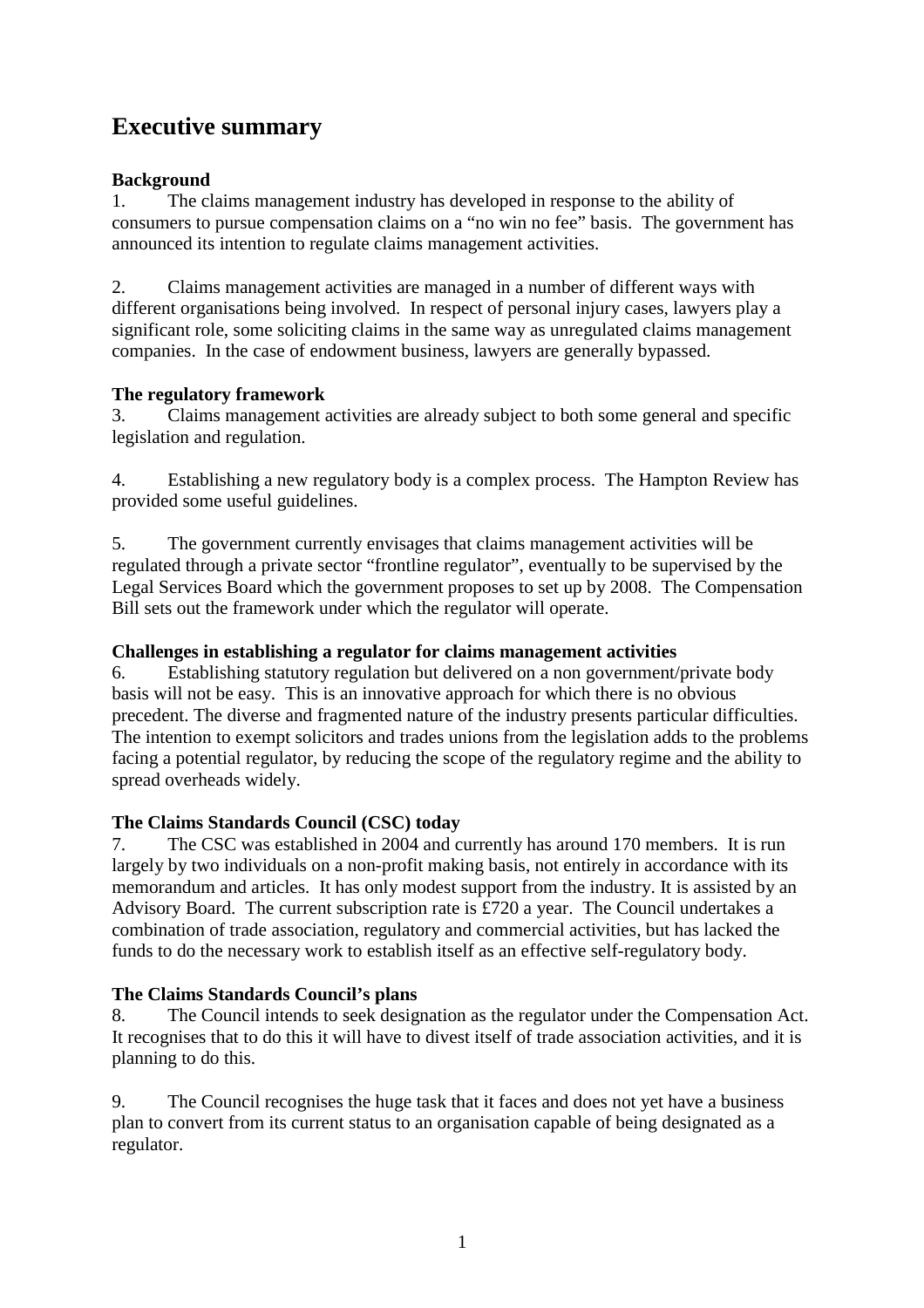#### **Converting the Claims Standards Council to a regulator**

10. If the Council wishes to be in a position to be designated as a regulator, it must formally make that decision and publish firm plans to divest itself of trade association and commercial activities. It would need to embark on a major programme comprising –

- Introducing new governance arrangements. This should include a new memorandum and articles and appropriate involvement of industry and independent representatives.
- Increasing the membership, in particular to cover the major claims management companies not currently in membership.
- Developing the code of practice and introducing arrangements to ensure that members comply with the code. This will be a major but achievable task which is central to the establishment of any sort of regulatory regime for claims management activities. The code should be capable of being approved under the Office of Fair Trading Approved Codes Scheme.
- Obtaining the resources to implement the programme. The Compensation Bill regulatory impact assessment estimates that the designation of a regulator under the new regime is likely to incur start up costs of £0.5 million. The running costs of a private sector regulator are estimated to be between £1.5 million and £2.1 million a year. If designated, the Council would probably need substantial underwriting from the government or other stakeholders.

11. There are a number risks in establishing a regulator which are capable of having significant financial implications. These include the number of organisations that will be covered by the licensing scheme and the number of those that will seek licences. A second series of risks stems from the government's intention to retain substantial oversight powers over the regulator. These risks need to be understood and managed.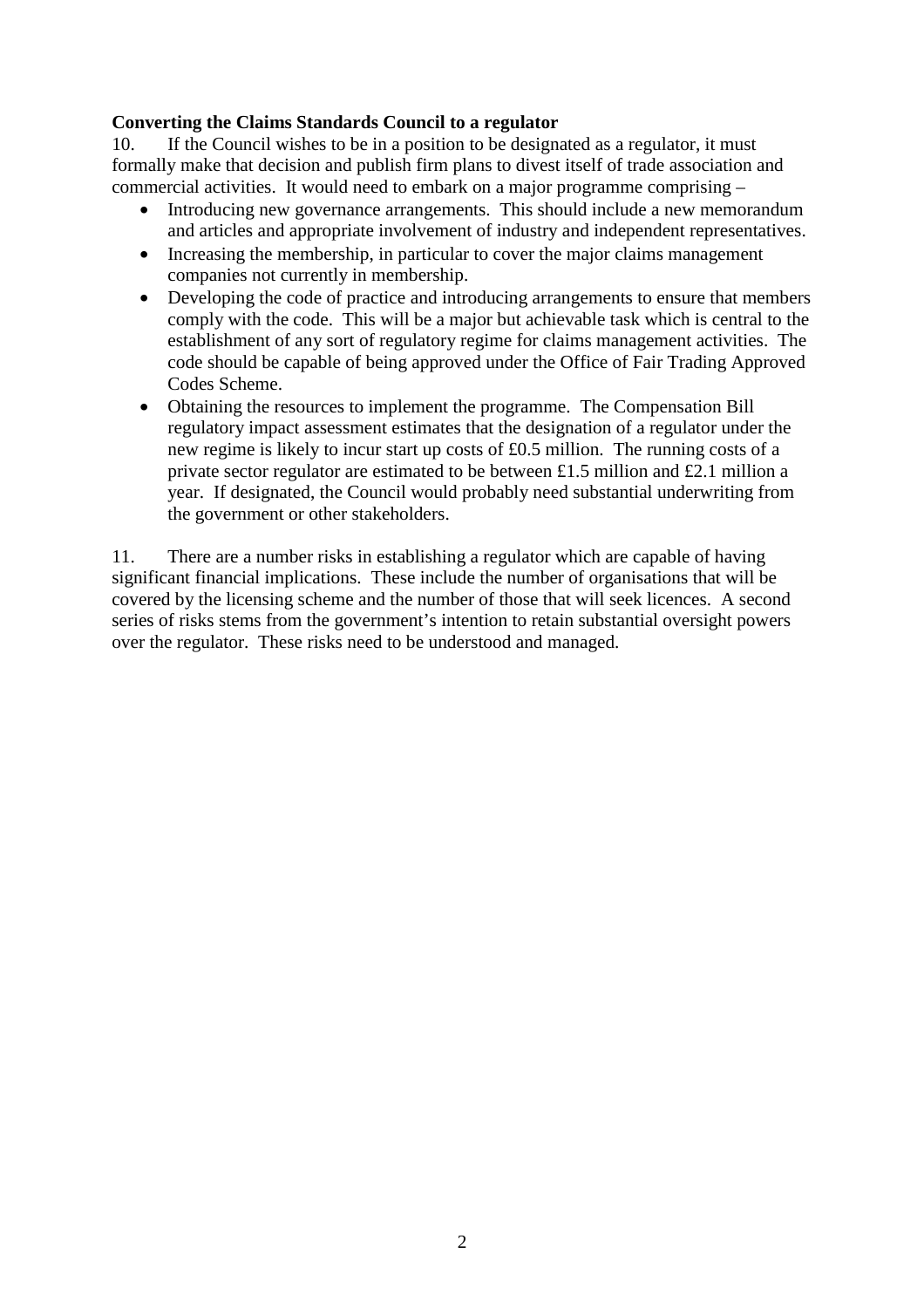### **Chapter 1**

### **Background**

#### **The development of the claims management industry**

1.1 The defining characteristic of claims management companies is that they work on a "no win no fee" basis or live off commissions and referral fees which in turn may depend on a solicitor working on a no win no fee basis. It follows that their existence must depend on legal and regulatory structures that allow such an arrangement to work. Conditional fee agreements (CFAs) were introduced by the Courts and Legal Services Act 1990 and came into effect for personal injury cases in 1995. The Access to Justice Act 1999 permitted recovery of success fees as well as recovery of the premium paid for insurance policies taken out to cover opponent costs from the losing party. This contributed to the rapid growth in the activities of claims management companies for personal injury cases.

1.2 Separately, the requirement of the Financial Services Authority for insurance companies to put in place arrangements to deal with the financial services industry's misselling opened up another market opportunity, working on the similar principles as CFAs but without legal action being involved.

1.3 The method of operation of some claims management companies rapidly began to cause concern, accentuated by the collapse of the two largest companies, Claims Direct and the Accident Group, in 2002 and 2003 respectively.

#### **The intentions of the government**

1.4 In September 2004, the Better Regulation Task Force (BRTF) published a report, *Better routes for redress*. This examined how the current compensation system worked, and made recommendations on how access to redress might be improved. On 10 November 2004, the government announced its response to the report.

1.5 On claims management companies, BRTF had recommended that the Claims Standards Federation (then the trade association in the sector) should apply to the Office of Fair Trading for approval of its code of practice in which it set out how claims management companies should operate, and that the Federation should work towards to the approval of its code by the OFT by September 2005. If by December 2005 progress was not made then the Department for Constitutional Affairs (DCA) should regulate the sector. In its response, the DCA accepted that the claims management sector should be properly regulated and agreed that it should be given "one last chance to put its own house in order and if it doesn't then we will consider how new formal regulation could be introduced." The government accepted that the successor body to the Claims Standards Federation, the Claims Standards Council (CSC), "appears to provide the opportunity to make significant progress now towards better regulation and to ensure consumer interests are safeguarded".

1.6 In a speech on 22 March 2005, the Lord Chancellor expressed disappointment that despite signs of broad support for the CSC only a small proportion of claims management companies had joined. He went on to say that "claims management companies have failed to demonstrate anything like the commitment that I would hoped to have seen by now". He announced that the government would legislate on claims managers, specifically to bring the claims management sector within the regulatory net through legislation on reforming the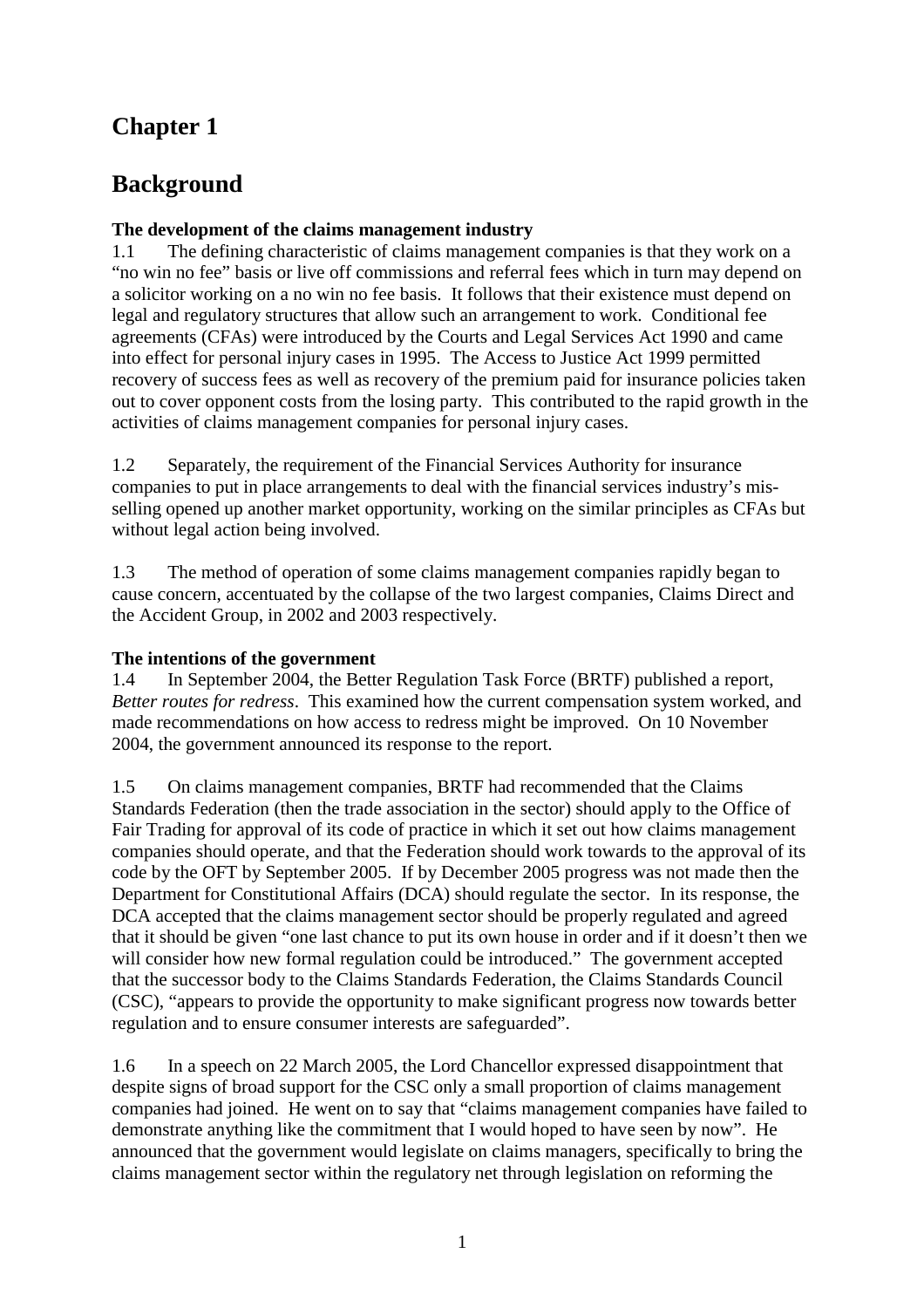market for legal services. He envisaged a frontline regulator with oversight by the proposed Legal Services Board. That frontline regulator could be the CSC. He said he would welcome proposals from the CSC on how it intended to develop its current role and what it could do to help deliver the watertight regulatory regime that was required.

1.7 On 17 October 2005, the government published a White Paper on regulation of the legal services industry which included more details on the proposed Legal Services Board and the relationship between it and frontline regulators. These requirements are set out in the following chapter and Appendix 1. On 3 November 2005, the government published the Compensation Bill, which sets out the regulatory framework. Again, details are given in the following chapter and Appendix 1.

#### **The industry**

1.8 Any attempt to regulate a sector of the economy must begin with an understanding of how that sector operates in the marketplace. If this does not happen then there is a danger of regulation simply causing a change in the nature of the industry, such that malpractices continue outside the ambit of the regulator while the regulatory structure imposes sometimes onerous conditions on those seeking to operate fairly.

1.9 DCA's current working definition of claims management activities, which would therefore fall to be regulated under the legislation, is –

- Seeking out claimants to whom to provide services, by advertising or direct marketing.
- Advice to a claimant on the merits or handling of the claim.
- Making representations (whether in writing, or spoken, and regardless of the body or person to or before which or whom the representations are made) on behalf of a claimant.
- Referral of a claim or claimant's details to a person with a right to conduct litigation.
- Making arrangements for the provision of, or direct selling of, after-the-event insurance to a claimant (but only in so far as not covered in so doing by FSA authorisation).
- Providing, or referral to a provider of, loan arrangements for the purpose of pursuing a claim, to a claimant or a person with a right to conduct litigation
- Enquiring into the circumstances of the claim.
- Carrying out or commissioning investigations into the merits of or foundation for the claim.
- Commissioning expert medical or other opinion for the purpose of pursuing the claim or assessing the quantum of compensation.

1.10 These activities take place in many different markets, each with different characteristics. The areas of major concern, where it is intended that regulation would initially apply, are –

- Personal injury.
- Housing disrepair.
- Mis-selling of certain financial products.
- Criminal injuries compensation.
- Employment law.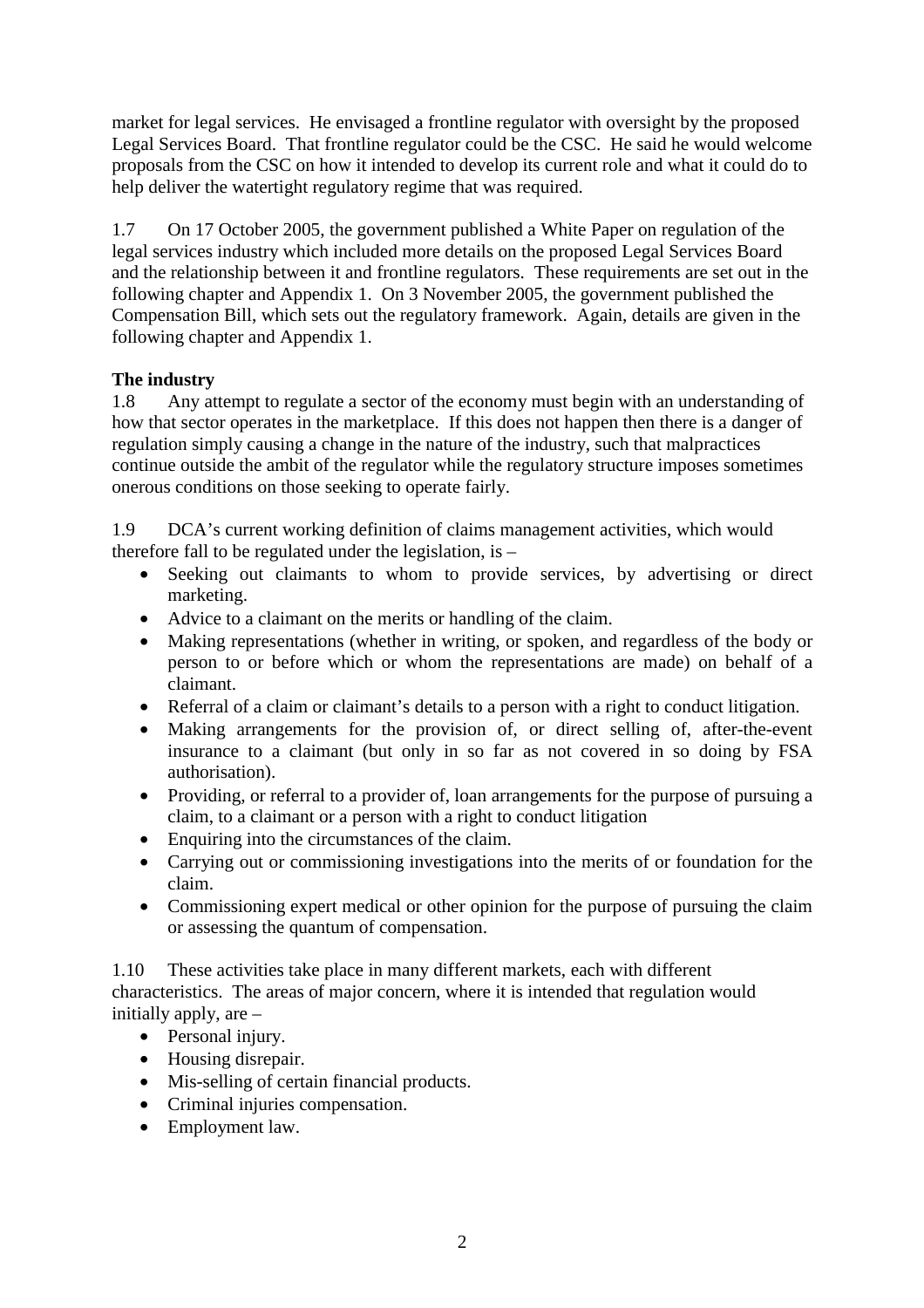1.11 There are several different types of business arrangements that come within the proposed definition of claims management activities. The activities include –

- Directory enquiry services which simply pass people on to a claims management company or a solicitor.
- Casual introducers such as breakdown company and hospital staff.
- Claims farmers who seek claimants and pass them over to a solicitor for a fee but do not do any further work.
- Claims management companies (CMCs), which may also farm claims but which manage the case on behalf of the claimant to varying degrees.
- Rehabilitation farmers, a special type of claims management company that concentrates on arranging rehabilitation services.
- Solicitors or groups of solicitors either directly or through marketing arms.
- Trade unions, which predominantly deal with their members but some of which also provide a wider service.

1.12 The Regulatory Impact Assessment (RIA) which accompanied the Compensation Bill estimated that there are 400-500 companies providing claims management services. However, this figure is very sensitive to the definition used. There are many more casual introducers. The figure also excludes solicitors.

1.13 The following diagram is a simplified representation of the different ways in which businesses is done.



#### 1.14 The dynamics of the market vary considerably between sectors.

#### *Personal injury*

1.15 The following table quantifies the market for personal injury claims (the various sources of information give conflicting information; the figures should be taken as no more than rough estimates).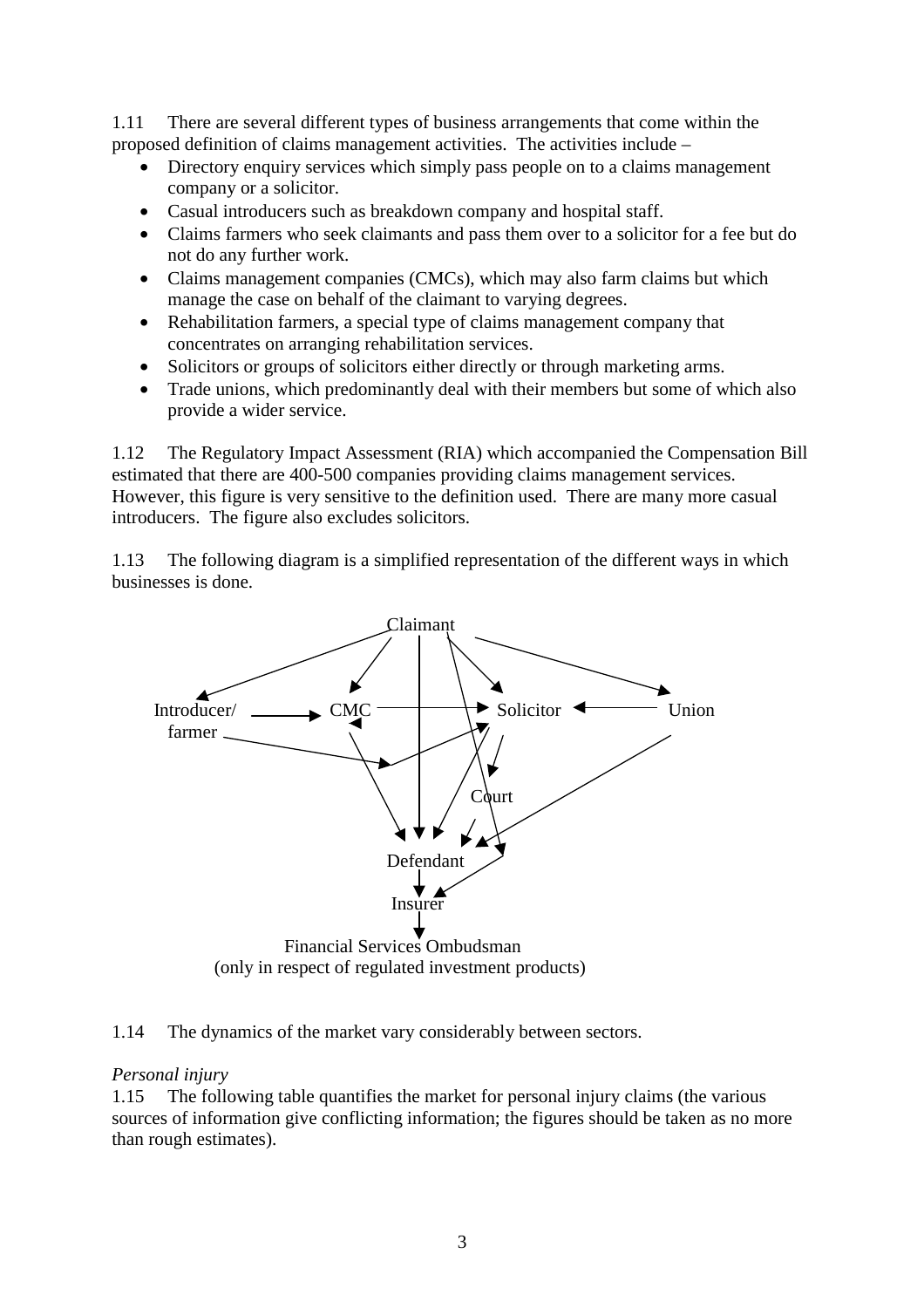#### **Personal injury claims, 2004**

| $\cdot$ $\cdot$       |         |           |
|-----------------------|---------|-----------|
| Type                  | Number  | Cost      |
| Road traffic accident | 200,000 | £4.8bn    |
| Employer's liability  | 300,000 | £1.8bn    |
| General liability     | 90,000  | £0.6bn    |
| Total                 | 590,000 | £6.6 $bn$ |

Source: Datamonitor.

- 1.16 Of the total number of claims in 2004, Datamonitor provided a further breakdown • 50,000 claims were handled through unions, almost entirely employer's liability cases.
	- 320,000 cases were covered by before-the-event insurance, which would include almost all road traffic accidents.
	- 180,000 cases were handled through after-the-event insurance or by other means.

| 1.17 | Datamonitor also published a list of the largest advertisers in 2003 – |                |  |
|------|------------------------------------------------------------------------|----------------|--|
|      | National Accident Helpline                                             | £4.6 million   |  |
|      | Injurylawyers4u                                                        | £2.2 million   |  |
|      | <b>Accident Advice Helpline</b>                                        | £1.9 million   |  |
|      | Personal Injury Helpline                                               | £1.7 million   |  |
|      | <b>Ashley Ainsworth</b>                                                | $£0.8$ million |  |
|      | <b>RAC</b>                                                             | $£0.8$ million |  |
|      |                                                                        |                |  |

- 1.18 It is helpful to describe briefly the structure of some of the major companies
	- National Accident Helpline is the longest established claims company, having been launched in 2003, and is a referral organisation for a national network of over 100 solicitors, each of which has a defined geographical area of operation.
	- Injurylawyers4u was established in November 2002 and is a marketing company founded by Amelans Solicitors. It has a panel of about 180 solicitors.
	- RAC Legal Services works through 24 external firms and 45 in-house solicitors. While it obtains some business from its members, it also markets directly to the public and through other intermediaries.
	- Accident Line was created in 1994 by the Law Society as a referral service for solicitors and has over 300 lawyers on its panel.

1.19 The first intermediary in many claims cases is someone who merely acts as an introducer, being paid a very modest fee, generally under £100. There are a large number of such introducers including employees of breakdown companies and the health service. Even telephone directory inquiries act in this way. It is likely that there is a great deal of unofficial activity, particularly in health establishments, while, in other cases, the opportunity to earn a referral fee, often paid in cash and with no effective tax liability, is seen as a desirable perk of the job. Claims farmers actively solicit business and may operate on a full time basis. The aggressive aspect of certain claims management activities is generally most evident at this early stage with people being stopped in the street or in hospitals and pressurised to sign a consent form.

1.20 Personal injury claims come to insurance companies through one of three main channels, although the distinction between them is blurred. Introducers may be involved in two of the three channels. The first is from claimant to solicitor to the insurance company.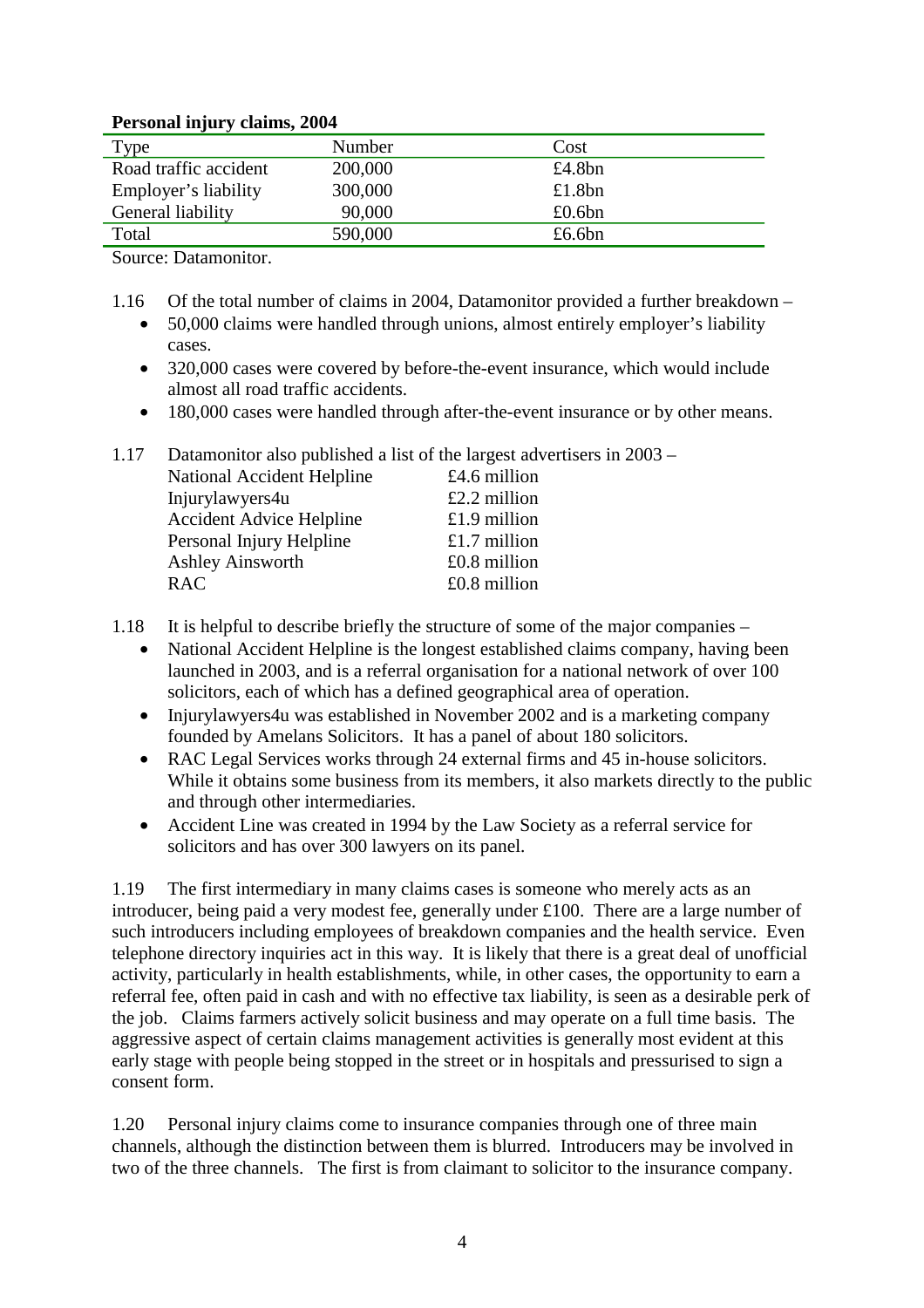The solicitor will do an initial assessment as to whether the case has a reasonable chance before deciding whether to proceed. There is little incentive to begin a case if it has no great change of success, although the incentive to continue kicks in as costs have been incurred and therefore there is a wish to continue the case until such time as the lawyer has at least recovered his costs.

1.21 A variation of this channel is where solicitors obtain business through separate marketing arms.

1.22 The second channel is claims that come from claimant to trade union to a solicitor to an insurer. These are fairly similar to claims that come directly from solicitors. The trade union itself will undertake some initial vetting as will the solicitor, although the solicitor also has to be conscious of the need to satisfy his "client", the trade union, and may perhaps be under some pressure to take cases they might rather not.

1.23 The third channel is where a claim is introduced by a claims management company to a solicitor then to the insurer. It is this channel where most of the problems occur. In effect such claims are often initiated by the claims management company which has put in somebody's mind that there is a possibility of them claiming compensation. The claimant has a contractual relationship with the claims management company. The claim typically comes some time after the alleged incident, often between two and three years. This immediately creates its own problems as the cause is difficult to investigate, the extent of any damages difficult to quantify and if the claimant has been suffering pain then the cost is obviously higher the longer the period since the incident.

1.24 Some claims management companies do nothing other than take very brief details and write one letter. They make little or no assessment of the validity of the case. The economics of the business depend on the quantity of business, with cases being pushed through to lawyers with the minimum amount of work. Typically, lawyers will pay £500 per case. Solicitors are supposed to pay referral fees only if they comply with Law Society rules. The relevant rule is set out below –

#### "**Section 2A: Payments for referrals**

- (1) A solicitor must not make any payment to a third party in relation to the introduction of clients to the solicitor, except as permitted below.
- (2) Solicitors may enter into agreements under this Section for referrals of clients with introducers who undertake in such agreements to comply with the terms of this Code.
- (3) A solicitor may make a payment to a third party introducer only where immediately upon receiving the referral and before accepting instructions to act the solicitor provides the client with all relevant information concerning the referral and, in particular, the amount of any payment.
- (4) The solicitor must also be satisfied that the introducer:
	- (a) has provided the client with all information relevant to the client concerning the referral before the referral took place and, in particular, the amount of any payment;
	- (b) has not acquired the client as a consequence of marketing or publicity or other activities which, if done by a solicitor, would be in breach of any of the Solicitors' Practice Rules and in particular by "cold calling"; and
	- (c) does not, under the arrangement, influence or constrain the solicitor's professional judgement in relation to the advice given to the client.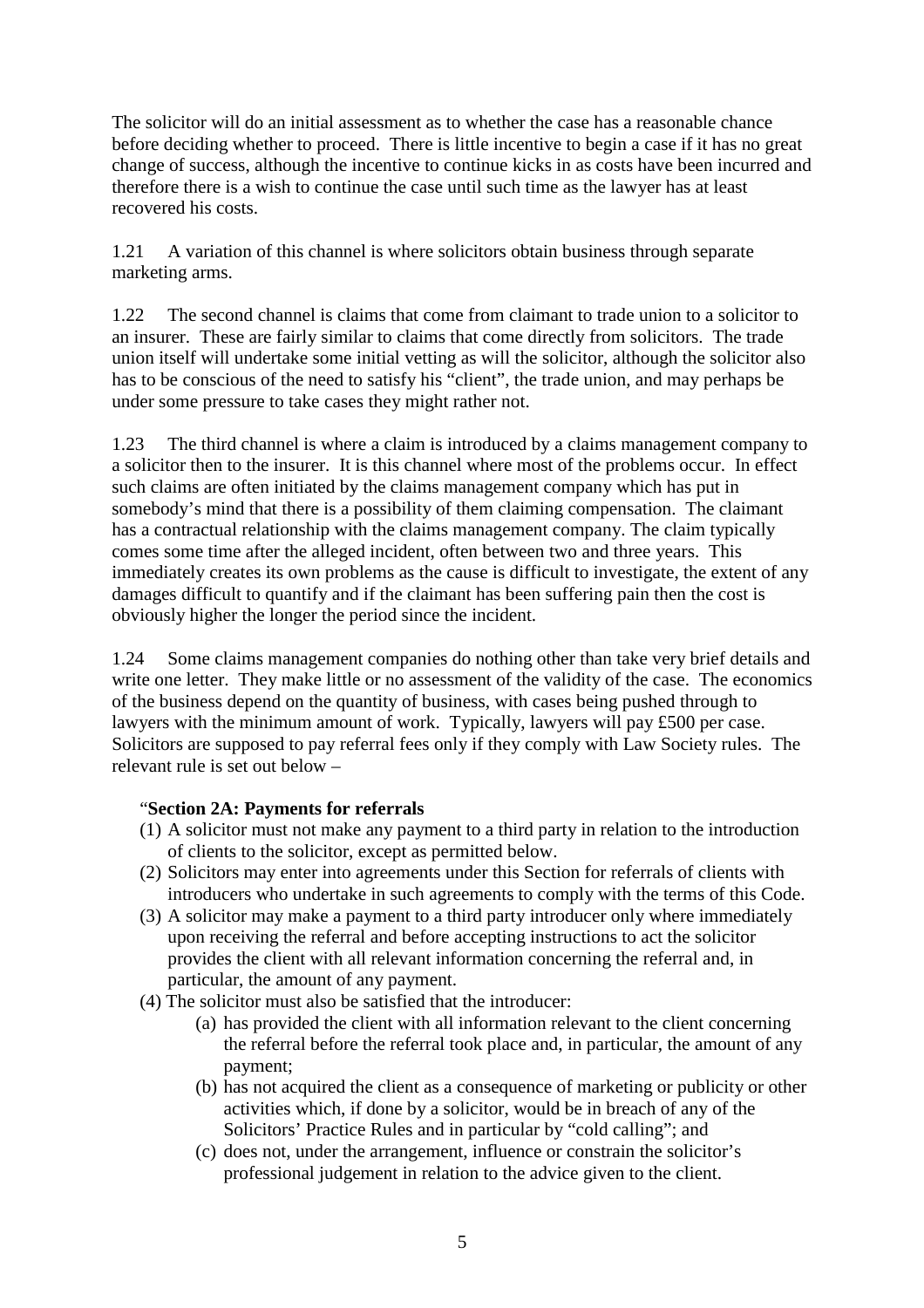- (5) If the solicitor has reason to believe that the introducer is breaching terms of the agreement required by this Section the solicitor must take all reasonable steps to procure that the breach is remedied. If the introducer persists in breaches the solicitor must terminate the agreement in respect of future referrals.
- (6) A solicitor must not make a referral payment if at the time of the referral the solicitor intends to act for that person with the benefit of legal aid, or in any criminal proceedings.
- (7) For the purpose of sub-section (1) above, a payment includes any other consideration but does not include normal hospitality, proper disbursements or normal business expenses."
- 1.25 It is clear that this rule is not complied with.

1.26 The solicitor may often not see the client at all, but will rely on information given by the claims management company. Sometimes, even where solicitors do wish to contact the client to obtain further information, this cannot easily be done. It is not unknown for the solicitor to go back to the claims management company and rely on information that they have provided. This means that some of the cases that come to solicitors from claims management companies have little validity.

1.27 The client has agreed to make a claim simply on the basis of "no win no fee", and may have no understanding of the necessary burden of proof and the legal processes that they might be obliged to go through.

1.28 Lawyers have every incentive to run a case that comes from a claims management company. They have already paid their referral fee and as costs start running the only way these can be recovered is by continuing the case until the insurer agrees to pay compensation. The solicitors are also reluctant not to pursue cases passed on by claims management companies as this threatens their relationship with the companies and may result in a reduced flow of new business.

1.29 It may seem that the insurers should deny claims that come with little chance of success in the courts. However, their experience is that in practice it is likely to cost more to defend the claim than it will to pay what might be a fairly modest amount, and the other parties are well aware of this. It may be argued that insurers are succumbing to blackmail, and that by paying when there really is not a strong case they are merely inviting further problems in the future. This may well be true but each insurer is roughly in the same position and in effect they have a captive market. Personal injury claims are made on employer's liability, public liability or motor insurance policies, each of which is compulsory. The effect of an increased number of cases, whether or not these eventually go through the courts, is that insurance premiums are higher all round with the insurers generally making a similar profit on volume turnover. Insurers report that a continually increasing proportion of pay outs to third parties go to lawyers (now about 30-50%).

1.30 It is likely that the ending of Legal Aid for personal injury cases and reliance on conditional fee arrangements and legal expenses insurance to fill the gap has contributed to these developments. With Legal Aid there was some check on the validity of the case from the Legal Aid authorities, which limited the ability of lawyers to pursue hopeless cases. With conditional fee agreements there is often no real check on the validity of the claim when it has been captured and sold to a solicitor by a claims management company. Two of the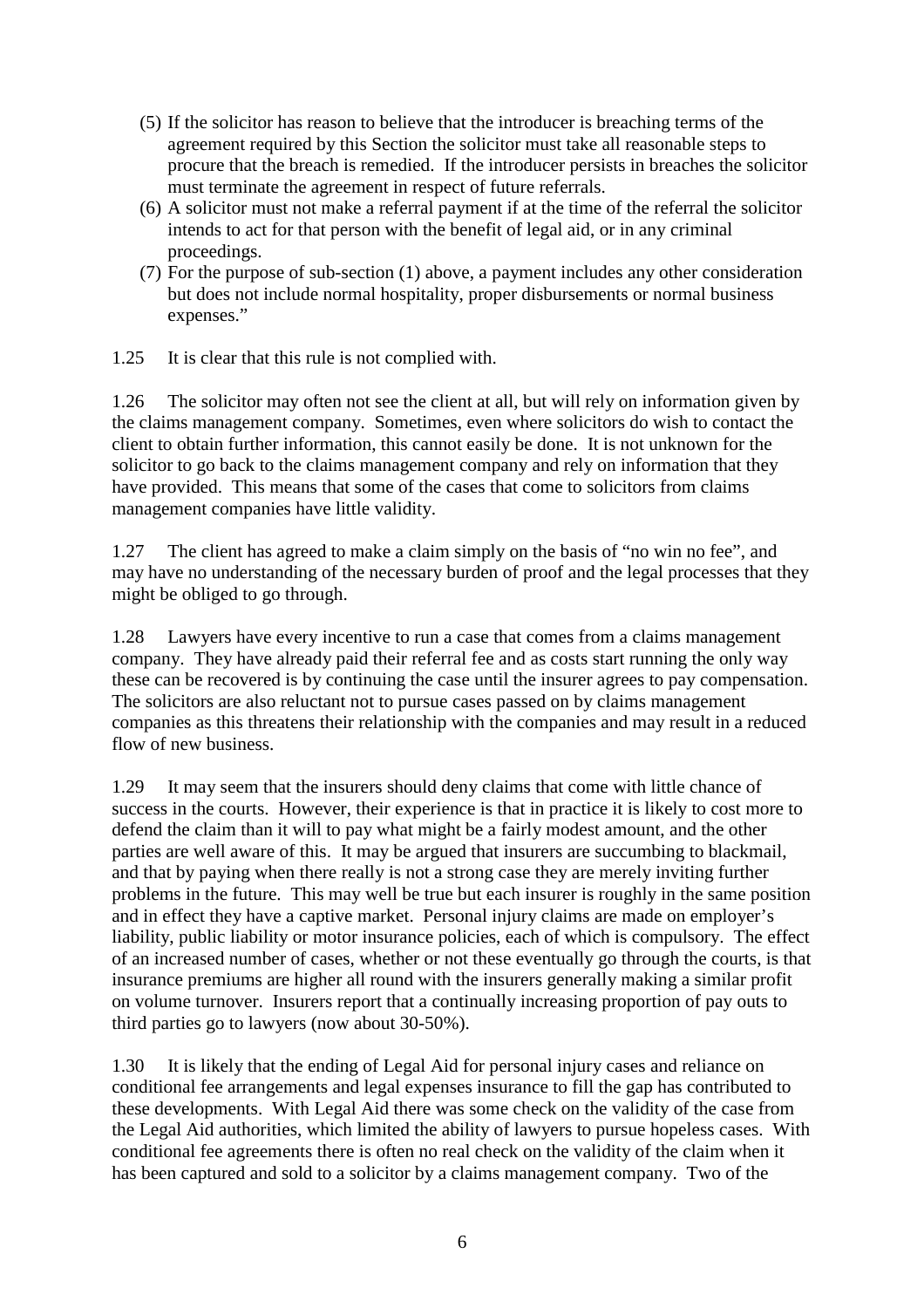parties concerned, the claims management companies themselves and the solicitors, earn additional fees from the business, while the insurance companies who pay out the claims recover their costs through increasing premiums.

#### *Endowment business*

1.31 As a result of regulatory action by the Financial Services Authority, life insurance companies are required to tell endowment policy holders if their policies are likely to yield less than they might have anticipated and to invite policy holders to seek compensation if they have been mis-sold. The process for investigating complaints is itself closely monitored by the FSA, and if the claimant is unhappy he has the option of going to the Financial Ombudsman Scheme. As far as the individual is concerned all he has to do is to gather the necessary information and write a standard letter, which helpfully Which? provides through its website.

1.32 Insurance companies estimate that there will be around 1,000,000 endowment compensation claims this year with a typical compensation figure being around £6,000.

1.33 Claims management companies have seen this as a very lucrative business. Basically all they need to do is to gather information and write a single letter on behalf of their clients and then the process follows automatically. Around 30% of claims come through claims management companies who typically take a fee of 25% plus VAT of any compensation. Claims management companies can therefore expect to earn about £400 million (that is 25% of 30% of £6 billion) in 2005.

1.34 There are seven or eight major companies in the market, some of which are linked to firms of lawyers, although there is no legal action. Former employees of insurance companies (some of whom probably mis-sold policies in the first place) are active in some of these companies.

1.35 There is scope for abuse in a number of ways –

- The claimant may not be aware of the actual percentage of the compensation taken by the claims management company.
- The claims management company may never reveal how much compensation has been awarded and take a higher fee than they are entitled to.
- The claims management company may take a higher fee than they initially quoted on the grounds of "additional work".
- Advertising and marketing may use scare tactics.
- Not telling the claimant that an alternative free service is available.

1.36 Insurance companies claim that most of the claims management companies do very little other than write a single letter. They often refuse to provide the additional information needed to assess whether a claim is valid. If they are required to do some work on a claim, then they may well drop it knowing that there is easy money to be made on other cases.

1.37 The industry has tried to deal with this by refusing to deal with claims management companies but this proved not to be workable. Insurers increasingly are moving to pay the policy holder directly, leaving the claims management company to claim their fee from the policy holder.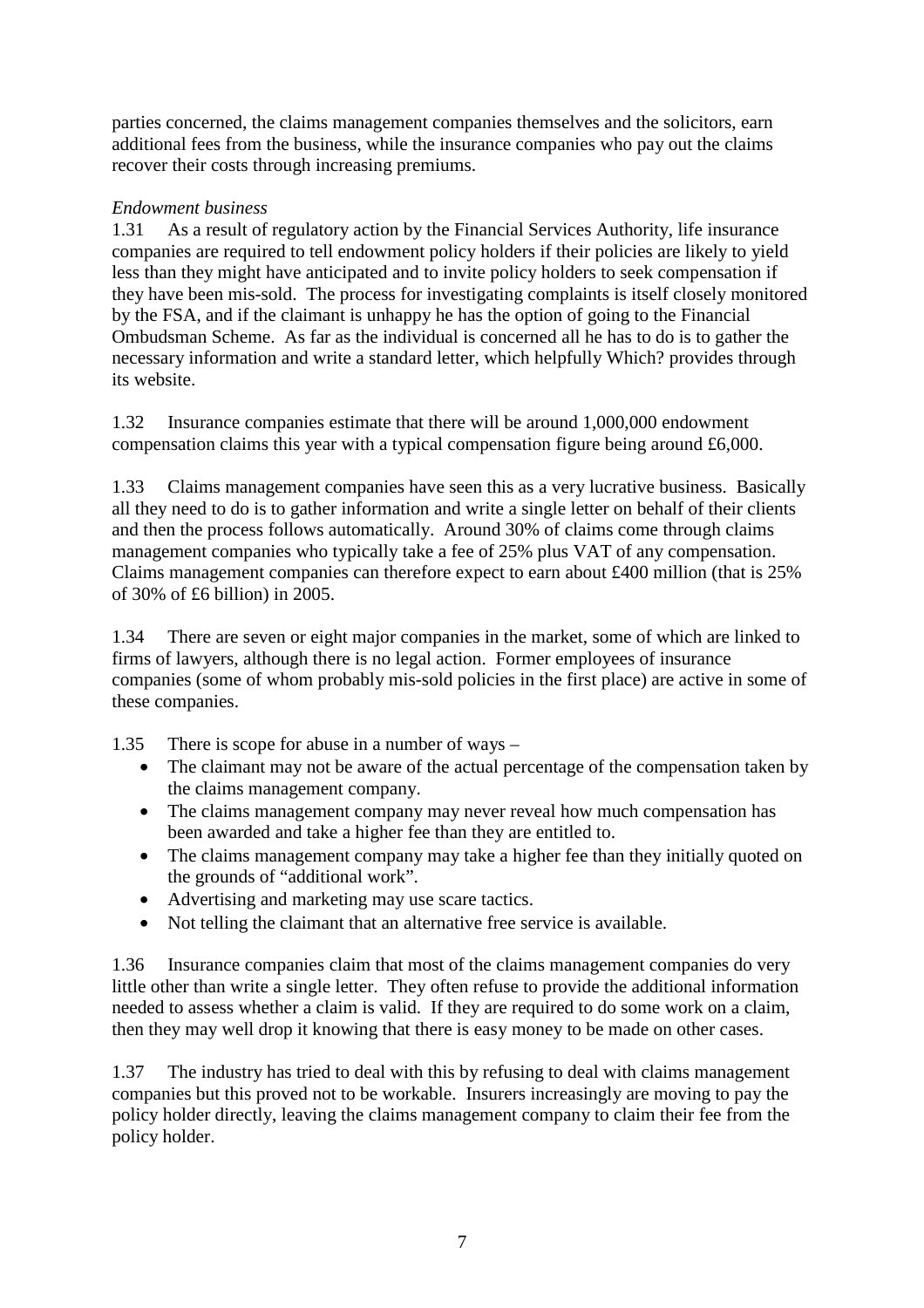1.38 Endowment compensation claims are likely to begin falling as most cases of misselling have now been dealt with, and there is concern among insurers that the claims management companies will turn their attentions to other potential markets such as contracting out of pensions and generally anything where the Financial Services Ombudsman is at the end of the chain.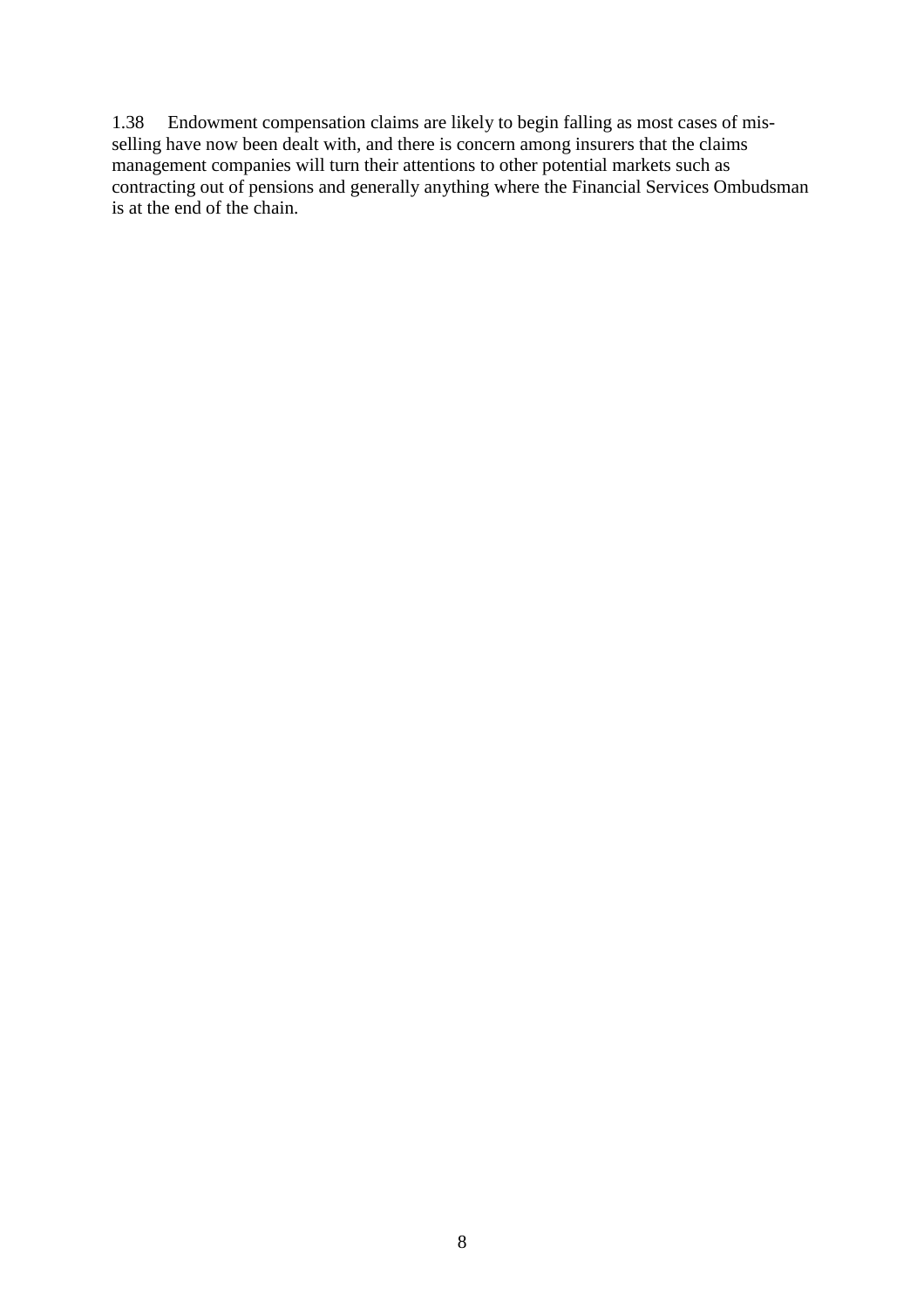### **Chapter 2**

### **The regulatory framework**

2.1 This chapter briefly sets out the context within which a regulatory body for claims management activities will operate. Appendix 1 gives a more detailed description.

#### **Existing legislation**

2.2 Claims management activities are subject to both general and fairly specific regulation. The following general consumer legislation is relevant –

- The Trades Descriptions Act 1968.
- The Unfair Contract Terms Act 1977.
- The Supply of Goods and Services Act 1982.
- The Unfair Terms and Consumer Contracts Regulations 1999.
- The Consumer Protection (Distance Selling) Regulations 2000.
- The Electronic Commerce Regulations 2002.
- The Financial Services (Distance Marketing) Regulations 2003.

2.3 In addition, there is also –

- The regulation of advertising by the Advertising Standards Authority.
- Regulating the sale and conduct of after-the-event and before-the-event insurance by the Financial Services Authority.
- Regulation of loans taken out to finance legal activity under the Consumer Credit Act.
- Regulation of solicitors by the Law Society.

#### **Policy on regulation generally – the Hampton Review**

2.4 The government has been reviewing regulation generally. The Treasury commissioned Sir Philip Hampton to consider the scope for reducing administrative burdens by promoting more efficient approaches to regulatory inspections and enforcement without compromises regulatory standards or outcomes. Sir Philip's report was published on Budget Day in March 2005 and the conclusions were immediately accepted by the government as a whole. The proposals are now in the process of being implemented.

2.5 The Hampton Report includes a set of principles of regulatory enforcement.

2.6 The report said that a major problem with the current regulatory structure was the problems caused by complexity, in particular overlapping areas of responsibility and small bodies having limited efficiency in the use of resources.

2.7 Hampton concluded that consolidation of regulators should take place around key regulatory themes. One of the themes is "consumer protection and trading standards". The intention was that a new body would bring together the consumer protection work of the Office of Fair Trading with the responsibility of overseeing the work of local authorities on trading standards issues. The Chancellor has announced that the proposal to establish a new body has been abandoned. Rather, the OFT will be given an enhanced role and a Local Better Regulation Office established. As yet there is no detail on these new arrangements.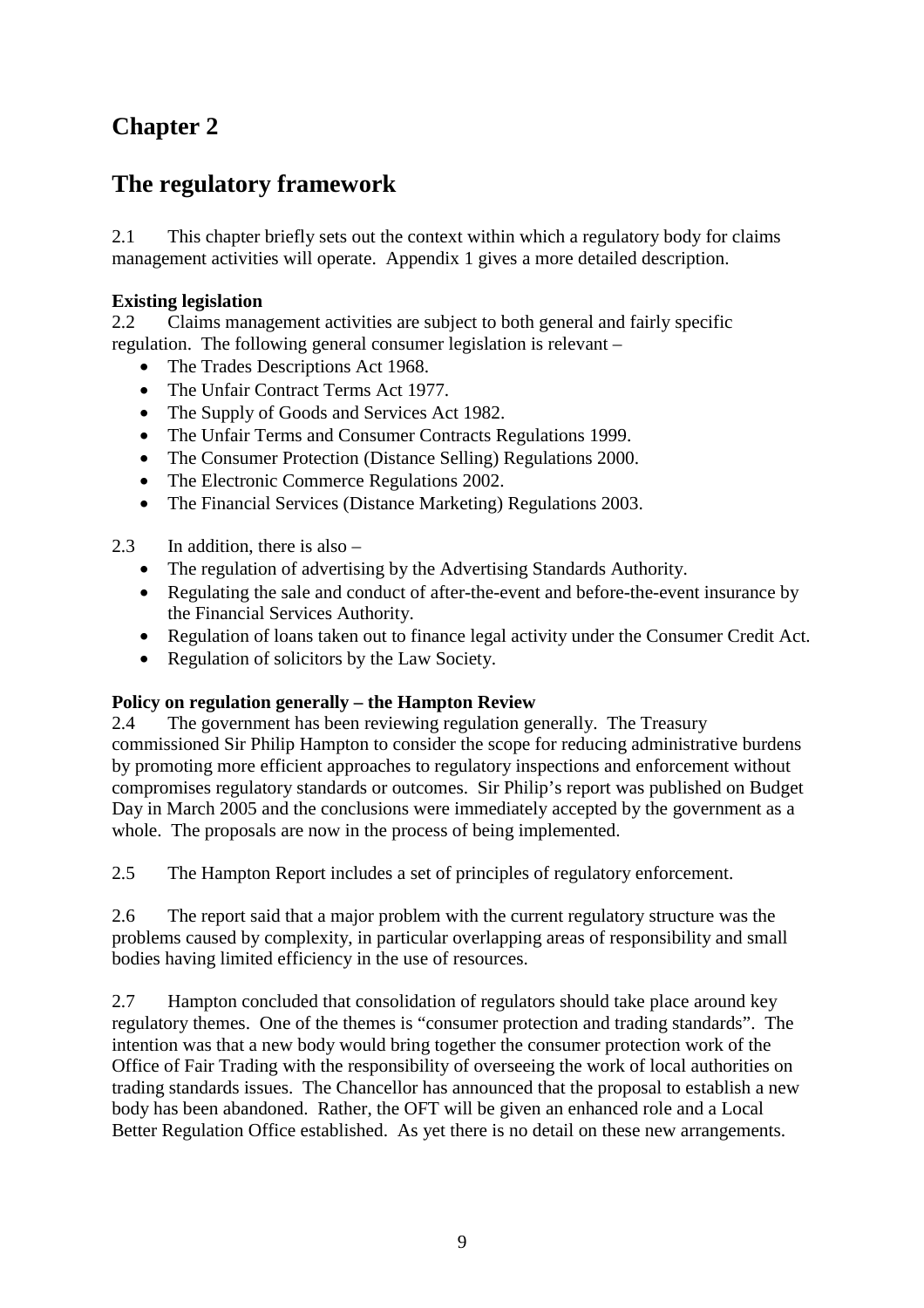#### **The Legal Services Board**

2.8 A White Paper, published on 17 October 2005, set out plans for an overarching Legal Services Board which would oversee the operation of frontline regulatory bodies such as the Law Society and the Bar Council.

#### **Compensation Bill**

2.9 The Compensation Bill was published on 3 November 2005. The main features of the Bill are –

- The provision of claims management services will become a regulated activity unless the provider is exempted from being regulated.
- The Secretary of State for Constitutional Affairs can designate a regulator, establish a regulator or undertake the function of regulator.
- The regulator is given the usual powers but is also expected to increase public awareness of the regulation of claims management services, to encourage competition and to promote good practice.
- The Secretary of State has considerable powers to direct the regulator and will be responsible for making secondary legislation on the regulator's rules and fees.

2.10 It is the intention that the Legal Services Board would take over the oversight role initially proposed for the Secretary of State in respect of claims management services.

#### **Implications of the big picture for the regulation of claims management companies**

2.11 This analysis leads to the following conclusions –

- Establishing new regulation for claims management activities has to meet the Hampton test that no existing regulator is capable of taking on the task.
- A specific, and therefore, small regulator of claims management activities will run into the resource constraints identified by the Hampton Review.
- While certain claims management activities can be subjected to legal services regulation, other activities will be subjected to financial services regulation and some activities are subject to general law and regulation.
- A frontline regulator will need significant resources, in particular to put in place professional indemnity arrangements and if necessary arrangements for the compensation scheme.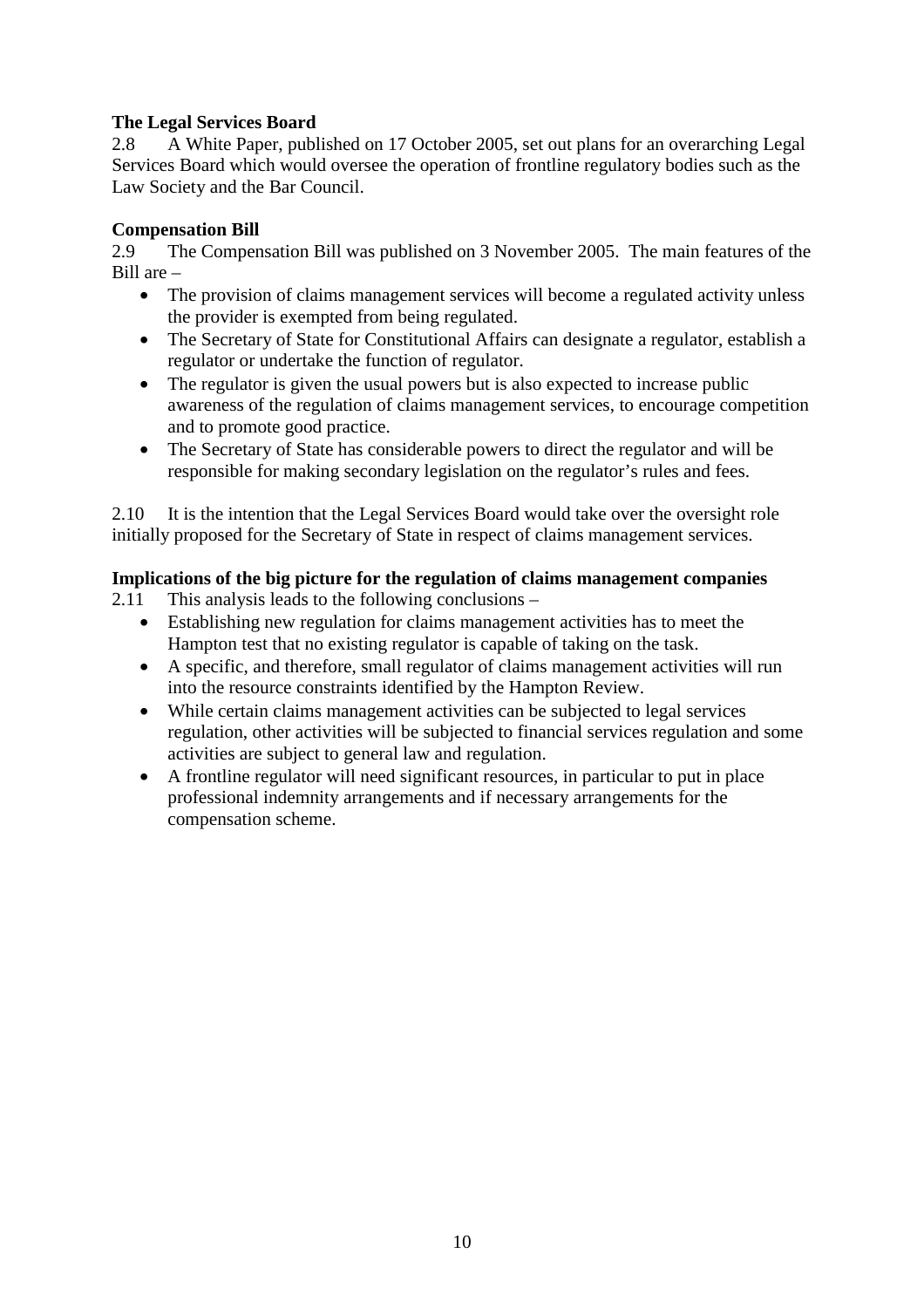# **Chapter 3**

### **Challenges in establishing a regulator for claims management activities**

3.1 In addition to the more general points covered in the previous chapter, the task of the Claims Standards Council or any other regulator of claims management activities is made particularly difficult because of the nature of the sector.

3.2 The development of an effective regulatory mechanism from the sort of starting point which the CSC is in would be innovative and challenging. Those self-regulatory organisations that have been created are mostly in financial services and have been developed by well-established and strong trade associations

3.3 The size and nature of the industry is not well understood. Chapter 1 described the various different activities that come within the claims management definition and the different business structures that are used in the marketplace.

3.4 The regulatory impact assessment that accompanies the Compensation Bill estimated that there are perhaps 500 or so companies in the market, but there are significant changes in short periods in market shares and indeed in the companies in the market. Companies start up and close down quickly and change the business they are in and they way that they do business in response to changes in market conditions.

3.5 The final point is that there is extensive malpractice within the claims management sector because of the opportunity for huge returns. Regulation will be designed to remove that malpractice. Those guilty of malpractice will not simply accept this but will fight regulation in any way that they can, and to the extent that they are not able to resist it, will move into other areas or re-organise their activities, taking account of the impact of the regulation. There is always a risk that the introduction of regulation leaves malpractice more or less unchanged, either because it has been displaced to another sector or because business has been reorganised in such a way as to avoid the effects of regulation.

3.6 The first chapter illustrated the various types of business arrangement that come within the proposed definition of claims management activities. There are in fact significant boundary issues that will need to be settled in regulations made under the Compensation Act. Particular issues are –

- It may be unrealistic to expect that casual introducers, such as directory inquiry services or staff employed by breakdown companies, will be regulated under the Act. Either they will need to be exempted or any control over their activities exercised through the regulated organisation.
- Citizens Advice Bureaux and other advice agencies clearly fall within the scope of the Act as do other advice services. The government's current intention is to exempt them.
- Trade unions provide a service not only for their members but also some seek to provide the service more widely. The government's current intention is to exempt them.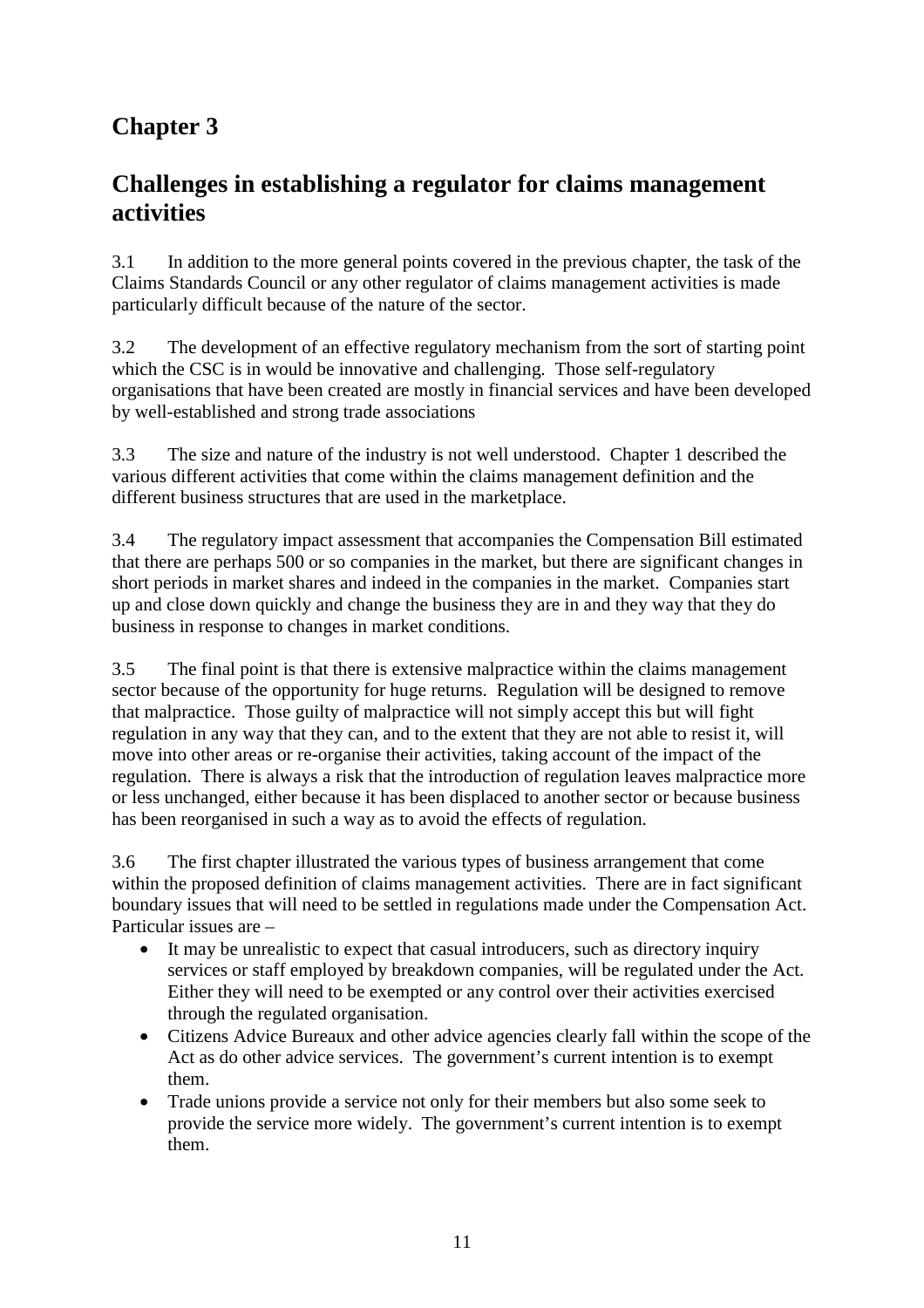• Solicitors play a major role in claims management activities and some operate their own separate claims management companies. The Law Society wishes to see an exemption for solicitors and the question is the terms on which any such exemption may be made, in particular whether there will common conduct of business rules for solicitors and claims management companies. The current intention is to exempt solicitors in so far as they are regulated by the Law Society in respect of their claims management activities.

3.7 The regulator will also need to take account of existing legislation and to work with a number of other regulators, in particular the Financial services Authority.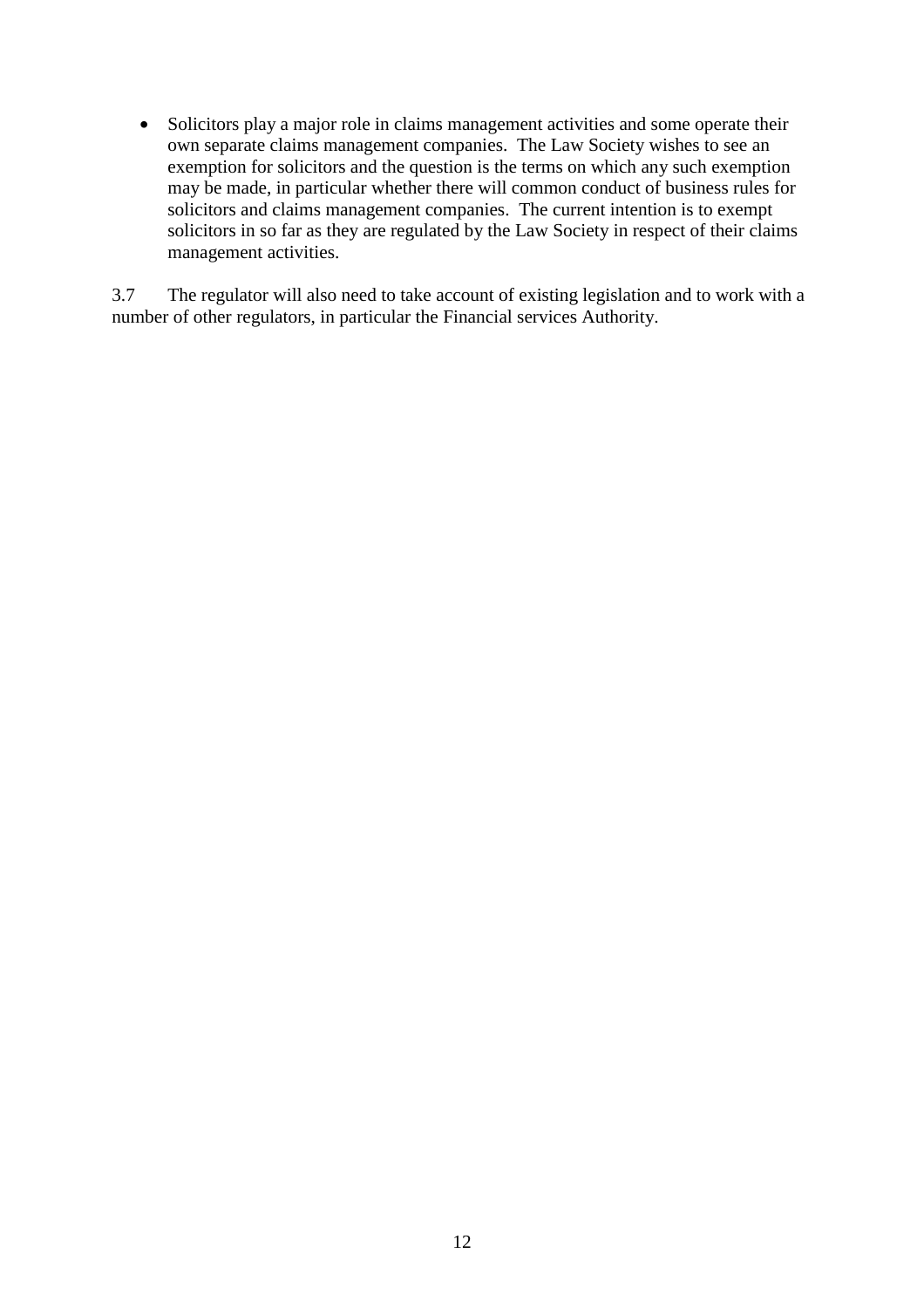# **Chapter 4**

## **The Claims Standards Council today**

4.1 This chapter examines the current status of the Claims Standards Council. Before doing so, it sets the scene by describing the various types of industry body and the specific environment within which the Council is seeking to operate.

#### **Regulatory bodies and trade associations**

4.2 Three types of organisation are frequently confused –

- A regulatory body is set up by statute with the responsibility and powers to regulate a sector of the economy or a specific activity.
- A self-regulatory body is set up by people within a sector to regulate by agreement activity in that sector.
- Trade associations are set up by organisations within a sector to promote the interests of companies in the sector, generally through representation and related information and advice services.

4.3 Most self-regulatory mechanisms are set up and run by trade associations because they have the necessary membership and resources to do the work. However, there is a general acceptance that having both representative and regulatory functions can cause conflicts.

4.4 Trade associations are not governing bodies of their members. They have powers over their members only if the members agree to that individually by contract, and even then it may be difficult to exercise the powers, particularly in respect of large members.

#### **History**

4.5 This brief history of the CSC draws heavily on a draft of its first annual report.

4.6 In 2003, the industry responded to the BRTF inquiry and the Law Society supported initiative to develop codes of practice by amalgamating two representative bodies, the Personal Injury Federation and the Personal Injury Association, into what became known as the Claims Standards Federation (CSF). However, there were deep divisions within the CSF and suspicion of it, as a result of which it had a very small membership. The BRTF report provided the impetus for another industry initiative. In August 2004, the decision was taken to wind up the CSF and a few weeks later the CSC was formed with the aim of testing the industry's appetite for voluntary regulation. Unlike the CSF the CSC was established primarily as a regulator, with trade association functions being secondary.

4.7 The new association began with only a very small number of members and by the end of 2004 membership had increased to just ten. The publication of the BRTF report in September 2004 led to greater interest in the Council, and this was accentuated when a conference was held in Birmingham in February 2005. However, membership was still slow to increase and in March 2005 the government announced its intention to introduce statutory regulation. This has proved to be the real impetus for membership growth (common in trade associations generally, where a strong "enemy" is the main determinant of membership growth). By the end of October 2005, membership had increased to 104 companies, and by the end of October to 173.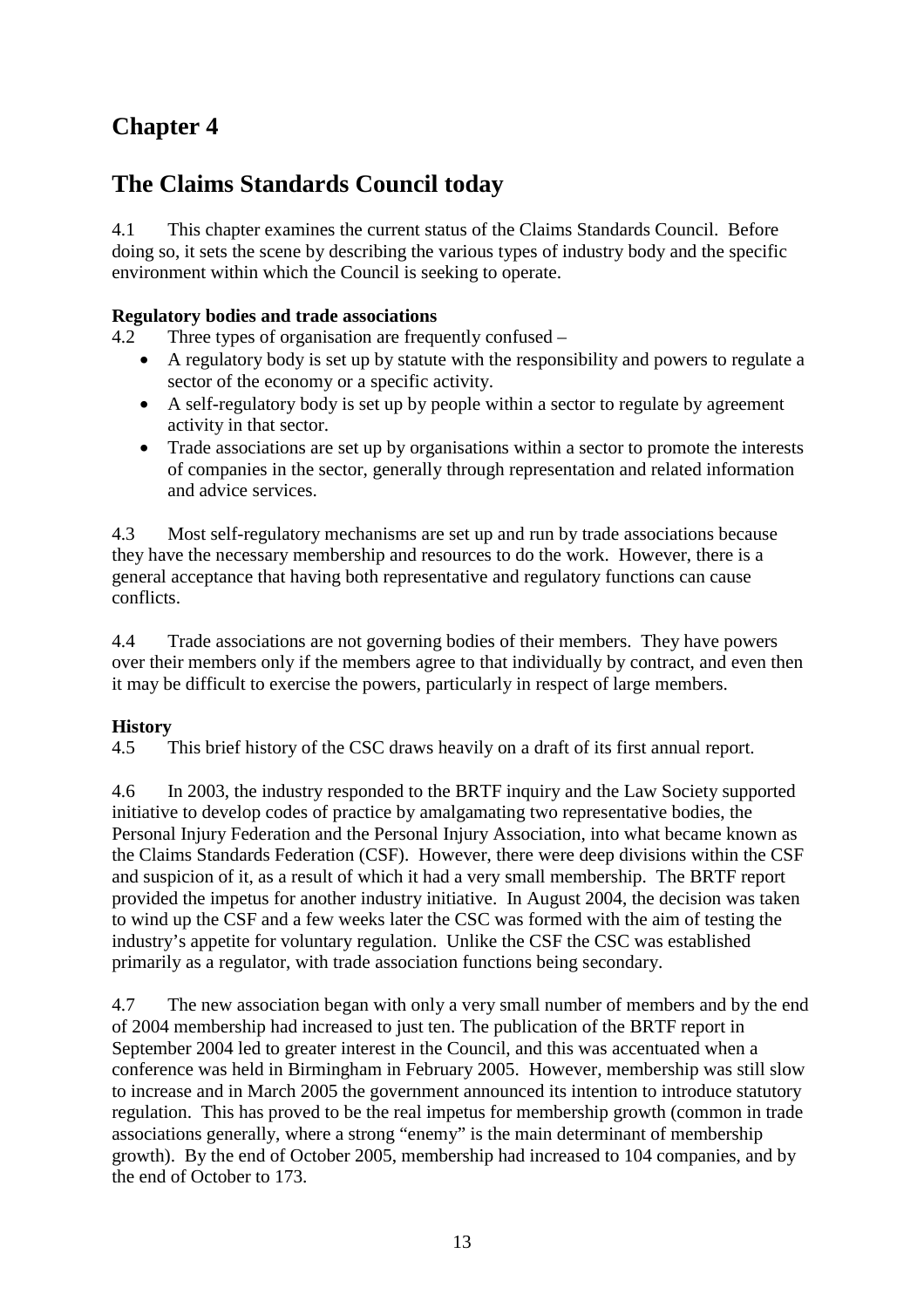#### **Governance**

4.8 The CMC is a company limited by guarantee. Paragraph 3 of the memorandum of association sets out its basic objectives –

"The Claims Standards Council Ltd (hereafter shown as 'the CSC') is the independent self-regulatory body for claims management companies and other entities and individuals involved in the handling of claims where such companies, entities or individuals are not already directly regulated by the Financial Services Authority, Law Society or similar organisation."

4.9 The aims of the CSC are to:

- a) Define standards that place and then retain consumer interests at the forefront during the handling of claims;
- b) Craft transparent and independently monitored procedures that support delivery of the standards to ensure that clients are consistently dealt with on the basis of decency, probity and fairness;
- c) Thoroughly, impartially and speedily respond to complaints about Members from consumers and other industry stakeholders;
- d) Ensure that Members comply with both the standards and procedures and to deal appropriately with those who do not;
- e) Be actively involved in rigorous research and other feedback to ensure that the organisation remains an exemplar with Members contributing fully to the principles of 'access to justice' and 'justice for all';
- f) Engage with other related regulators to ensure that service delivery standards and procedures are invoked seamlessly by different professions and individuals; and the doing of all such things as are incidental or conducive to the attainment of such aims."

4.10 The articles provide that the "management officers" of the CSC shall comprise a chief executive, a president, two vice presidents and eight other directors all of whom shall be directors on the board of the CSC. It is provided that of the twelve directors the majority must be "assessed by the board to be independent of the CSC". It is further provided that eight of the directors should be appointed as two each from representatives from members, consumer groups, professional organisations such as the Law Society and regulatory bodies such as the FSA.

4.11 The articles go into some detail about roles and responsibilities. Among the provisions are –

- The chief executive is also chairman of the board of directors.
- One of the vice presidents has responsibility for creating and managing the CSC strategy for compliance and standards and the other has a similar role for addressing consumer interests.
- There is provision for organisations to become members of the company which it is assumed applies to those organisations that wish to be members of the CSC. The board has absolute discretion to determine membership.

4.12 The directors of the company are the chief executive, Tony Burns Howell, Andy Wigmore, who in effect managing the day to day running of the association from the offices of a public relations company, and Gavin Kaye, who is the finance director. Administrative support is provided by Health Squared Communications, of which Andy Wigmore is managing director. In effect, Tony Burns Howell and Andy Wigmore provide their services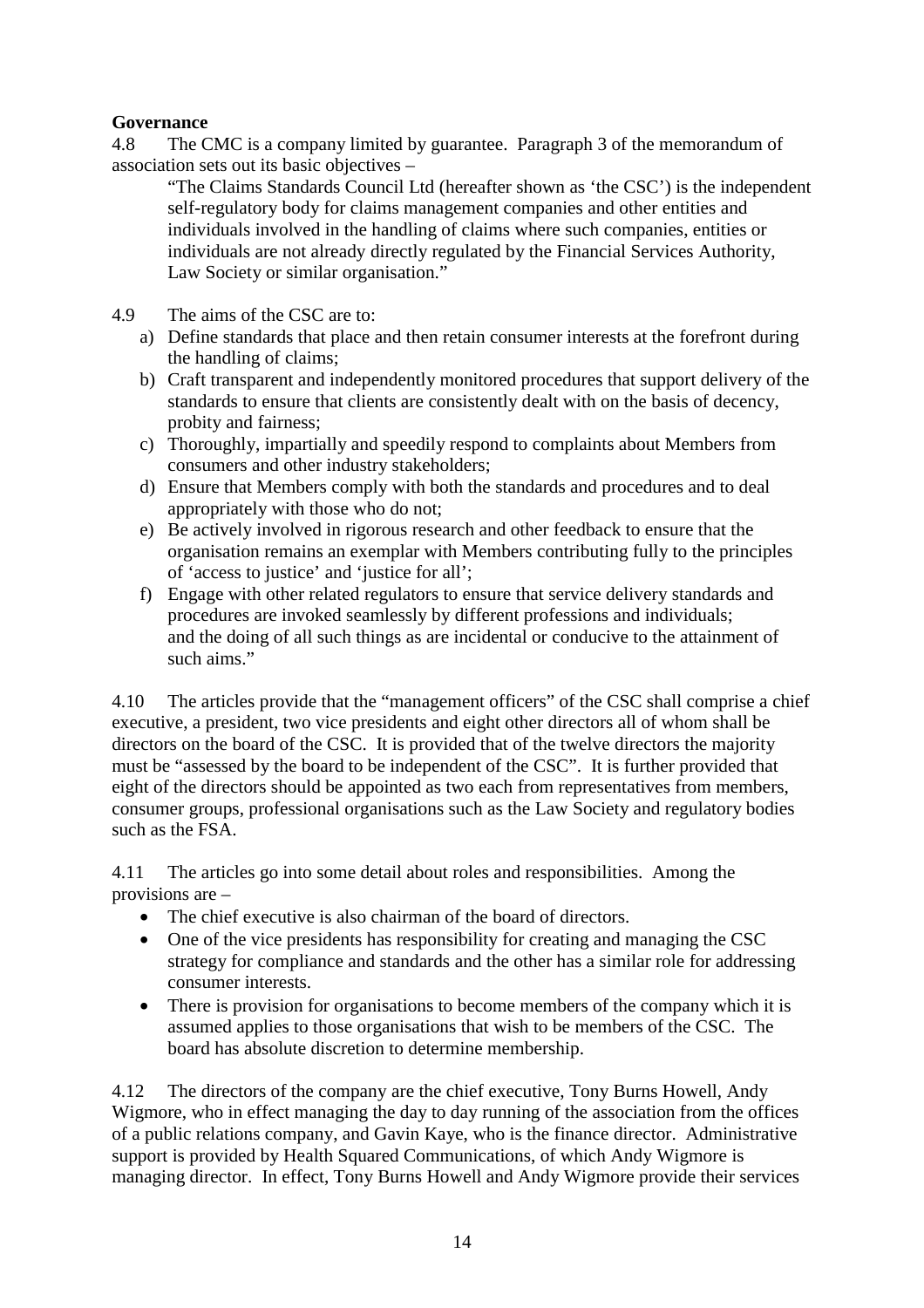on a pro bono basis, although some payment is made to Health Squared Communications for services provided.

4.13 It should be noted that the articles have not been complied with in respect of the composition of the directors, primarily because of the difficulty of identifying appropriate people.

4.14 The Council is supported by an advisory council comprising – Sir Philip Otton, a former Lord Justice of Appeal Marlene Winfield, a former advisor to Lord Woolf and a member of the Civil Justice Council. Fraser Whitehead, a solicitor and member of the council of the Law Society.

4.15 These three people provide valuable and expert advice but they are not formally part of the governance of the organisation.

4.16 There is no member involvement in the governance of the Council.

#### **Membership**

4.17 Membership currently comprises 173 organisations made up as follows – 109 Claims management companies 41 Solicitors 7 Medico-legal companies 16 Other

4.18 The largest members are the AA and Accident Advice Helpline (both handling over 10,000 personal injury cases a year), Keypoint (handling 50,000 endowment cases a year) and Beresford's which has handled 50,000 claims from coal miners.

4.19 There are currently four sponsor organisations –

- Russell Jones & Walker, a legal firm specialising in personal injury cases and of which Fraser Whitehead is a partner.
- Elision, a software company.
- Andersen Eden, a legal firm specialising in personal injury cases.
- Premex, a provided of medical reports and services to the insurance and legal industries.

4.20 It is not possible to estimate precisely what share of the market CSC members have; a reasonable estimate is between 35% and 50%. Significant non-members include three of the largest advertisers for personal injury business (National Accident Helpline, Injurylawyers4u and RAC). Accident Line, the Law Society's marketing mechanism, is also not a member. In respect of endowment compensation claims only two of the largest six companies are members.

#### **Activities**

4.21 The draft annual report of the Council details the following activities in which the Council has recently been involved –

• Developing the code of practice, including discussions with the OFT, with a view to securing OFT approval of the code.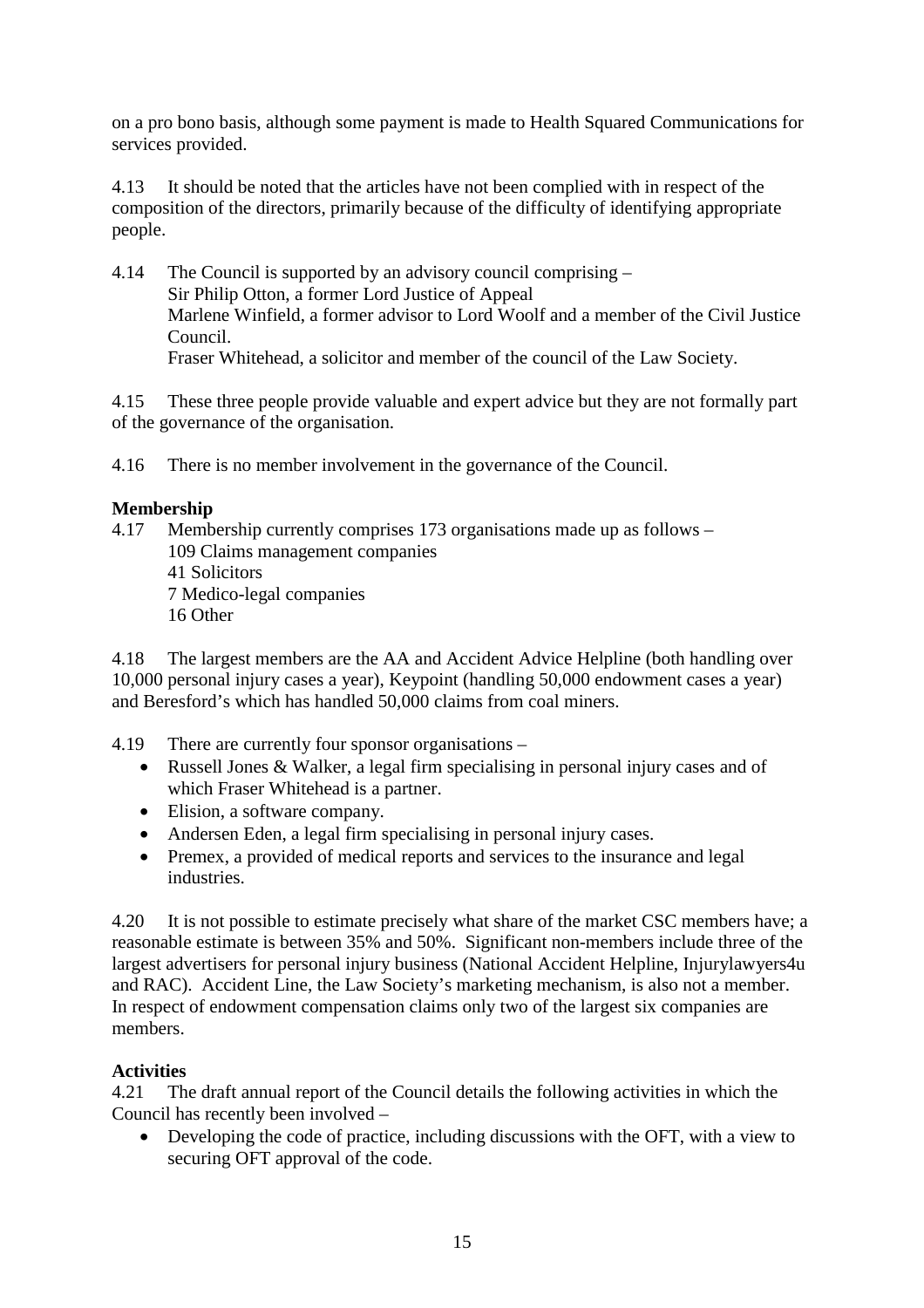- Developing practical guidelines for advertising and advising members of what is acceptable in this area.
- Consumer education.
- Developing and introducing fast track handling arrangements.
- Promoting rehabilitation.
- Operating an ad hoc complaints system.
- Exposing malpractice.
- Attempts to deal with malpractice by non-members.
- Advising members on the development of statutory regulation.
- Public relations.

4.22 Some of these activities come in the trade association rather than regulatory category. Others are more of a regulatory nature, although they are typical of activities carried out by most large trade associations.

#### **Challenges**

4.23 In developing its future work programme the Council faces a number of major challenges –

- It does not have adequate resources.
- To some extent it has been overtaken by the announcement that there will be a statutory regulator which leads some in the industry to believe that they can simply wait until a new regulator is created (as it may not be the CSC) rather than seek to shape how the regulator will work.
- It is not supported by many of the big claims management companies and the supply chain. This is partly because the Council is considered to be too closely aligned with particular commercial interests and to have unsatisfactory governance arrangements.
- There is very limited involvement of claims management companies in the running of the organisation.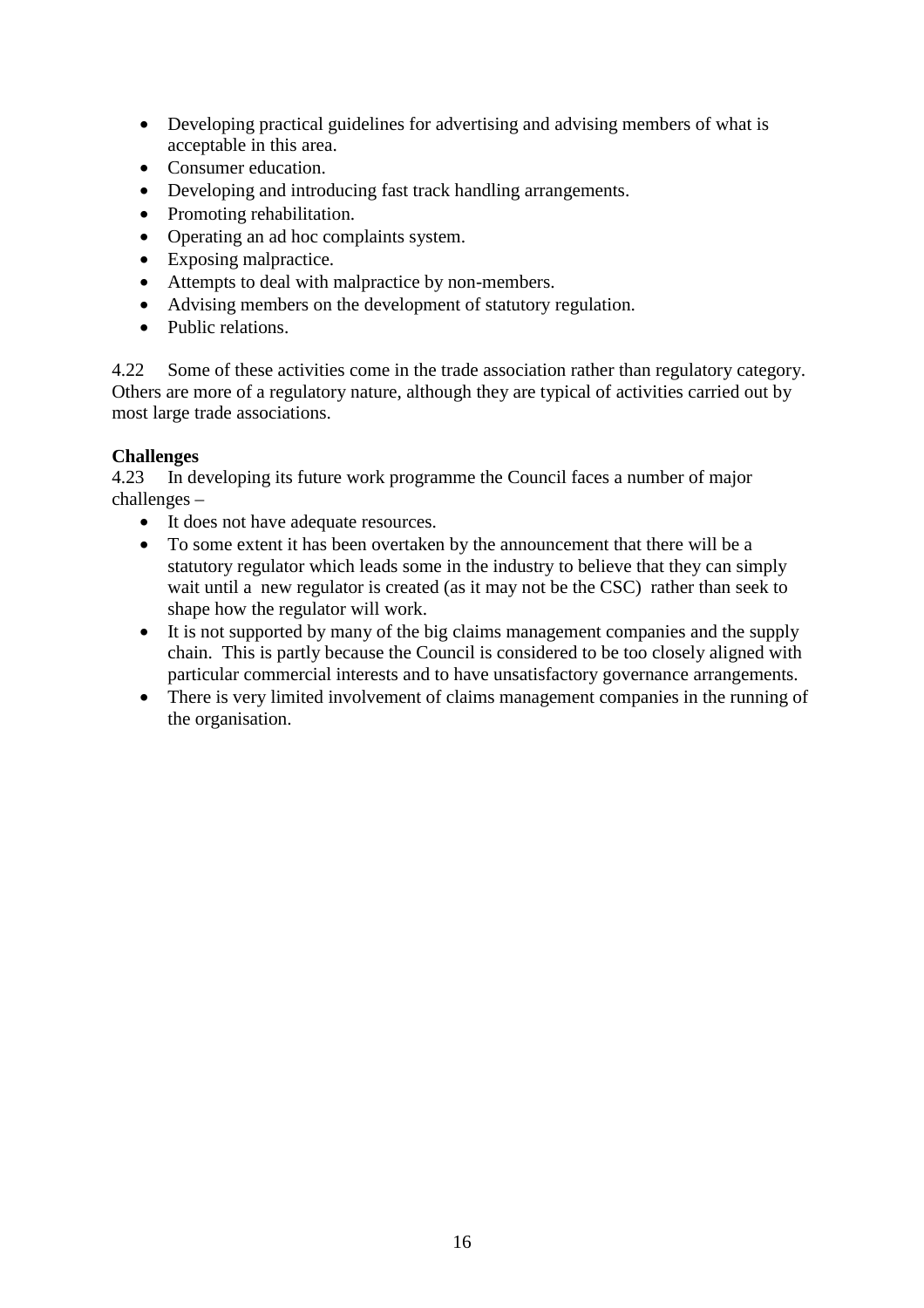## **Chapter 5**

## **The Claims Standards Council's plans**

5.1 The CSC intends to seek designation under the Compensation Act as the regulator for claims management activities. Its website states that it aims to become the statutory regulatory body by -

- Ensuring that a company or individual who provides compensation advice or services for reward in relation to a claim is registered and governed by it.
- Promoting the development of policy and standards, to members as well as to the government, the legal sector and insurance companies.
- Encouraging the adoption of uniform standards and practice that put the consumer at the heart of the process.
- Interacting with other regulatory bodies and related associations.
- Offering advice and guidelines on claims to the consumer.
- Providing the consumer with effective complaints and mediation procedures.
- Managing public relations, best practice guidance, and media exposure.

5.2 The Council has accepted the need to separate regulatory and representative roles. It intends to achieve this by helping to establish a Claims Standards Institute which will be the representative body and which will take on the trade association functions and also responsibility for training of staff. The Council intends to provide some funding to help get the Institute off the ground and members' subscriptions will largely be transferred to the Institute in its work. The current intention is for the Institute to begin operating in January 2006. However, there are no detailed plans for the Institute.

5.3 The Council is planning to complete work on the code of practice early in 2006 so that it can form part of the launched CSC.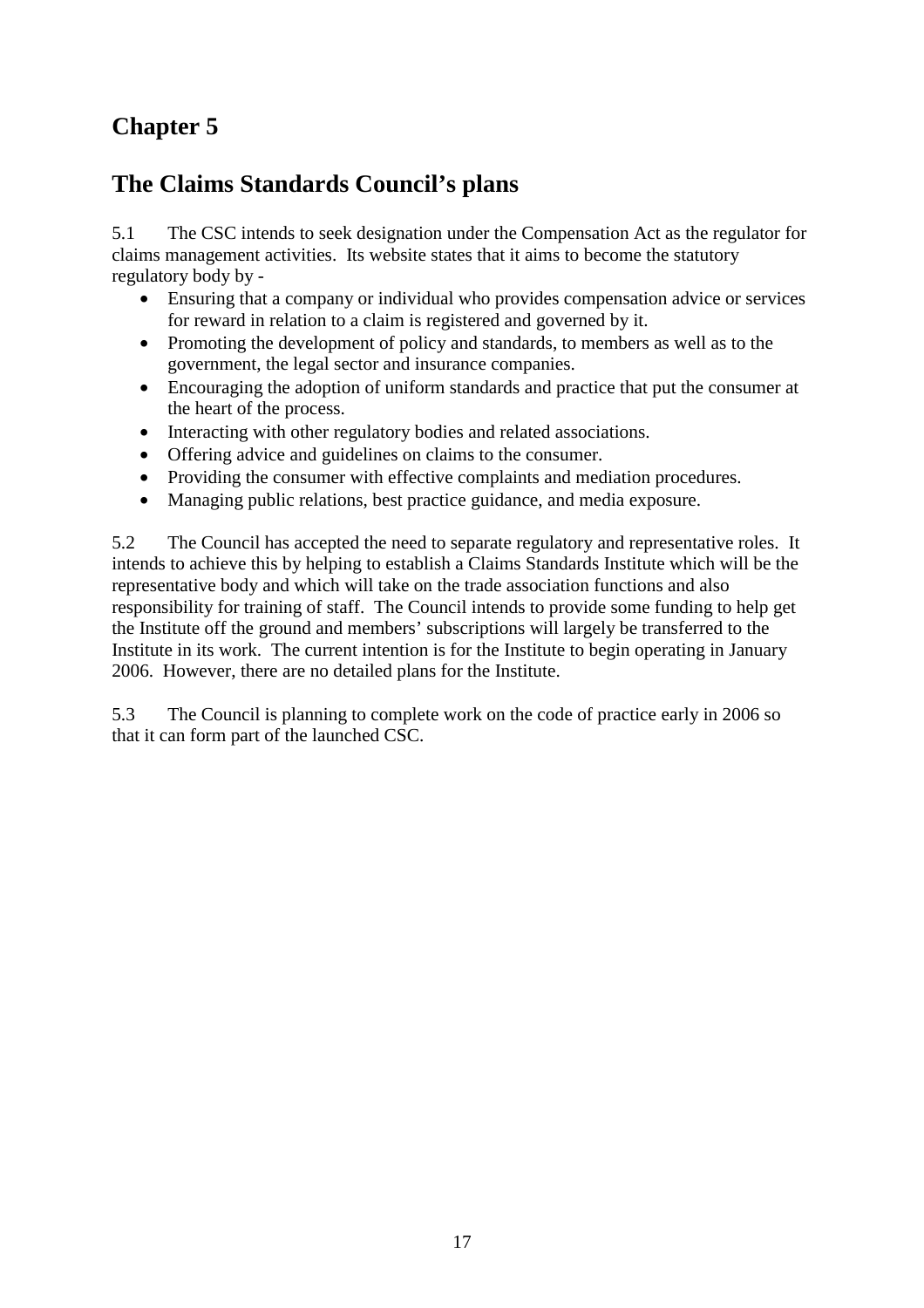# **Chapter 6**

### **Converting the Claims Standards Council to a regulator**

6.1 The remainder of this report draws on the analysis in the previous chapters to set out in detail what the CSC needs to do if it is to be an effective regulator of claims management activities and to be in a position to be designated as the regulator under the forthcoming Compensation Act.

6.2 Previous chapters have demonstrated the size of the task. Self-regulation is always difficult as by definition a self-regulatory body has no teeth and cannot force people or organisations to join. The experience of other sectors is that self-regulation can work only with very strong supply chain support.

6.3 At first sight, the starting point is not very promising. The CSC has 109 claims management companies and 41 firms of solicitors in its membership. This compares with the current estimate that there are around 500 claims management companies. A number of the largest claims management companies are not members. There are some companies who do not believe in the need for regulation and some who rightly see regulation as preventing their ability to earn substantial profits. There are minimal entry requirements and no standards with which members have to comply.

6.4 However, the CSC has substantial knowledge and expertise which are essential to the development of a regulatory mechanism. It also has a fair amount of goodwill towards it although also naturally some opposition.

#### **The requirements in the Compensation Bill**

6.5 The Compensation Bill sets out the proposed requirements that a regulator will have to meet if it is to be designated as the regulator for claims management services. The regulator will have to do the following –

- Increase public awareness of the regulation of claims management activities.
- Encourage competition.
- Promote good practice.
- Protect the public through regulation.

6.6 The regulator will be expected to "police the perimeter", that is to take action to prevent people who are not authorised from providing claims management activities.

6.7 The explanatory notes to the Bill state that in deciding whether to designate a regulator, the Secretary of State would consider whether the regulator has an appropriate infrastructure, suitable internal governance arrangements, adequate financial and staffing resources and appropriate regulatory policies.

6.8 The schedule to the Bill covers claims management regulations but none of this is currently mandatory. The explanatory notes give some indication of what DCA would expect the rules to cover. Paragraph 51 of the explanatory notes says: "We envisage that rules would cover (for example) consumer protection (including handling client's money, complaints procedures etc), registration requirements and procedures, advertising,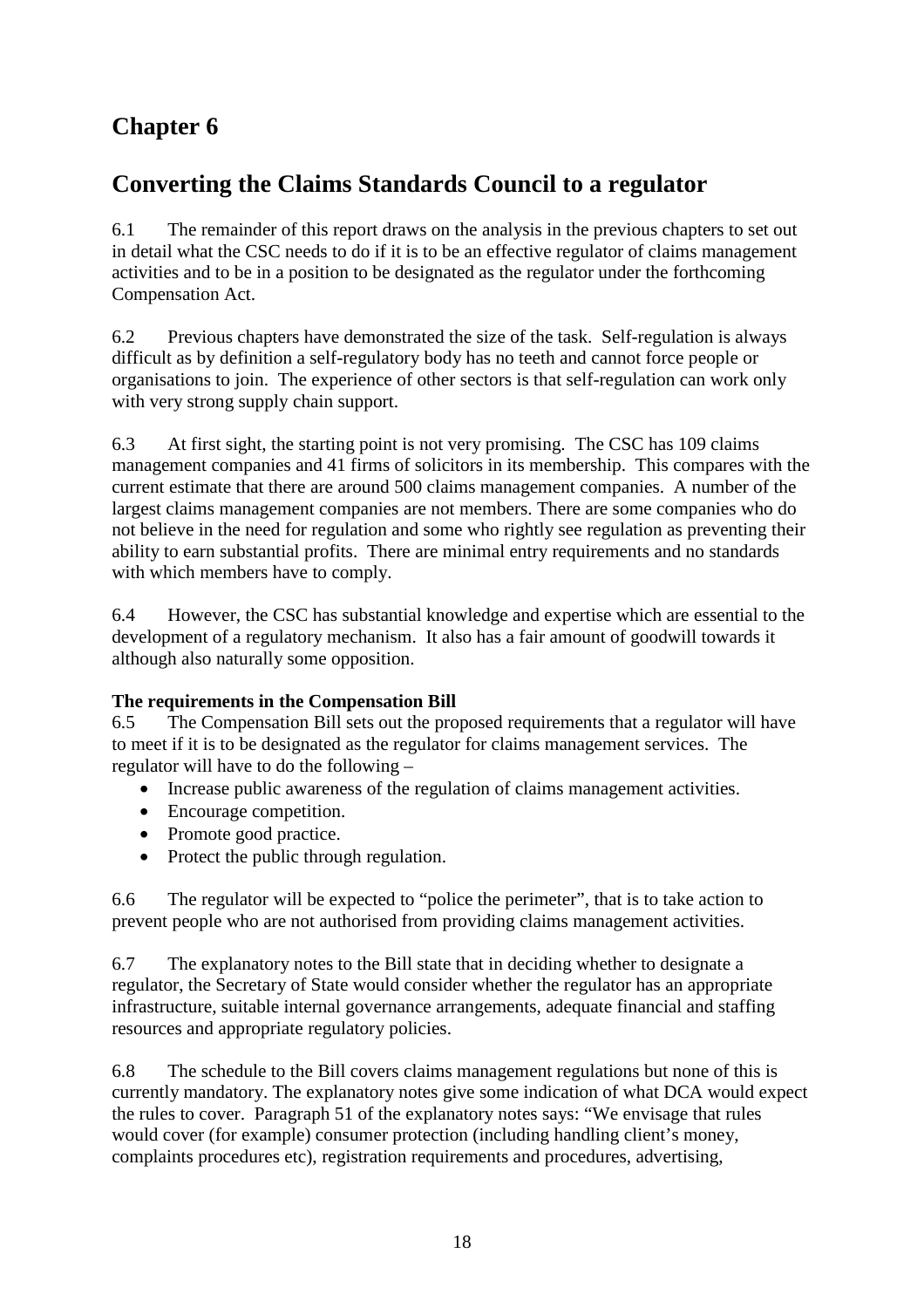boundaries/requirements, requirement to have indemnity insurance etc." Paragraph 53 specifically refers to the regulator –

- Making provision for the investigation and consideration of complaints about authorised persons.
- Requiring authorised persons to take out professional indemnity insurance.
- Establishing a compensation scheme to cover any loss to consumers suffered as a result of the actions of authorised persons.

6.9 The key financial point is made in paragraph 70: "It is envisaged that the regulatory costs will be recouped from those regulated by way of a registration and annual fee. However, to deliver the regulatory mechanism before sufficient income from fees is established it is likely that government would need to provide funding to help with the start up costs. The aim would be to achieve a self-financing regime as soon as possible."

6.10 The regulatory impact assessment is based on the assumption that the regulator would regulate around 500 claims management companies and received approximately 550 complaints a year. The estimated costs (which it is stated are extrapolated from cost data provided by the CSC) are –

- One-off set up costs of £0.5 million.
- Staff costs of £1 million to £1.3 million a year (5 management, 30 caseworkers and 5 support staff).
- Accommodation costs of £0.1 million to £0.3 million a year.
- Other running costs of £0.35 million to £0.5 million a year.

6.11 The total operational costs are therefore seen as being between £1.5 million and £2.1 million plus one-off set up costs of £500,000. If there are 500 licensed organisations this would lead to an annual fee of between £3,000 and £4,200.

#### **Clarifying the CSC's role**

6.12 The Council has decided that it wished to be designated as the regulator. The previous chapter indicated that the Council intends to split off trade association activities into the Claims Standards Institute.

6.13 Websites are now the public face of organisations. The CSC website needs to reflect what it plans to be. The website is out of date, inaccurate in parts and gives the impression of a commercial organisation, with banner advertisements on most pages.

6.14 More generally the CSC must cease commercial activities such as support for particular providers of goods and services. Sponsorship is not unreasonable but sponsors should not be able to gain any commercial benefit as a result.

6.15 The introduction of proper governance arrangements – covered below – is an essential part of clarifying the CSC's role and positioning it as a regulator.

#### **The four major issues**

6.16 There are four major issues that the CMC needs to address, preferably simultaneously, and with some urgency, if it is to be in a position to be designated as the regulator under the Compensation Act -

• Introducing proper governance arrangements.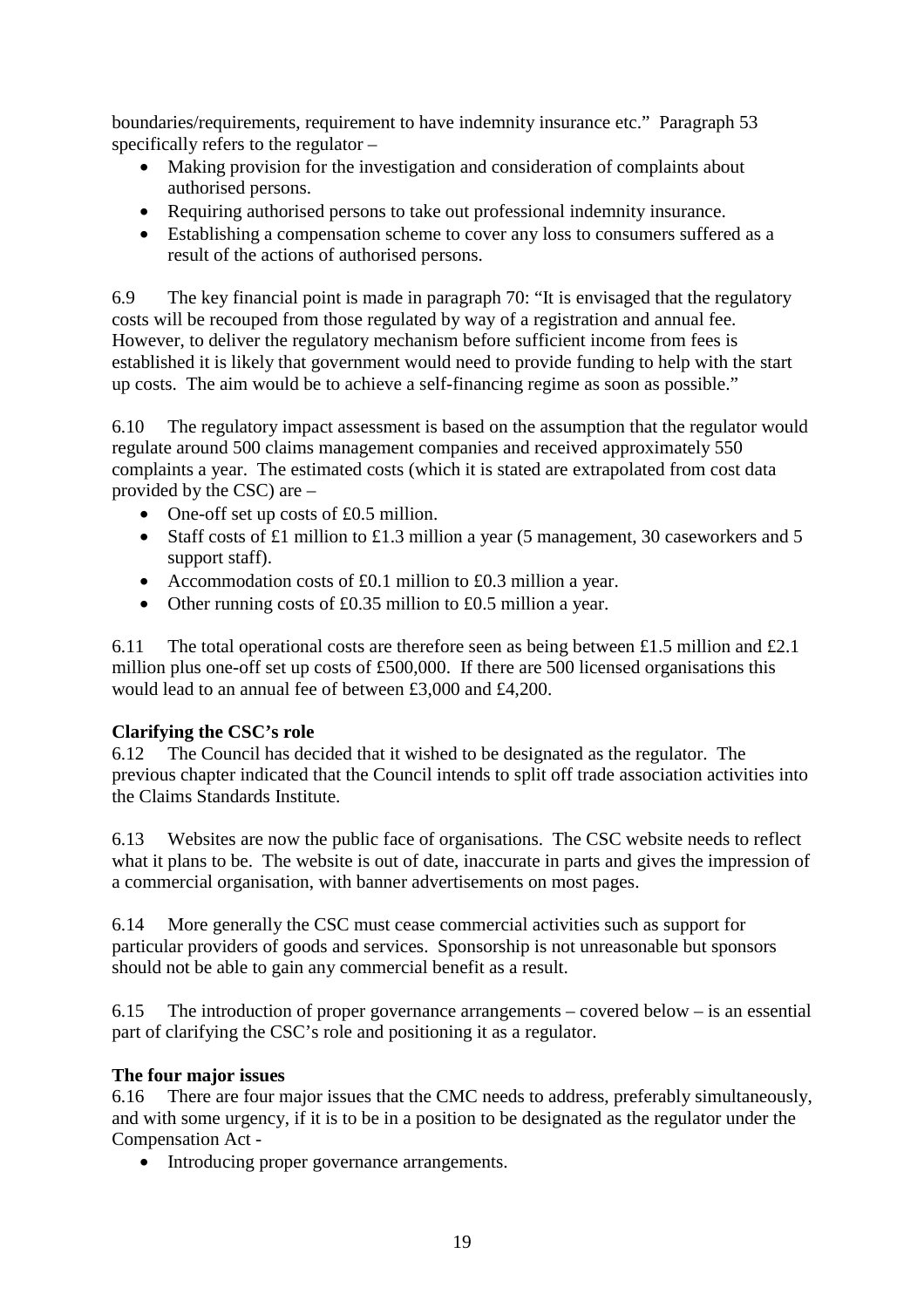- Increasing the membership, in particular to cover the major claims management companies that are not already members.
- Developing and securing approval for the code of practice and introducing arrangements to ensure that members comply with the code.
- Obtaining the resources to complete its work programme.

6.17 This chapter concentrates on governance, management and membership, and the following two chapters deal with the code of practice and resources.

#### **Legal structure**

6.18 It is appropriate that the CSC is a company limited by guarantee. However, the current memorandum and articles are deficient in a number of respects. The main problem is with the articles –

- The chief executive is also chairman, and there is separately a president whose role seems not at all clear.
- It is stated that eight members of the board of the CSC must be independent of the CSC. This is not possible. Board members cannot be independent of the organisation.
- The constitution of the board requires that two members are appointed by regulatory bodies such as the FSA. It is unlikely that regulatory bodies would be willing to appoint members of the board.
- Vice presidents are given specific roles, which is not appropriate.
- It is not clear who is entitled to become a member of the company.
- While there is provision for an annual meeting there is no time period within which it must be held.
- There is no provision for an annual report or indeed for annual accounts.

6.19 Basically, the articles are too detailed and not realistic in practice. Largely for these reasons they are not currently complied with.

6.20 It would be sensible to start again with a new memorandum and articles. To maintain flexibility and to keep matters as simple as possible, it is suggested that the board of the company and the governing body of the regulatory mechanism be kept separate. This could be done by the following mechanism –

- Having a memorandum that defines the aim of the company simply as being to put in place an effective regulatory mechanism for claims management activities.
- The articles should be standard articles for a company limited by guarantee with as few variations as possible.
- The articles should provide for a Council to be established, with terms and reference and a constitution determined by the board, to have responsibility for establishing and operating a self-regulatory scheme.
- There should be just three or four directors of the company whose functions for the most part would be purely nominal.

6.21 With this mechanism the members of the Claims Standards Council would not also be members of the company and the members of the governing body of the Council would not also be directors of the company. However, it would be necessary for some individuals or an organisation to take responsibility for the operation of the company itself and to provide the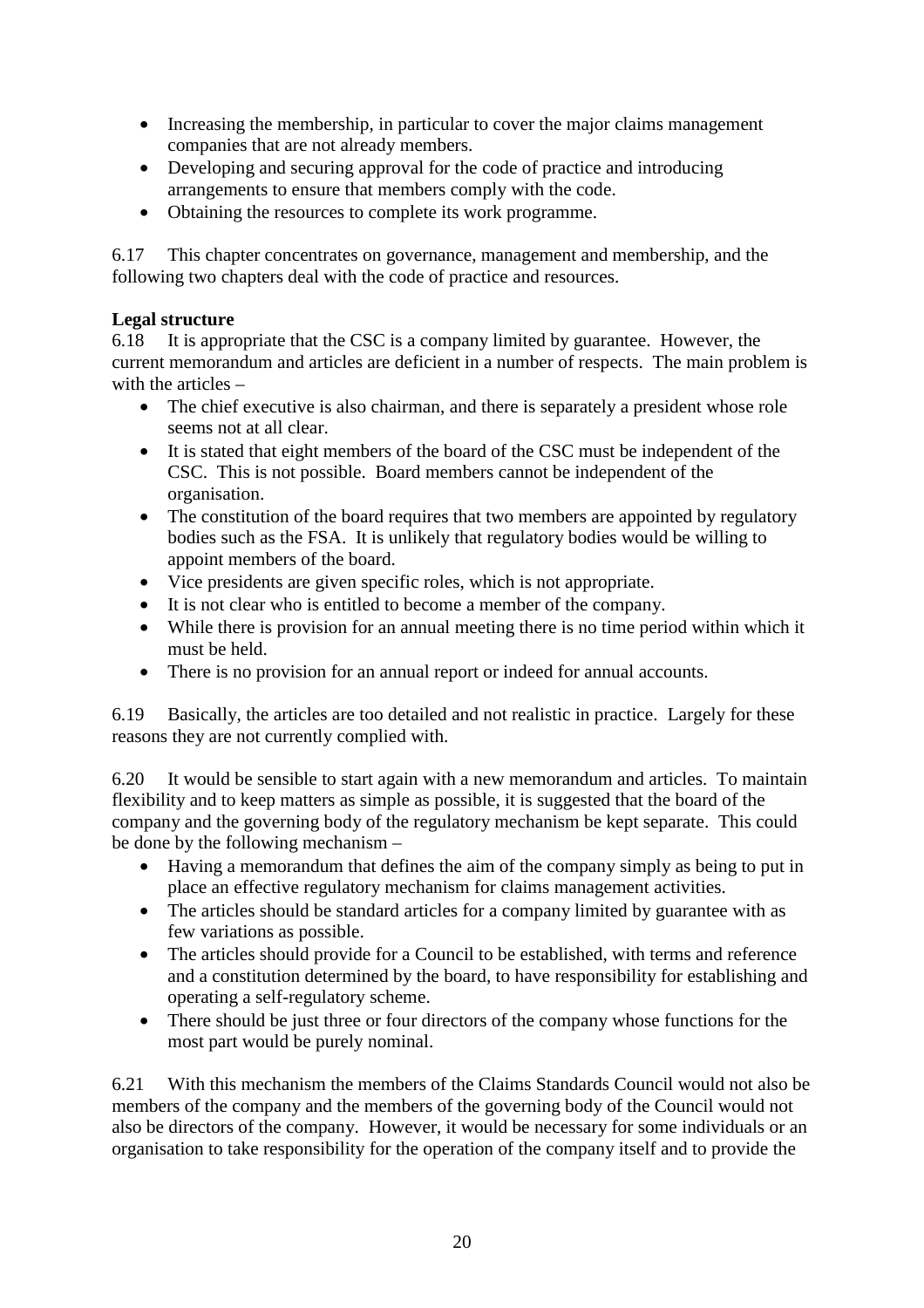directors. This would normally be done by a trade association but there is currently no association that could perform this role.

6.22 An alternative arrangement is for the directors of the company also to be responsible for the regulatory arrangements, a model that the Mortgage Code Compliance Board used. However, with this model, the regulated institutions still would not be members of the organisation.

6.23 The constitution of the Council itself could be a fairly simple document. The remainder of this section sets out what should be key elements.

6.24 The Council must have a governing body (called an Executive Committee here) which must command confidence among claims management companies, consumer organisations and government. It should comprise –

- An impartial and respected chairman.
- Three or four representatives of the claims management industry.
- An equal number of independent members who would be expected between them to have knowledge and expertise in consumer issues, the legal process and insurance.

6.25 In the normal course of events, the chairman and the independent members would expect to receive a fee.

6.26 There should also be provision for a chief executive who may or may not be a member of the Executive Committee (this is not a substantive point) who would be responsible for managing the work of the Council.

6.27 The functions of the Executive Committee would be –

- To develop a code of practice governing claims management activities and to secure OFT approval for that code.
- To develop a regulatory mechanism for claims management activities of which the code of practice would be the core part.
- To seek support from other organisations involved in the handling of claims, in particular to ensure compliance with the code of practice.
- To establish membership rules, which should include a commitment to comply with the code of practice.
- To implement arrangements for monitoring and ensuring compliance with the code of practice.
- To monitor activity by organisations that are not members but which falls within the scope of the Council and to report to the appropriate authorities contraventions of existing laws, regulations and standards.
- To take all possible steps to seek to ensure that the Council is designated as the regulator for claims management activities under the proposed Compensation Act 2006.
- To seek to encourage all organisations eligible for membership to join the Council.

6.28 The CSC is currently undertaking a number of these functions.

6.29 An outline draft of the terms of reference for the Council is set out in Appendix 2. The draft could easily be adapted if the alternative arrangement of the directors and the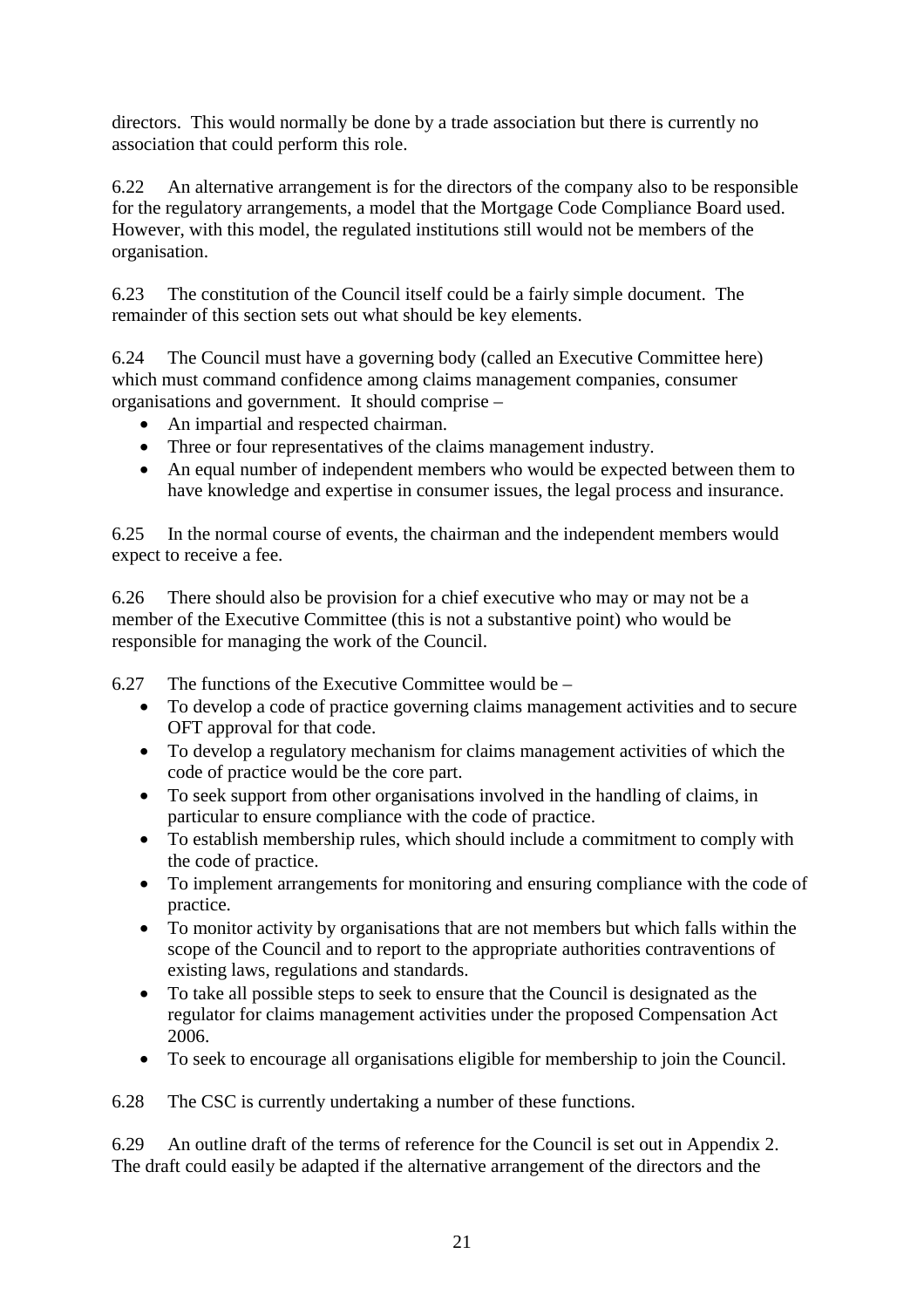Executive Committee being one and the same were adopted. As a matter of urgency, the CSC should work this up into a full document and should also seek to identify people to serve on the Council.

#### **Management**

6.30 As the chapter on resources will explain the task facing the CSC is significant and it cannot be done without adequate resources. The necessary management resources, in particular expertise and experience in regulation and consultation, must be available, perhaps for a limited period, to put the new arrangements in place. A small number of other staff will also be needed together with the usual support arrangements. The CSC needs to move quickly, and it will not do this without appropriate staffing which in turn it will not get unless it has some guaranteed funding.

#### **Membership**

6.31 Membership of the CSC has been growing rapidly, a normal reaction when there is the threat of legislation. However, at the moment, in effect anyone can join the CSC. There are minimal meaningful entry requirements, no vetting of members and no standards that have to be complied with. To some extent this is not the impression given from the CSC website. Members are joining for one or more of a number of reasons –

- Because they firmly believe in what the CSC is trying to do and are indicating their support.
- Because they wish to operate according to the highest standards and belong to the CSC to know what those standards are and how they should comply.
- To obtain advice from the CSC on matters such as advertising.
- As a marketing device, even if they intend to continue operating in an inappropriate way.

6.32 When the CSC is relaunched, with a meaningful code of practice, it needs to have already signed up most of the leading companies in the sector as this will help give credibility to the organisation and will encourage others to join. The CSC needs to assess its current membership, identifying the extent and nature of the business of each member, and also it needs to identify perhaps its twenty key targets for membership.

6.33 It needs to be made clear to members that they will have to comply with the revised code, that they will have to certify that they comply with it and that they will be audited against it. From a given time in 2006 those who do not comply must be removed from the list of members. New members should be asked to certify up-front that they comply with the code before they are allowed to join.

6.34 From among the current and new members, the CSC also needs to identify three or four individuals willing to serve on the Executive Committee of the CSC. Ideally, there will also be one or two companies that are prepared to play their part in establishing the limited company and perhaps being a director of it. However, given the jealousies within the industry this might well not be appropriate.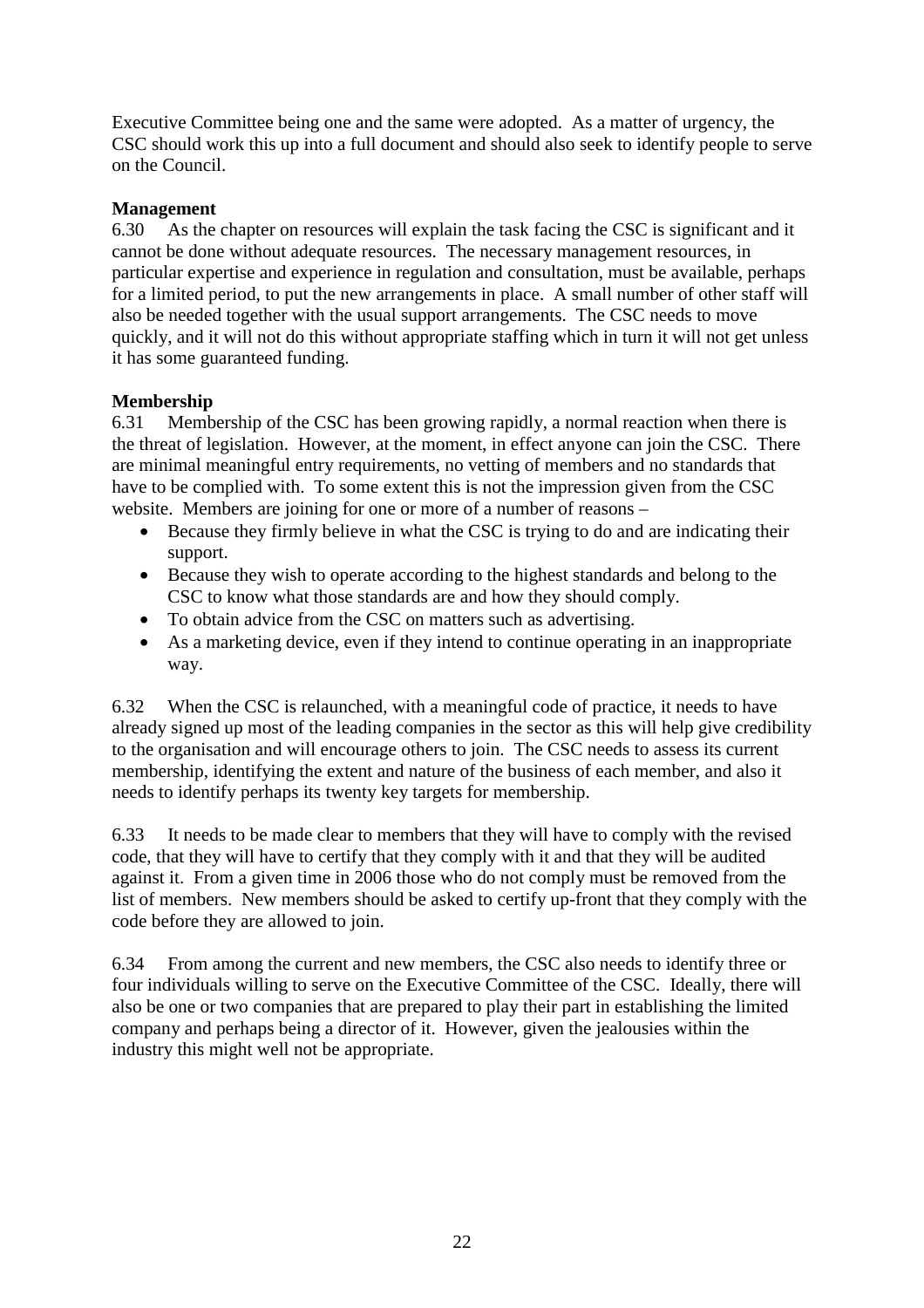### **Chapter 7**

### **Code of practice**

7.1 An effective code of practice is essential if the CMC is to be a self-regulator and in a position to be an effective statutory regulator. However, voluntary codes of practice are fraught with difficulty; very few succeed. A voluntary code of practice can be effective if it is in practice a condition of doing business and in turn this requires supply chain support; generally an agreement by the major businesses in the supply chain that they will do business only with those companies dealing directly with the public who comply with the code of practice. This is how the advertising code of practice currently operates and this is how the codes of practice for general insurance and mortgage regulation worked prior to the FSA introducing a statutory regime.

#### **The framework for codes of practice generally**

7.2 There is now an official mechanism for recognising codes of practice through the Office of Fair Trading approved codes regime. This has taken some time to become effective and as yet only a small number of codes have been approved. However, the framework is generally accepted and there seems little point in producing codes of practice that meet any standards other than those of the OFT.

7.3 The OFT's criteria for approving codes of practice are –

- Code sponsors should have a significant influence on their sector.
- Compliance with the code shall be mandatory on code members.
- Code sponsors must have independent disciplinary procedures.
- Code sponsors must be able to demonstrate that organisations representing consumers, enforcement bodies and advisory services have been consulted throughout the preparation of the code and are consulted in the operation and monitoring of the code.
- The code should include measures directed at the removal or easing of consumer concerns and undesirable trade practices.
- Among the areas that codes should address are advertising, pre-contractual information, clear terms and conditions, delivery and completion dates, cancellation rights, guarantees and warrantees, protection of deposits or prepayments and after sales service.
- Code members must have in place mechanisms for dealing with complaints and a conciliation service must be available.
- There must be a low cost, speedy, responsive, accessible and independent redress scheme.
- The operation of the code should be regularly monitored.
- Code sponsors must develop performance indicators and must regularly assess customer satisfaction.
- There must be a procedure for handling non-compliance by members of the provisions of the code.

7.4 The OFT operates a two stage process. In the first stage the content of a code is approved, that is the OFT accepts that the code addresses the necessary issues and that the appropriate infrastructure is in place to ensure that the code is effective. The more important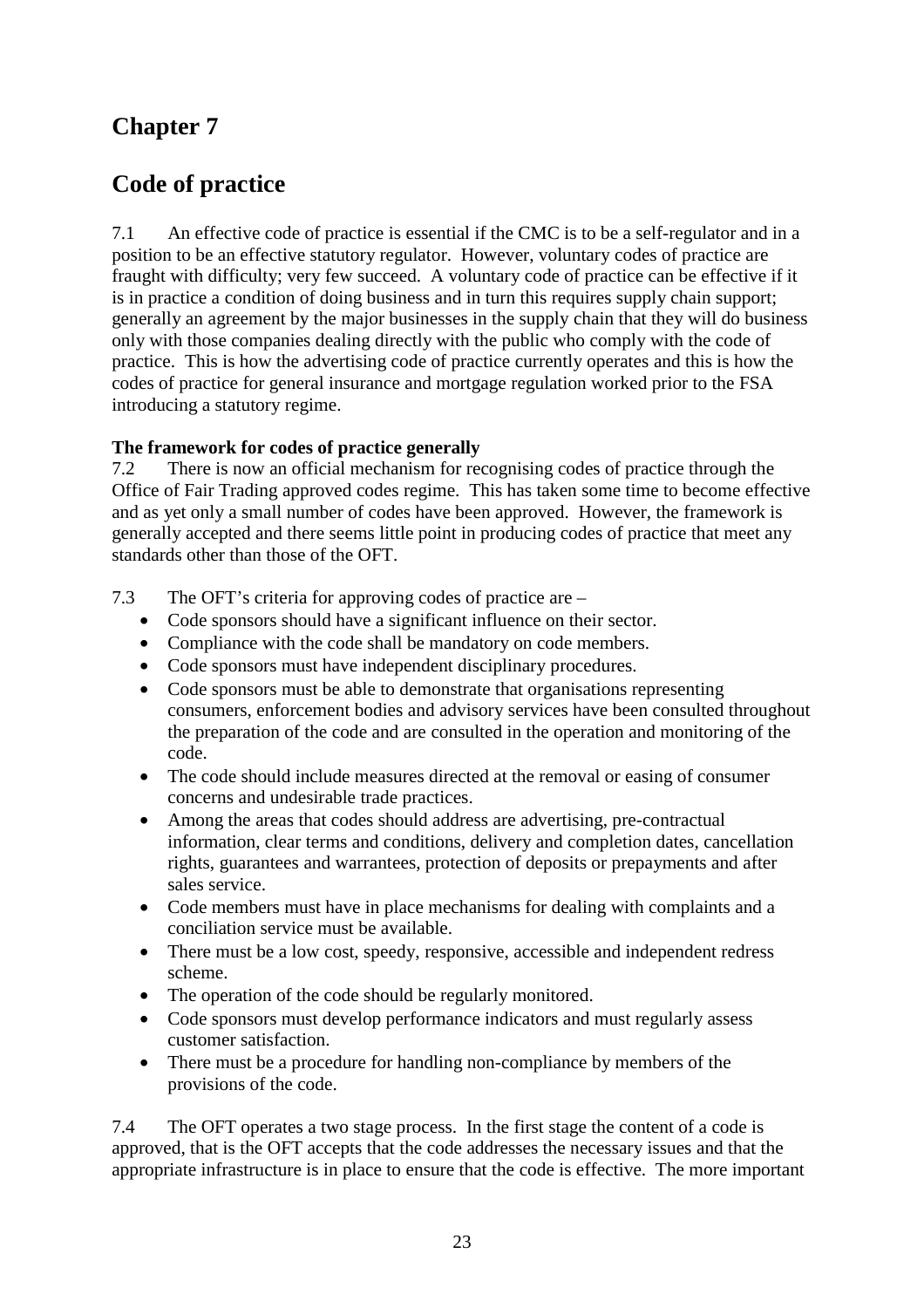second stage is when the code sponsor is able to demonstrate to the OFT's satisfaction that the code is effective in the market place. Code sponsors are not able to indicate that their code is approved until this second stage is completed. Indeed no publicity generally is permitted where only the first stage has been completed.

#### **The CSC code**

7.5 Given the advent of statutory regulation it is a legitimate question as to whether the CSC needs to be developing a code of practice which meets the OFT tests or rather whether it should be seeking to develop licence conditions more appropriate to a statutory regulator.

7.6 In practice the two need not be in conflict and there is much to be said for quickly developing a code of practice, the practical experience with which should help to inform the licence conditions. The OFT criteria are a suitable benchmark and attempting to meet those criteria is probably a sensible approach, although it should always be borne in mind that if the timetable for statutory regulation is achieved then this will supersede Stage 2 approval by the OFT. Most of the OFT's requirements will in fact also be requirements for the regulator.

7.7 The CSC has prepared a draft code that seems broadly satisfactory in terms of its content, that is it properly addresses the issues that consumers are concerned about. It goes well above legal requirements in a number of respects –

- A prohibition on aggressive or persistent forms of advertising such as cold calling.
- A number of restrictions on advertising including not offering any inducement for making a claim and not advertising in hospitals and surgeries.
- The provision of written advice on matters as such the risks involved in making a claim in terms of the possibility of loosing and owing money.
- A cooling off period of "a few days".
- A requirement to confirm the status of the company and to explain the relationship with a particular solicitor or a panel of solicitors.
- A requirement to hold money belonging to customers in client accounts.
- A requirement for companies to have a complaints mechanism.
- An independent arbitration scheme.

7.8 Citizens Advice has commented to the OFT on the draft code. The general approach is endorsed. However, Citizens Advice considers that the code remains underdeveloped on important issues of charges, costs, transparency, advice standards and financial security to protect the consumer and that many of its compliance measurements and enforcement tools are in development.

7.9 Citizens Advice considers that the code needs to address sales practices, including advertising, high pressure sales and mis-selling of CFAs by intermediaries and solicitors, misleading advice and the disappointing outcome for clients in terms of costs and awards. It recommends that the consumer code should include a section with a list of behaviours which are unacceptable including –

- Cold calling potential clients.
- Offering advice on the merits of a claim in order to obtain a CFA sale.
- Offering high risk legal insurance products when these are clearly inappropriate for the clients.
- Encouraging clients to sign agreements of which they have limited understanding.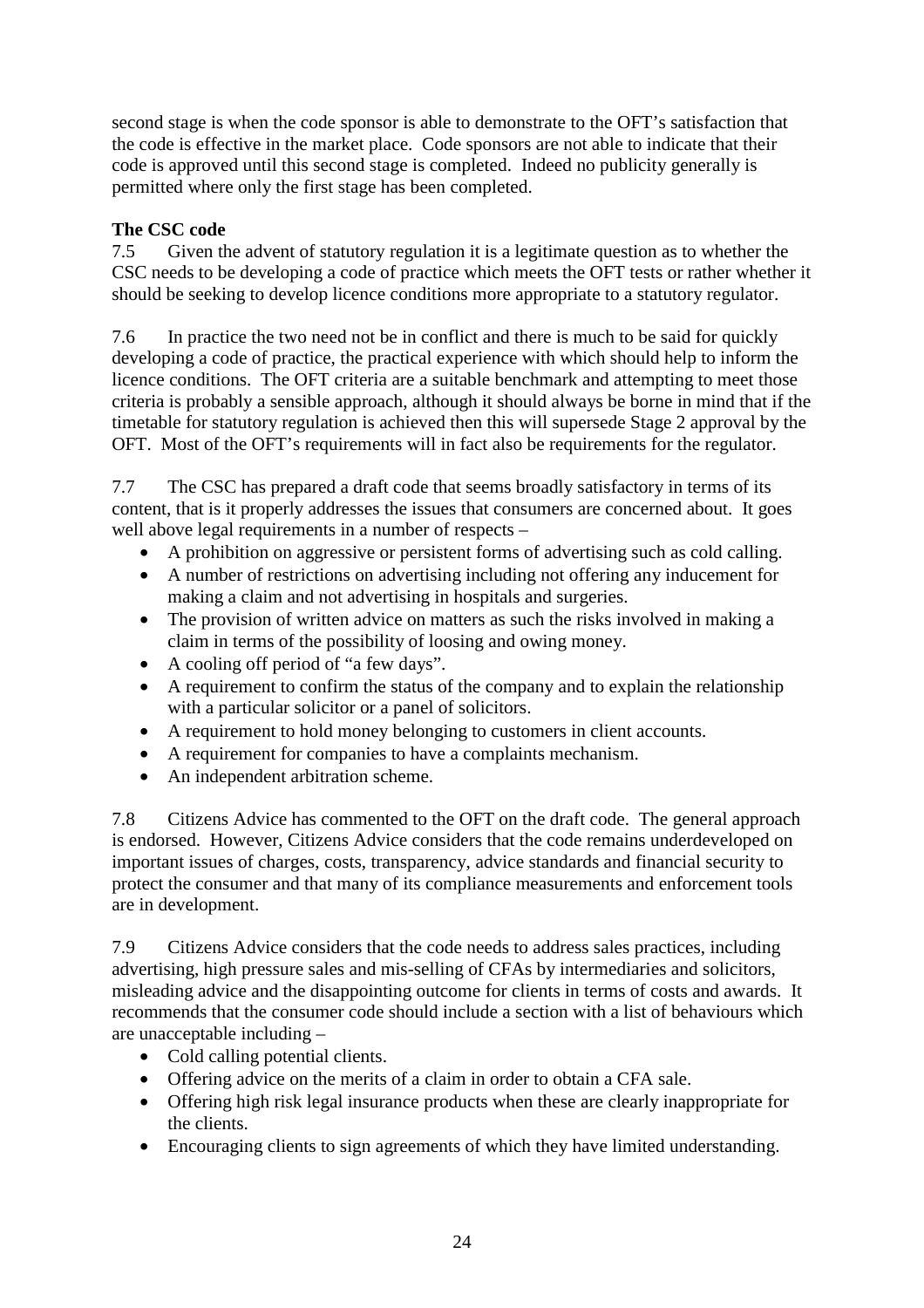7.10 On advertising and markets, it agrees that advertising in hospitals and other health care settings should be prohibited and that members should not market their services by unsolicited phone calls, email, text messages or letter.

7.11 It also wants a specific prohibition on unqualified intermediaries providing legal advice and a general 14 day cancellation period. The length of any cancellation period is a major issue, and needs careful consideration.

7.12 The CSC is currently discussing its code with the Office of Fair Trading, which has raised the following issues –

- The need to incorporate provisions from the membership code into the consumer code.
- Details of the people who will be involved in the disciplinary procedures.
- The resources available to operate and monitor the code.
- The need to consult a range of relevant bodies.
- The need to incorporate references to the Consumer Credit Act.
- The need for a fourteen day cooling off period.
- Details of the independent redress scheme.
- The development of performance indicators.
- Arrangements for publishing results.
- Arrangements for assessing customer satisfaction.

7.13 There are a number of other provisions in the code which merit careful consideration. At first sight the prohibition on advertising in hospitals and surgeries seems disproportionate. What is clearly improper and what should be banned under the code is unauthorised advertising, in particular by distributing leaflets.

#### **Work to complete stage one of the OFT approved code scheme**

7.14 A fair amount of work is needed to complete the first stage of the OFT's scheme. The issues raised by the OFT and Citizens Advice and also by the FSA need to be addressed.

7.15 The enforcement arrangements must be developed into a firm system, with a disciplinary panel and an appeal procedure. There are a number of models that can be used from other codes of practice. A key point is the need to have people to serve on the disciplinary panel.

7.16 Similarly, the arrangements for complaints need to be fully developed. Again, there are models from other codes of practice in respect of internal complaints arrangements. The CSC will need to put in place an independent procedure for where complaints have exhausted internal procedures. This can be done by appointing an independent adjudicator or by arranging a bespoke arbitration scheme.

7.17 The code also needs to be tested by the members as it seems probable that many members have not yet properly examined whether they are complying with the code as it stands.

7.18 The code will undoubtedly need some redrafting. It also needs a considerable amount of tidying up as at present it is rather lost in a longer document which includes some policy analysis and a commercial code. The code also uses "we" to refer at times to a claims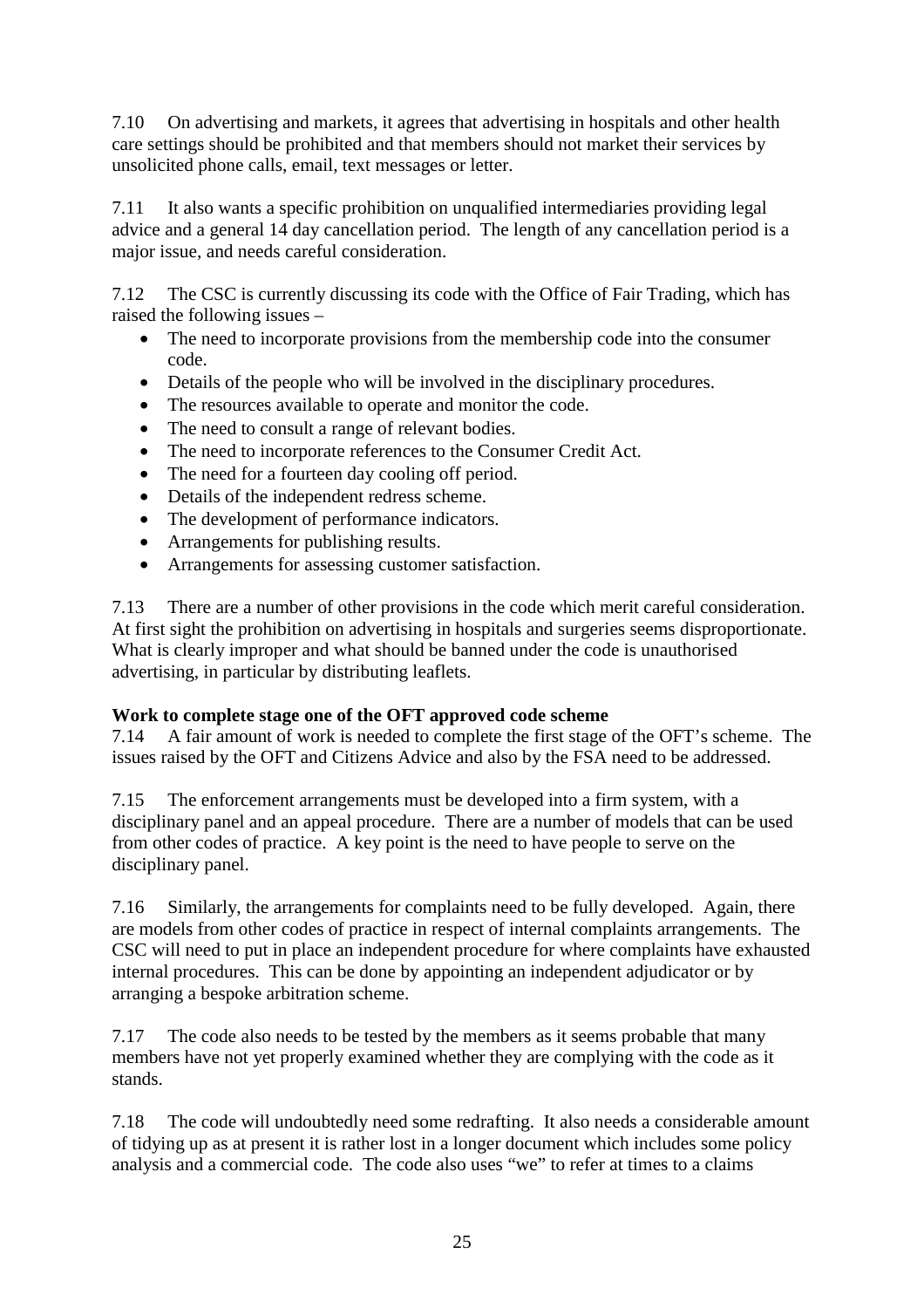management company and at times to the Claims Standards Council. It would also be helpful for a much shorter summary version of the code to be produced, more readily understood by consumers.

#### **Work to obtain stage two approval**

7.19 Far more work will be necessary to obtain stage two approval, which will also be a costly process. Key points which would need to be undertaken are –

- Consulting consumer bodies, enforcement bodies and advisory services about the operation of the code.
- Implementing and publishing the results of performance indicators to demonstrate the effectiveness of the code.
- Assessing consumer satisfaction.
- Publishing an annual report on the operation of the code, including details of complaints.

7.20 In other words it is not sufficient simply to have a code of practice. Unless there is monitoring and enforcement activity the code in itself is worthless and indeed can give a false impression to the public. The nature of any compliance monitoring and enforcement regime is a matter that has to evolve taking account of discussions with the OFT. A fully effective regime would include the following –

- Initially, all subscribers to the code would have to complete a detailed statement confirming that they comply with each provision in the code and, where appropriate, providing the necessary evidence.
- An independent auditing mechanism should be developed which would involve a full audit of each subscriber to the code, say once every two years.
- In addition to dealing with complaints and using these as a trigger for possible enforcement activity, there should be regular surveillance of advertising as this is the means by which claims management companies obtain their business.

7.21 The code as currently drafted claims to have an enforcement mechanism which, on paper, seems reasonable. However, as yet, the mechanism has not been put in place nor have claims management companies been asked formally to confirm that they subscribe to the code. While all the various arrangements do not need to be in place in order to secure stage one of the code approval regime, they do need to be designed at the same time as stage one, resources provided for them and members need to be aware of what will be required of them.

#### **A licence to trade**

7.22 The code of practice with OFT approval might give reassurance to the public when they are choosing a claims management company but in itself would not be sufficient to deal with those companies that do not choose to comply with the code and are probably guilty of the most malpractice. Support from the supply chain would be essential to make claims management companies sign up to the code in the first place and secondly comply with it.

7.23 The key point should be the Law Society changing its rules such that solicitors would agree to take business only from claims management companies that subscribe to the code. It is understood that the Law Society has already made a commitment to this effect but only when the code has OFT approval. There is something of a chicken and egg problem here. Claims management companies will commit themselves to the code only if they know that solicitors will take business only from those companies that do comply with the code. This might require a somewhat firmer commitment from the Law Society. It should be noted here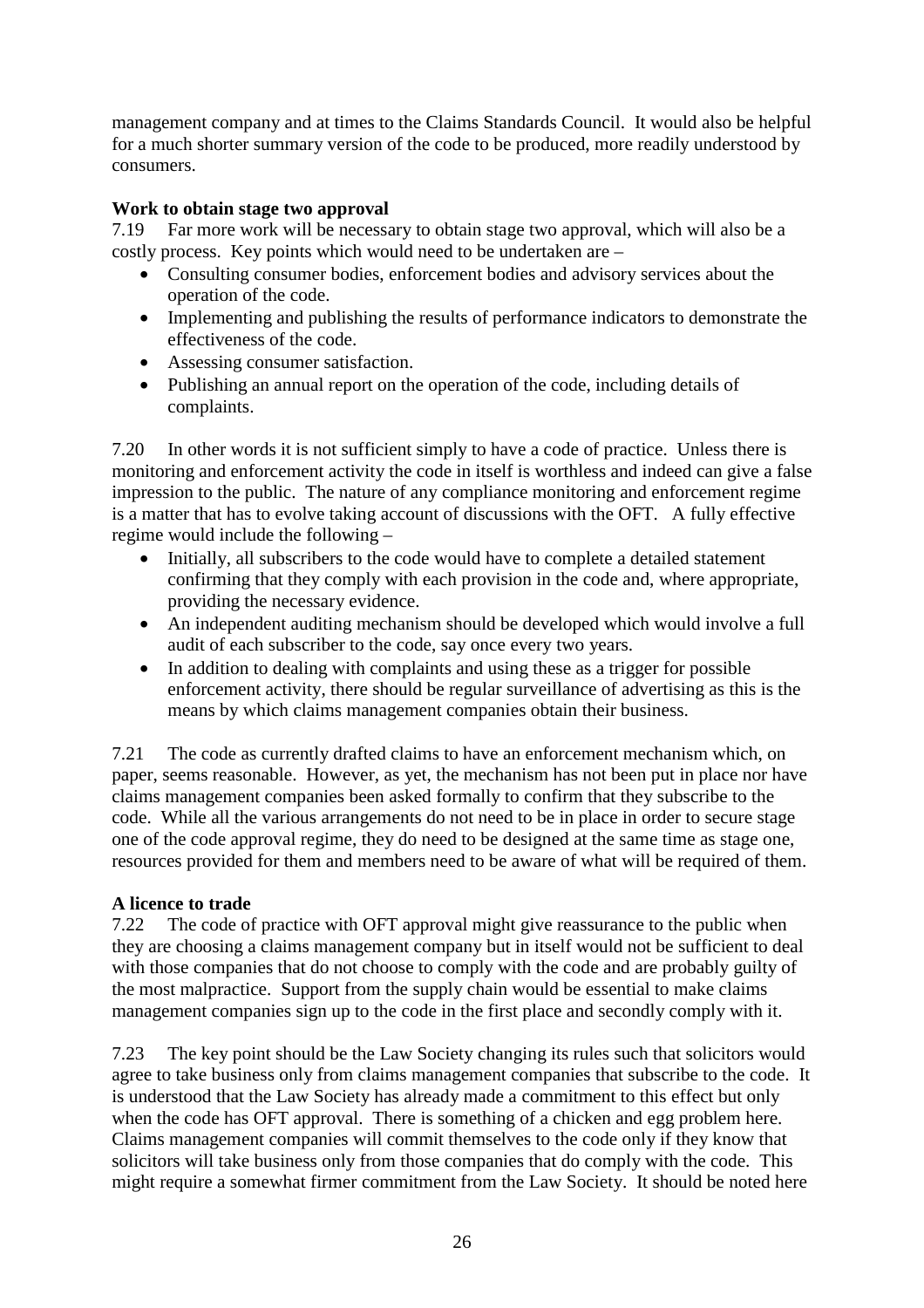that the Law Society already has fairly strict rules on referral fees but it is clear that these are not enforced. It is also questionable whether the Law Society could, in practice, prevent its members taking business from companies that did not subscribe to the code of practice while this still remains on a voluntary basis.

7.24 Similarly, it would be appropriate if health authorities agreed that they would accept advertising only from claims management companies that subscribe to the code.

#### **Implementation and resources**

7.25 It would be a major task to put in place a code of practice that will obtain OFT approval and in effect become a licence to trade. Adequate financing for the project needs to be available up front.

7.26 The starting point should be the commitment from the Law Society and health authorities so that everyone is clear that to a large extent the code of practice would be a licence to trade.

7.27 The work that would need to be done includes –

- Redrafting the code to meet concerns of the OFT and consumer bodies and also shortening and tidying up of the present wording.
- Testing the code with claims management companies to ensure that it is workable in practice rather than simply serving as a marketing device.
- Drafting an initial compliance statement which would also serve as a check list for claims management companies so that they could satisfy themselves that they do comply with the code. The initial compliance statement should be seen as a prototype for the statutory licence application.
- Commissioning an independent audit scheme.
- Stepping-up day to day surveillance of advertising, websites and other marketing material.
- Setting up and running a comprehensive complaints mechanism which should mean ensuring that each code subscriber has their own mechanism and that there is subsequently an arrangement for dealing with complaints where this is exhausted.
- Setting up and running a disciplinary scheme to deal with contraventions of the code.
- Publicising the code through the media and other ways.
- Liaising with the OFT in the process of securing code approval.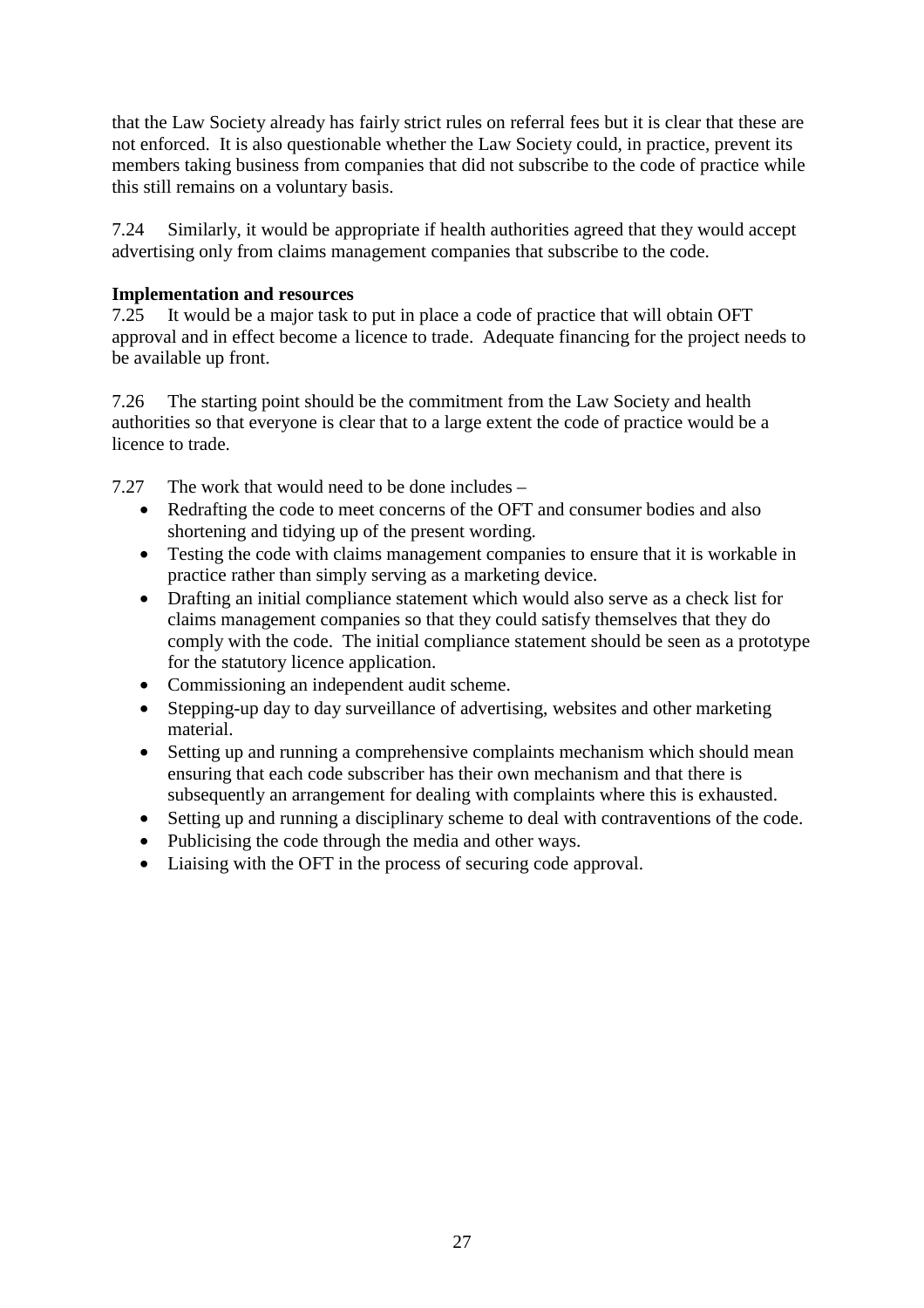# **Appendix 1**

### **The regulatory framework**

1. This appendix sets out the context within which a regulatory body for claims management activities is being created. It describes existing legislation, boundary problems between regulators, the relative importance of enforcement as against new legislation and then the three separate government initiatives on regulation - the Hampton Review on effective regulation, the creation of the Legal Services Board and the Compensation Bill.

#### **Existing legislation**

2. Claims management activities are not currently unregulated. They are subject to both general and fairly specific regulation. The following general consumer legislation is relevant –

- The Trades Descriptions Act 1968.
- The Unfair Contract Terms Act 1977.
- The Supply of Goods and Services Act 1982.
- The Unfair Terms and Consumer Contracts Regulations 1999.
- The Consumer Protection (Distance Selling) Regulations 2000.
- The Electronic Commerce Regulations 2002.
- The Financial Services (Distance Marketing) Regulations 2003.
- 3. In addition, there is also
	- The regulation of advertising by the Advertising Standards Authority.
	- Regulating the sale and conduct of after-the-event and before-the-event insurance by the Financial Services Authority.
	- Regulation of loans taken out to finance legal activity under the Consumer Credit Act.
	- Regulation of solicitors by the Law Society.

#### **Boundary issues**

4. There are frequently calls for a "one stop shop", such that consumers are not faced with competing or overlapping regulators in respect of what to them is a single transaction. Governments have accepted such pressure and have created a number of "one stop" regulators. This is of course a contradiction. Any product or service bought by consumers has competitive products or services which may or may not be considered to be within the same marketplace. These products may or may not have the same legal structure. For example, an extended warranty and an insurance policy serve the same basic consumer need but one is classed as an insurance product and the other is not. Similarly, a train and an aircraft are competing products for the consumer but are regulated in different ways. Demands for one stop shops may therefore often be an attempt to cover competing products. However, forward and backward linkages also become important here. The consumer may be dissatisfied with the quality of a product or the selling of it or the after sales services. The demands for one stop shops can therefore extend up and down the supply chain as well as sideways.

5. This is where one stop shops begin to collide with each other. The Financial Services Authority may provide a one stop shop for most financial services but it clashes with the one stop shop for advice in the form of Consumer Direct, local one stop shops run by trading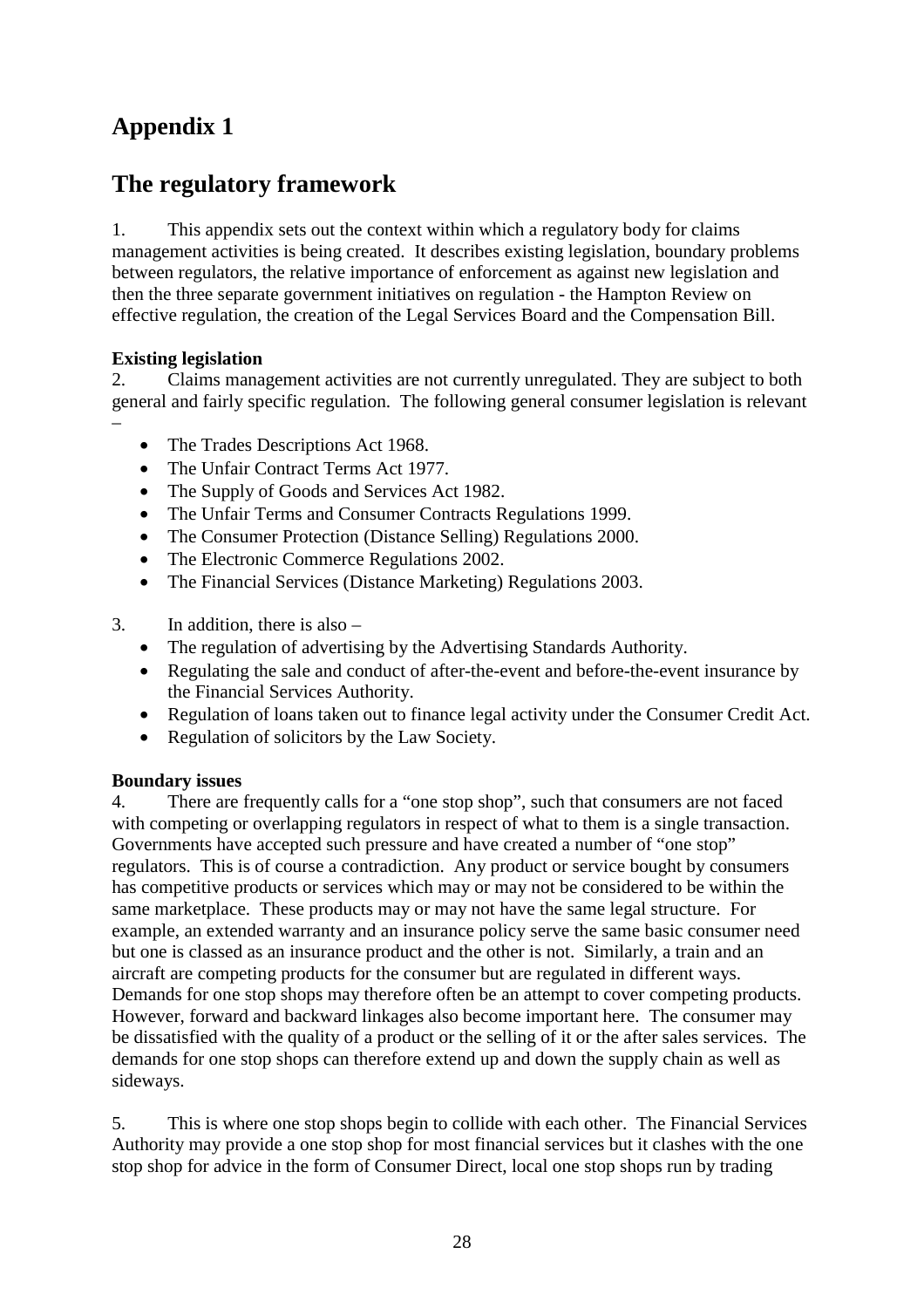standards departments of local authorities and one stop shops for products where insurance is a small part, such as holidays and motor cars.

6. In short, the one stop shop is a myth. The real one stop shop can exist only where there is a single "shop", which is no more practical in respect of regulatory matters than it is in respect of retailing. The Hampton Review, considered subsequently, looked at this issue in the context of establishing a single regulator and concluded that it was not practical: "The wide range of areas for inspection in any but the smallest businesses means that a compliance officer or advisor could never understand the full range of regulations and criteria he or she was meant to enforce." The Hampton Review looked at 63 national regulators and concluded that 31 should be consolidated into seven, still leaving 32 acting independently, as well as the many regulators (including those for legal services) which it did not consider at all.

#### **The importance of enforcement**

7. The policy making process in Britain is often reactive, either to a single event or to a series of events. There are demands for "something to be done", with a number of parties emphasising the need for legislation to deal with the problem. Paradoxically, the same people often preface their remarks by pointing to the list of illegal acts already being perpetrated as justification for another piece of legislation. There is an argument that a licensing body will at least help to keep track of those operating within a marketplace, and may facilitate the enforcement of existing legislation by existing regulators, although such claims are generally asserted rather than proved. New regulators invariably announce that they will be working closely with regulators in related areas, in particular by adopting either a leading or co-ordinating role. However, each individual regulator continues to have their own targets and methods of working which may well not fit in with what the new regulator wants.

#### **Policy on regulation generally – the Hampton Review**

8. The government has been reviewing regulation generally. The Treasury commissioned Sir Philip Hampton to consider the scope for reducing administrative burdens by promoting more efficient approaches to regulatory inspections and enforcement without compromising regulatory standards or outcomes. Sir Philip's report was published on Budget Day in March 2005 and the conclusions were immediately accepted by the government as a whole without any external consultation. The proposals are now in the process of being implemented.

9. The Hampton Review covered all regulatory bodies except a number that were specifically excluded. Legal services were not excluded although the report does not specifically mention them in any respect, and indeed they do not fit in easily to its proposals.

10. The Better Regulation Executive has been created to oversee the implementation of the Hampton reforms and in effect has to approve any new regulator and the regulatory mechanism it puts into place.

11. The Hampton Review emphasises the importance of risk assessments in designing a regulatory framework, particularly in respect of requiring data from regulated institutions and inspection visits. Another important conclusion is that regulators should give "broad reach" advice to those who they regulate.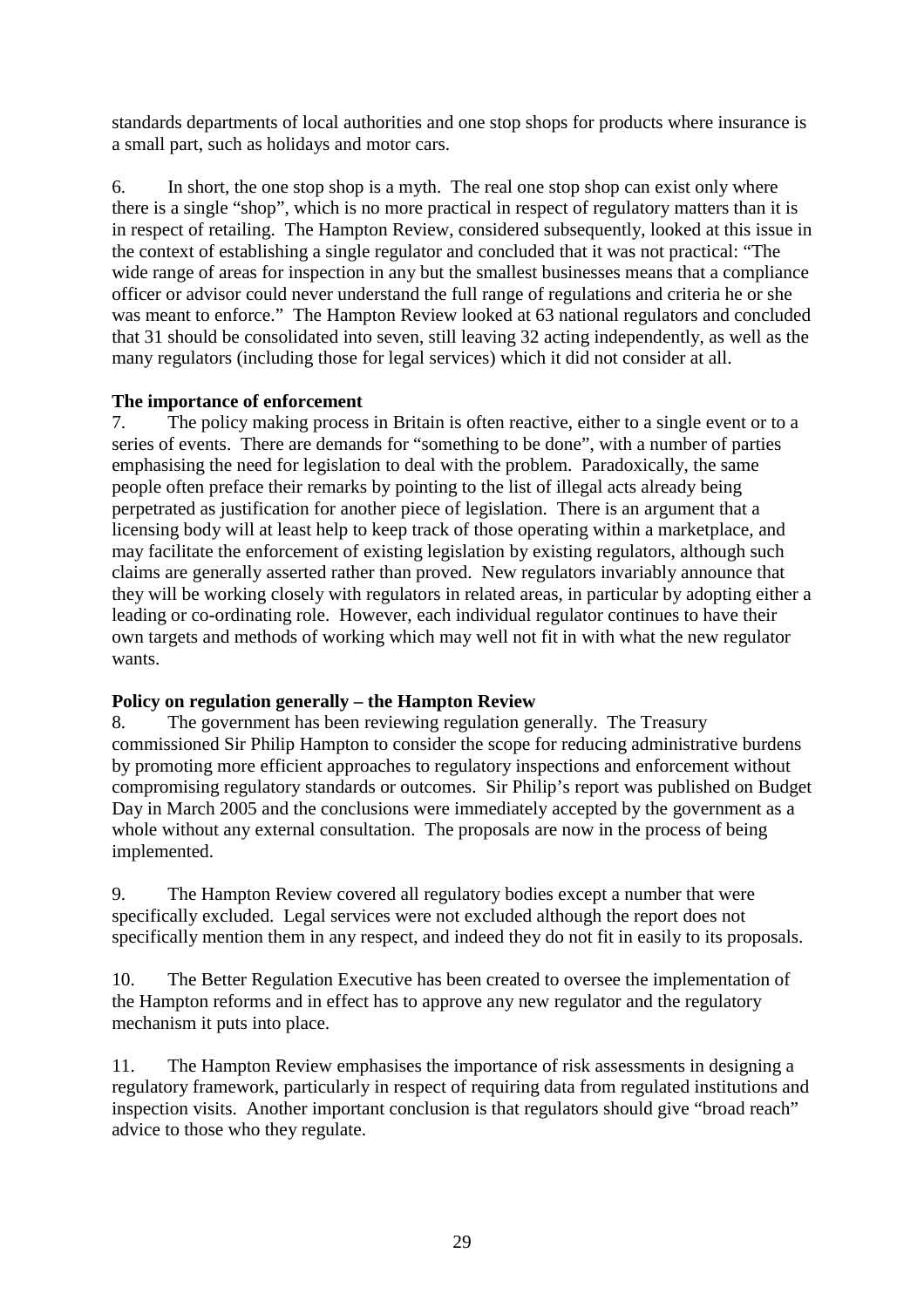12. Much of the report is devoted to the regulatory structure. It pointed to the problems of running small regulatory bodies and concluded that: "Regulators should be of the right size and scope, and no new regulator should be created where an existing one can do the work."

13. It was also recommended that the administration of new policies and regulators should be based on a set of principles. These are reproduced below.

#### **"Principles of regulatory enforcement**

- Regulators, and the regulatory system as a whole, should use comprehensive risk assessment to concentrate resources on the areas that need them most;
- Regulators should be accountable for the efficiency and effectiveness of their activities, while remaining independent in the decisions they take;
- All regulations should be written so that they are easily understood, easily implemented, and easily enforced, and all interested parties should be consulted when they are being drafted;
- No inspection should take place without a reason;
- Businesses should not have to give unnecessary information, nor give the same piece of information twice;
- The few businesses that persistently break regulations should be identified quickly, and face proportionate and meaningful sanctions;
- Regulators should provide authoritative, accessible advice easily and cheaply;
- When new policies are being developed, explicit consideration should be given to how they can be enforced using existing systems and data to minimise the administrative burden imposed;
- Regulators should be of the right size and scope, and no new regulator should be created where an existing one can do the work; and
- Regulators should recognise that a key element of their activity will be to allow, or even encourage, economic progress and only to intervene when there is a clear case for protection."

14. The report said that a major problem with the current regulatory structure was the problems caused by complexity, in particular overlapping areas of responsibility and small bodies having limited efficiency in the use of resources. The organisational problems of small bodies are analysed in paragraphs 4.26 and 4.27 which are reproduced below.

"4.26 While smaller regulators can create small centres of expertise, they do not benefit from the sharing of experience and expertise that larger organisations can more readily embrace. The complexity of structure at a national level can be seen in the proliferation of small regulators – 31 regulators within the review's remit have fewer than 100 staff, and twelve have fewer than 20. Regulators of that size are unlikely to be able to allocate resources efficiently, and lack political and institutional prominence. Within themselves, they cannot carry out broad risk assessments, or easily understand the cumulative burden of the regulations they are imposing. More broadly, it is difficult for Government to allocate resources to areas of importance if funding for regulation is balkanised among so many different bodies.

4.27 Further, the existence of a large number of national regulators, with their different cultures, approaches and focus on specific market segments or business activities, significantly inhibits the prospect of introducing a collectively agreed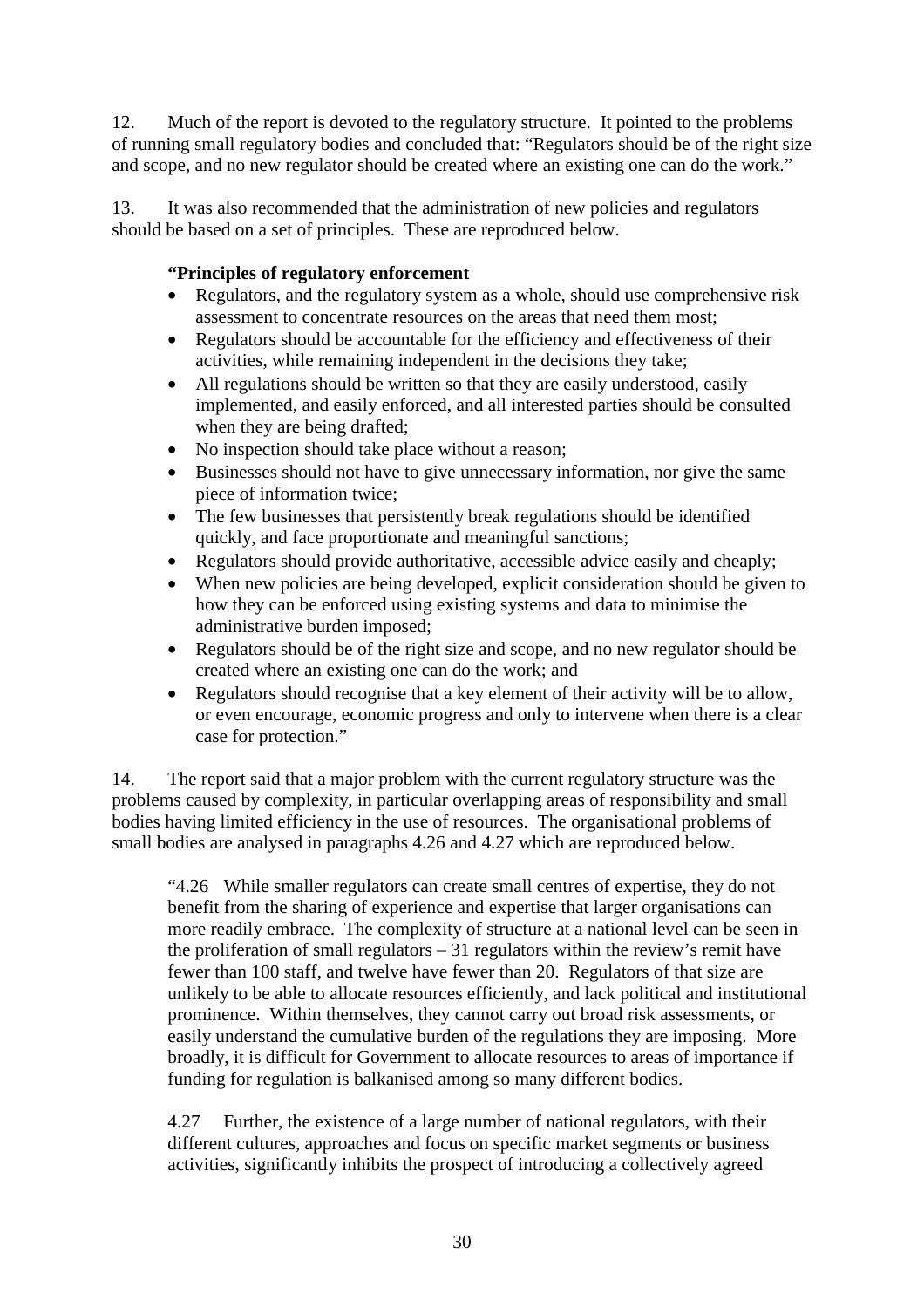approach to risk assessment of inspection programmes and form filling requirements. A more consolidated regulatory landscape would allow not only the introduction of a more uniform approach to risk, but also simplify the process of ensuring that the national regulations adopt and mainstream Hampton principles."

15. Hampton concluded that consolidation of regulators should take place around key regulatory themes. One of the themes is "consumer protection and trading standards". The intention was that a new body would bring together the consumer protection work of the Office of Fair Trading with the responsibility of overseeing the work of local authorities on trading standards issues. However, in the Pre Budget Report the Chancellor announced that the proposal to establish a new body had been abandoned. Instead, a Local Better Regulation Office would be established and the OFT would take over the other functions envisaged for the new regulator.

16. These developments are relevant to any decision on the regulation of claims management companies. Some of the issues of concern, in particular misleading advertising and misrepresentation, properly fall within the province of trading standards departments but this is precisely one area where the trading standards service, based as it is in local authorities, is unable to cope and indeed exemplifies the need for a national body.

17. It is also relevant to note here a proposal made by the National Consumer Council, which has some interesting parallels to the claims management issue. The NCC has been concerned for some years about poor standards of work by garages in servicing cars. There is extensive evidence of malpractice, in particular theft (removing good parts and replacing by poor quality parts), obtaining money by deception (charging for work that has not been done), misrepresentation (claiming that work needs to be done when it does not) and in some cases breaches of health and safety law. Such malpractice can be identified only through mystery shopping exercises followed up by well planned and executed prosecutions which aim not only to deal with the particular case but also to serve as a deterrent to others. However, the resources do not currently exist to enable such work to be done. The NCC is proposing that the DTI should have the power to designate a sector where there is malpractice and that all companies operating in the sector should for a period of years pay a levy, the proceeds of which would be used entirely to enforce existing legislation. While this is being put forward with the car servicing industry specifically in mind it clearly could apply to other sectors including claims management companies.

#### **The Legal Services Board**

18. A White Paper, published on 17 October 2005, set out plans for an overarching Legal Services Board which would oversee the operation of frontline regulatory bodies such as the Law Society and the Bar Council. The intention is to use the Compensation Bill, which will go through the current session of Parliament, to add claims management activities to the list of what constitutes legal services. Currently, there are seven forms of legal service that are subject to statutory regulatory control –

- The right to conduct litigation.
- The right of audience in the courts.
- The provision of immigration services.
- Probate services.
- Conveyancing.
- Notarial services.
- Acting as a commissioner for oaths.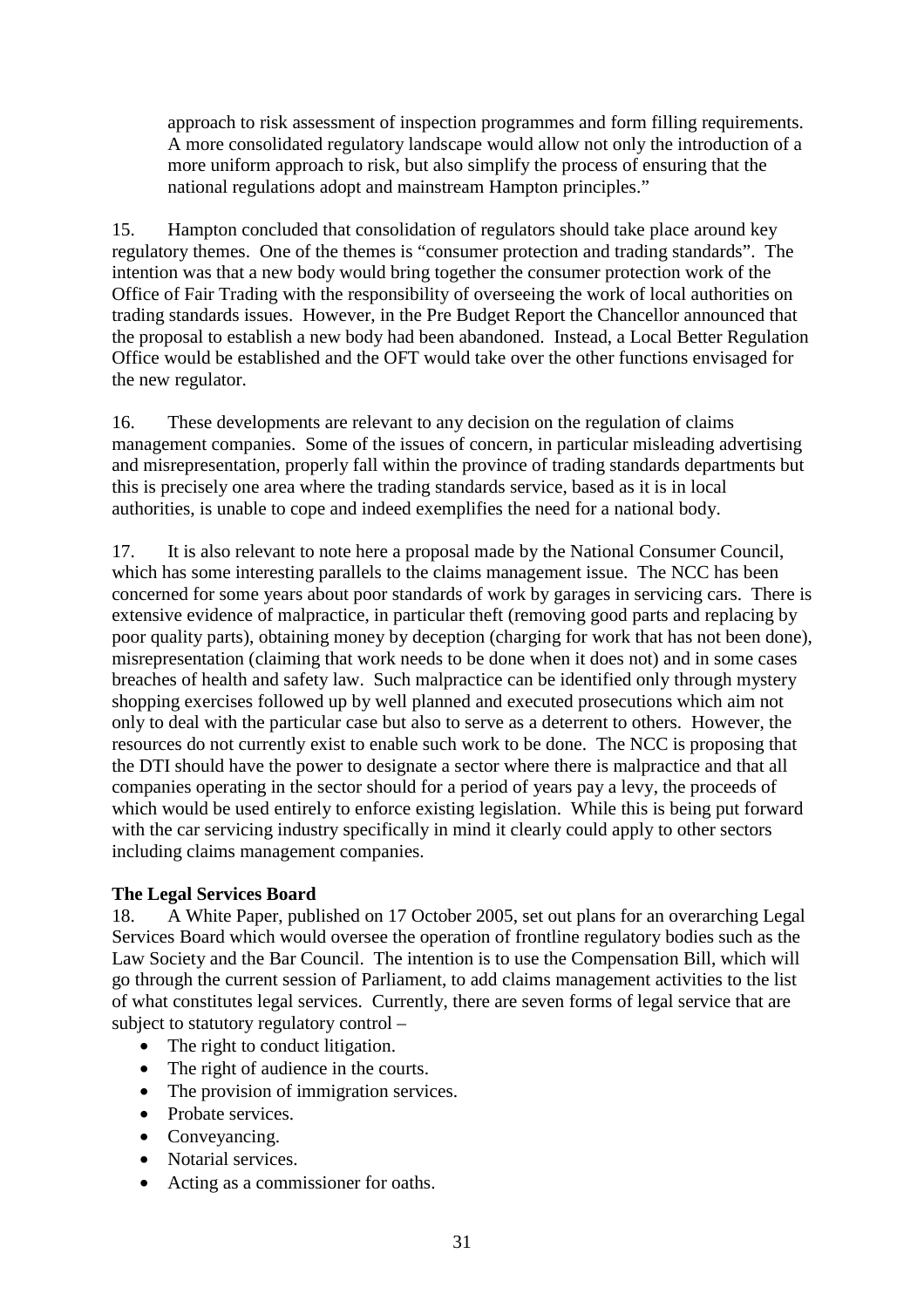19. These services differ substantially from each other. Probate services, notarial services and acting as a commissioner for oaths are products in their own right. Conveyancing is merely one part of the house purchase process. The right to conduct litigation and the right of audience in the courts are the final part of a long chain where something has gone wrong, for example a faulty good or service, criminal activity or negligence.

20. The basic proposal is that the Legal Services Board will provide independent oversight of frontline regulators, which must meet standards set by the Board. The Board will also be able to implement voluntary schemes. A single office for legal complaints will also be established to deal with all consumer complaints in respect of legal services.

21. As is the case for regulation generally, it is expected that the legal sector should meet the costs of the new arrangements.

22. Frontline regulators will need to establish to the Legal Services Board that they have appropriate governance arrangements in place, in particular separating regulatory and representative functions. This means that it will not be possible for a trade association or a professional body also to be a regulatory body. In round terms, the new regulatory framework will cost around £80 million a year, with frontline regulators accounting for £46 million. The transition costs of setting up the LSB are estimated at £4 million.

- 23. Among the powers which the LSB will have over the frontline regulators (FLRs) are
	- Requiring FLRs to provide it with information to carry out its duties.
	- To issue regulatory guidance to FLRs.
	- To approve fees to be raised by FLRs.
	- To set requirements for indemnity insurance arrangements of FLRs and practitioners.
	- To set compensation fund requirements.

#### **Compensation Bill**

24. The Compensation Bill was published on 3 November 2005. The main features of the Bill are –

- The provision of claims management services will become a regulated activity unless the provider is exempted from being regulated.
- The Secretary of State for Constitutional Affairs can designate a regulator, establish a regulator or undertake the function of regulator.
- The regulator is given the usual powers but is also expected to increase public awareness of the regulation of claims management services, to encourage competition and to promote good practice.
- The Secretary of State has considerable powers to direct the regulator and will be responsible for making secondary legislation on the regulator's rules and fees.

25. In short gives the Secretary of State maximum flexibility in respect of how the regulator will be structured and function, with the longer term intention that oversight of the regulator will shift to the Legal Services Board.

#### **Experience from other regulatory bodies**

26. In devising a regulatory mechanism for claims management activities it is helpful to draw on the experience of other regulatory bodies, particularly those recently established. The following conclusions can be drawn –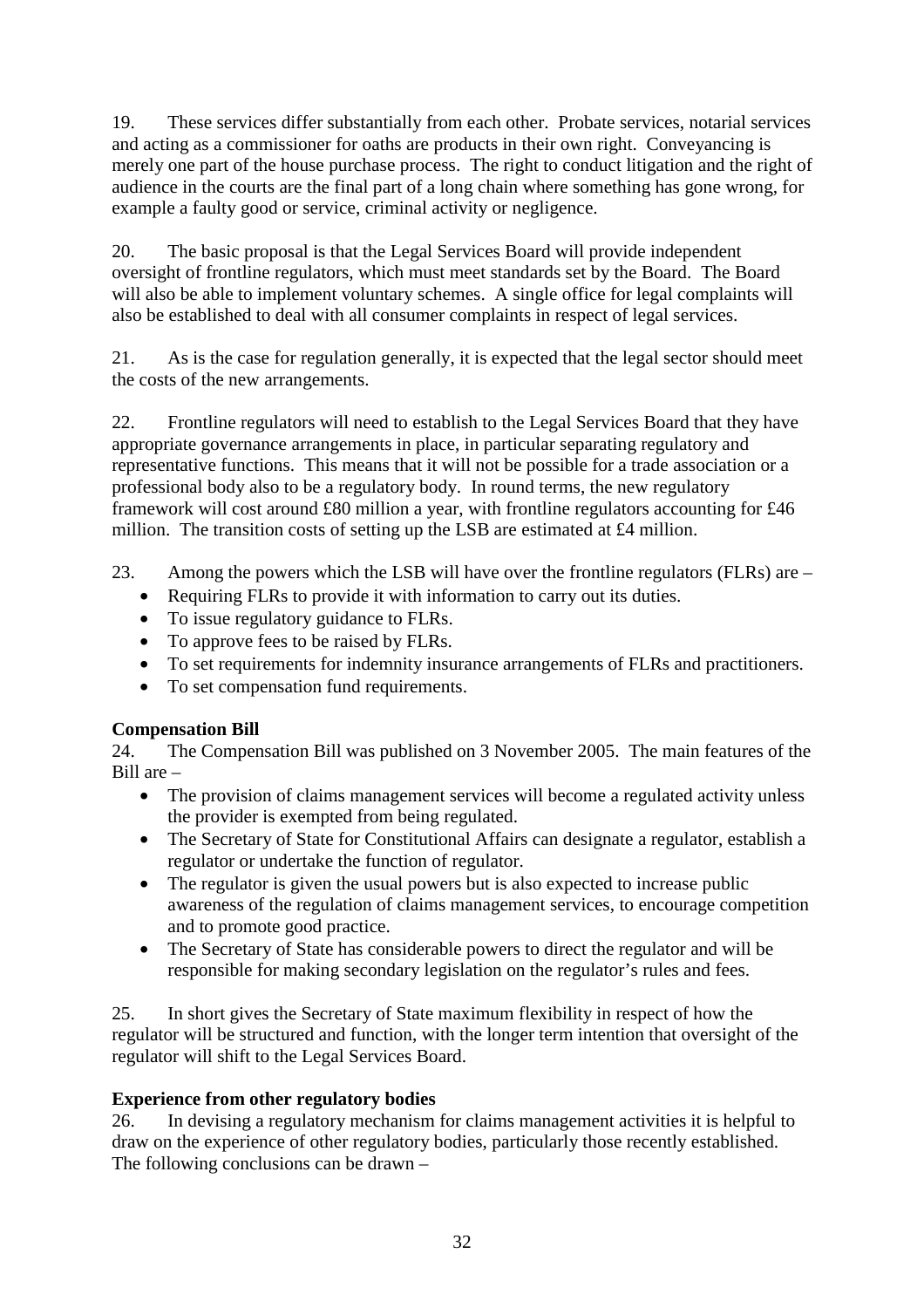- It is a mistake to see a new regulatory body as being an answer to any problem on its own. It has to be demonstrated how a new regulator will be able to deal with malpractice in a way that existing regulators cannot.
- Careful preparation is vital. Attempting to do things too quickly or being required to do things in a particular way that then no longer turns out to be appropriate can be damaging to a new regulatory body.
- Regulation will change the nature of the market. It is a mistake to believe that one can introduce meaningful regulation and that the market structure and market practices will remain as previously. Market participants take account of all market factors and this includes regulation. Companies in a market will reorganise their activities to take account of regulation which in many cases means reorganising in a way to avoid regulation.
- There are always boundary disputes. Wherever one draws the line there will always be somebody just on the other side of it, a point that combines with the previous one.
- There are turf wars between regulators and other public bodies, however well these might be managed.
- For the reasons that have already been explained, a one stop shop for regulation is impractical.
- All regulators begin with statements about concentrating on the key issues and not becoming process driven, but at the end of the day most become process driven and often finish up regulating documentation rather than substantive matters.
- The structure of regulation tends to follow the structure of government rather than the structure of a market. This is inevitable to some extent but will inevitably weaken the regulatory impact.
- All legislation which attempts to regulate economic activity has unintended consequences, many of which can easily be forecast in advance.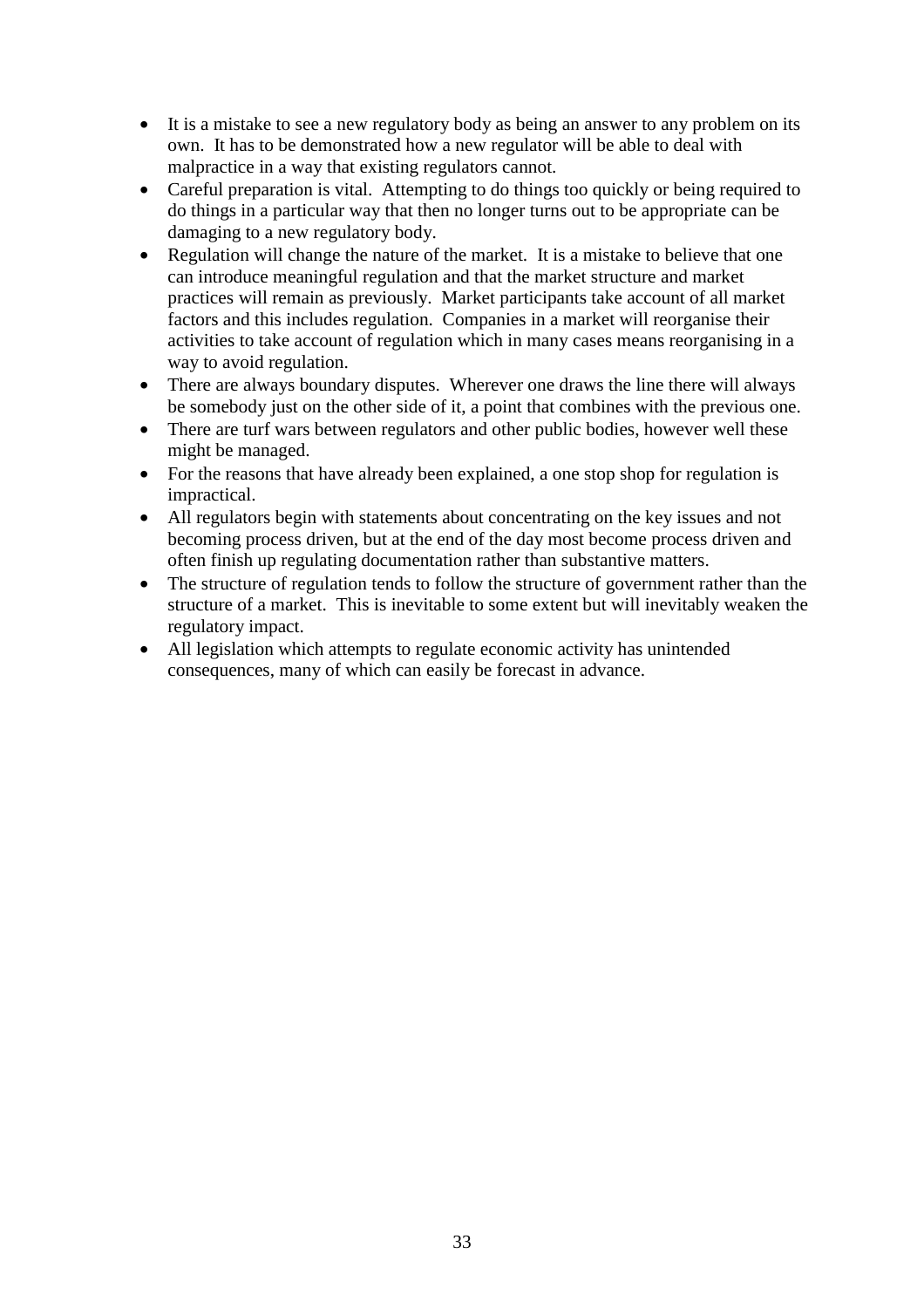# **Appendix 2**

### **Draft Claims Standards Council constitution**

#### **Introduction**

1. This constitution was adopted by the Council on xxxxx.

#### **Objectives**

- 2. The objectives of the Council are
	- a) To implement a self regulatory scheme for claims management activities which addresses public concerns and to secure OFT approval for such a scheme.
	- b) To work with the Department for Constitutional Affairs and others to build on the work of the Council to introduce statutory regulation of claims management activities.
	- c) To monitor claims management activities generally and advise the Department for Constitutional Affairs on the development of the market and practices which require a regulatory response.

#### **Membership**

3. Any company or individual who provides claims management services is eligible to join and remain a member of the CMC subject to the following conditions –

- a) It agrees to comply with this constitution.
- b) It certifies that it complies with the CMC code of practice.
- c) It meets any training and competence requirements that the Council may require.
- d) It operates an internal complaints system which includes an external complaints arrangement in accordance with rules made by the Council.
- e) It complies with the terms of the monitoring and compliance arrangements for the code introduced by the Council.
- f) It agrees to be bound by the terms of the disciplinary scheme operated by the Council.
- g) It pays subscriptions in accordance with this constitution.

#### **Associateship**

4. Any organisation relevant to handling compensation claims but which does not provide claims management activities is eligible to be an associate of the Council on payment of a fee stipulated by the Council.

5. Associates are entitled to have access to all the information and advice services provided by the Council and may participate in activities organised by the Council as the Executive Committee may decide, but may not describe themselves as members of the Council.

#### **Governance**

6. The Council shall be governed by an Executive Committee which shall comprise –

- a) A chairman who shall be independent of the claims management industry.
- b) Four people who are active in the provision of claims management services.
- c) Four independent people who between them have expertise in consumer matters, legal matters and insurance matters.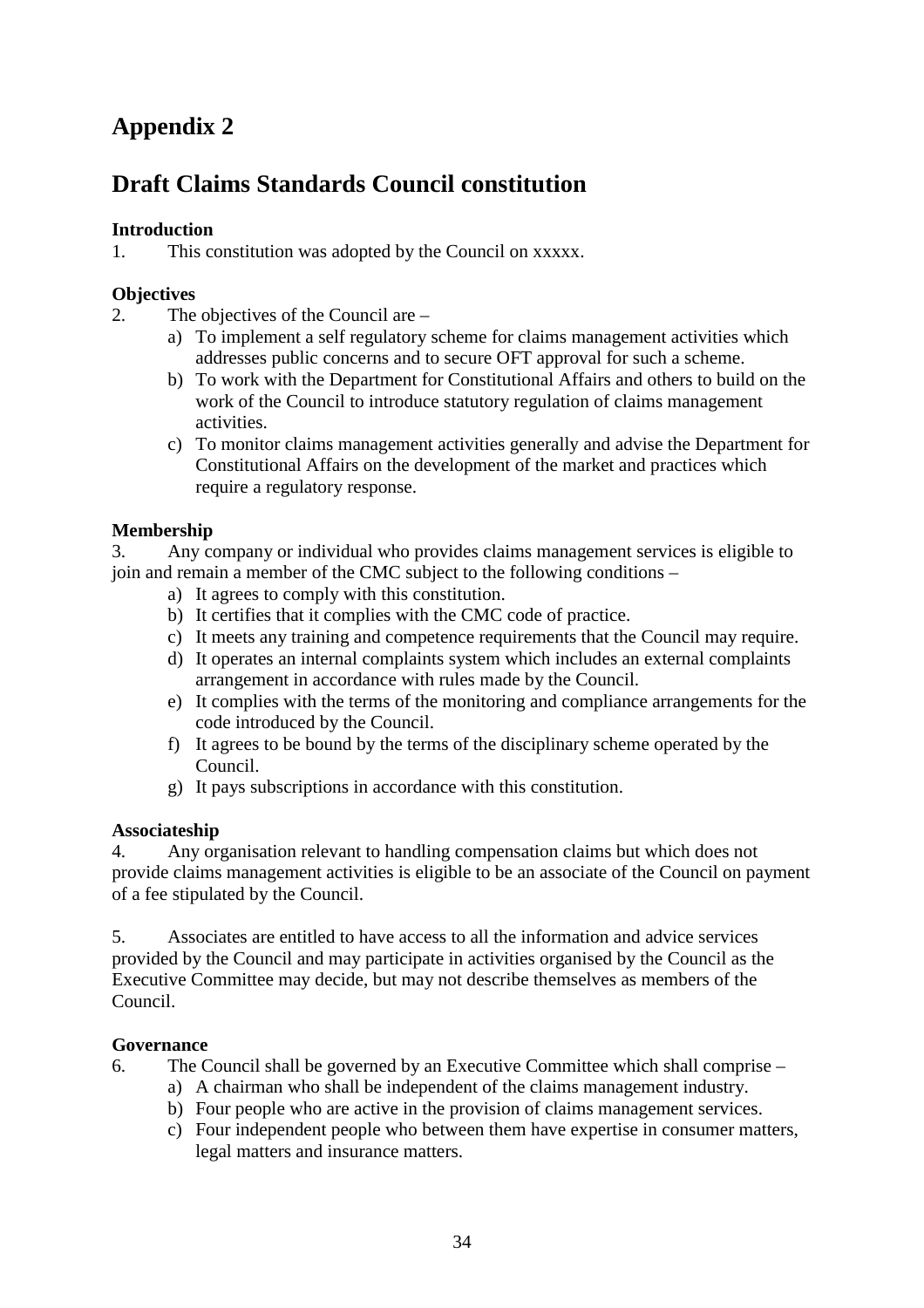7. The Committee shall elect one of the independent members to be Deputy Chairman whose role will be to deputise for the Chairman when necessary.

8. The members of the Executive Committee shall be appointed by a Nominations Committee which shall comprise –

- a) The Chairman.
- b) One member of the Committee who is active in claims management activities and one independent member.
- c) Two people independent of the claims management industry who shall be nominated by the Chairman.
- 9. The Executive Committee shall
	- a) Determine the code of practice and other membership requirements.
	- b) Appoint a Disciplinary Committee and determine the terms of the disciplinary arrangements.
	- c) Determine the monitoring and compliance arrangements.
	- d) Determine the complaints scheme including an appeal to an independent adjudicator.
	- e) Monitor the claims management market including advertising and sales practices.
	- f) Appoint a chief executive.
- 10. The Executive Committee may determine its method of operation subject to
	- a) The quorum for meetings shall be four members.
	- b) On any of the matters listed in the previous paragraph no vote may be taken unless at least half the members present are independent.
	- c) In the event of an equality of votes the Chairman shall have a second or casting vote.
	- d) The Committee shall meet no fewer than five times a year.

#### **Management**

11. The Executive Committee shall appoint a Chief Executive who shall be responsible for managing the work of the Council.

12. The Chief Executive may employ staff and agree arrangements with external parties on terms agreed in advance by the Executive Committee.

#### **Code of practice**

13. It is a condition of membership that members are bound by the CMC code of practice. The Executive Committee has power to determine the content of the code of practice and in doing so and in considering changes shall –

- a) Consult with consumer and other relevant organisations and the Department for Constitutional Affairs.
- b) Seek to secure approval of the scheme under the Office of Fair Trading Approved Code Scheme.

#### **Disciplinary scheme**

14. The Executive Committee has power to determine this scheme subject to the following conditions –

- a) The scheme shall deal with breaches of the code of practice or this constitution.
- b) A Disciplinary Committee shall be appointed of people who may or may not be members of the Executive Committee.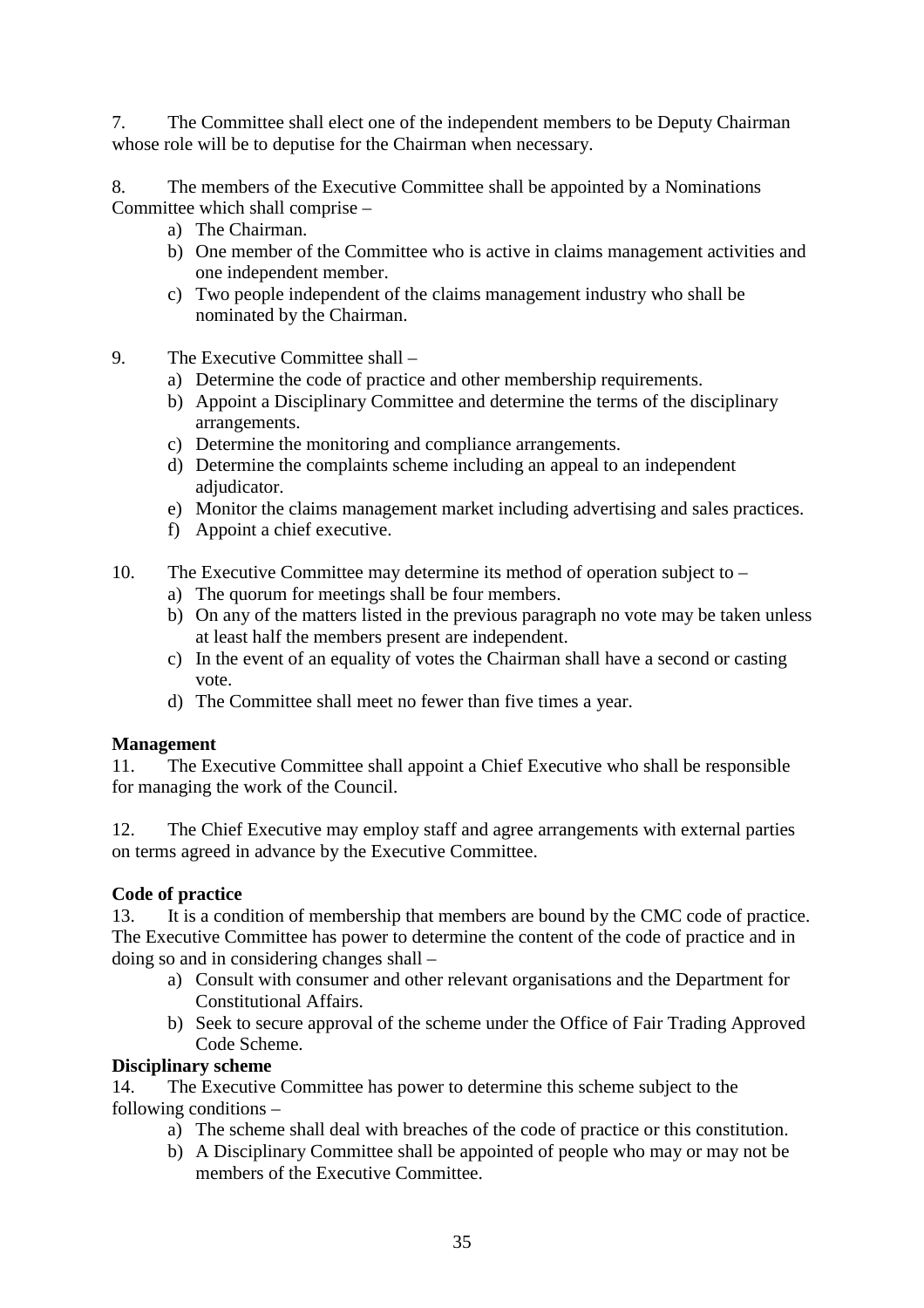- c) Each case shall be considered by a panel of three members of the Disciplinary Committee, two of whom shall be independent of the claims management industry.
- d) In considering a case, the panel shall hold an oral hearing.
- e) Cases shall be referred to the panel by a sub-committee of the Executive Committee based on complaints made to the Council, the results of monitoring activities and other information drawn to the attention of the Council.
- f) A disciplinary panel shall have available to it a range of sanctions from a reprimand to expulsion.
- g) The arrangements shall include an appeal procedure.

#### **Complaints**

15. Members are bound by the terms of the CMC's complaints scheme, the terms of which shall be determined by the Executive Committee but shall include –

- a) A requirement for members to have internal claims management procedures.
- b) The appointment of an independent adjudicator whose decisions on claims will be binding on members.
- c) The publication of statistics and other relevant information resulting from the consideration of complaints.

#### **Finance**

16. Members shall pay a fee as may be determined from time to time by the Executive Committee.

17. The Executive Committee shall cause appropriate accounts to be maintained.

18. The Executive Committee shall appoint auditors to the Council.

19. The Executive Committee shall within four months of the end of each year publish an annual report and accounts, copies of which shall be sent to each member of the Council.

#### **Additional membership requirements**

20. On applying to become a member of the Council, an individual or organisation shall –

- a) Confirm that it complies with the terms of the code of practice and this constitution.
- b) Comply at all times with the code of practice.
- c) Confirm annually that it has complied with the terms of the code of practice
- d) Provide to the Council any information that the Council may request.

#### **Transitional provisions**

21. The initial Executive Committee of the Council shall comprise –

…..(chairman) [four independent members] [four members representative of claims management activities]

- 22. The initial Nominations Committee shall comprise
	- ….(chairman)
	- ….(independent member)
	- …..(industry member)
	- [two other members]